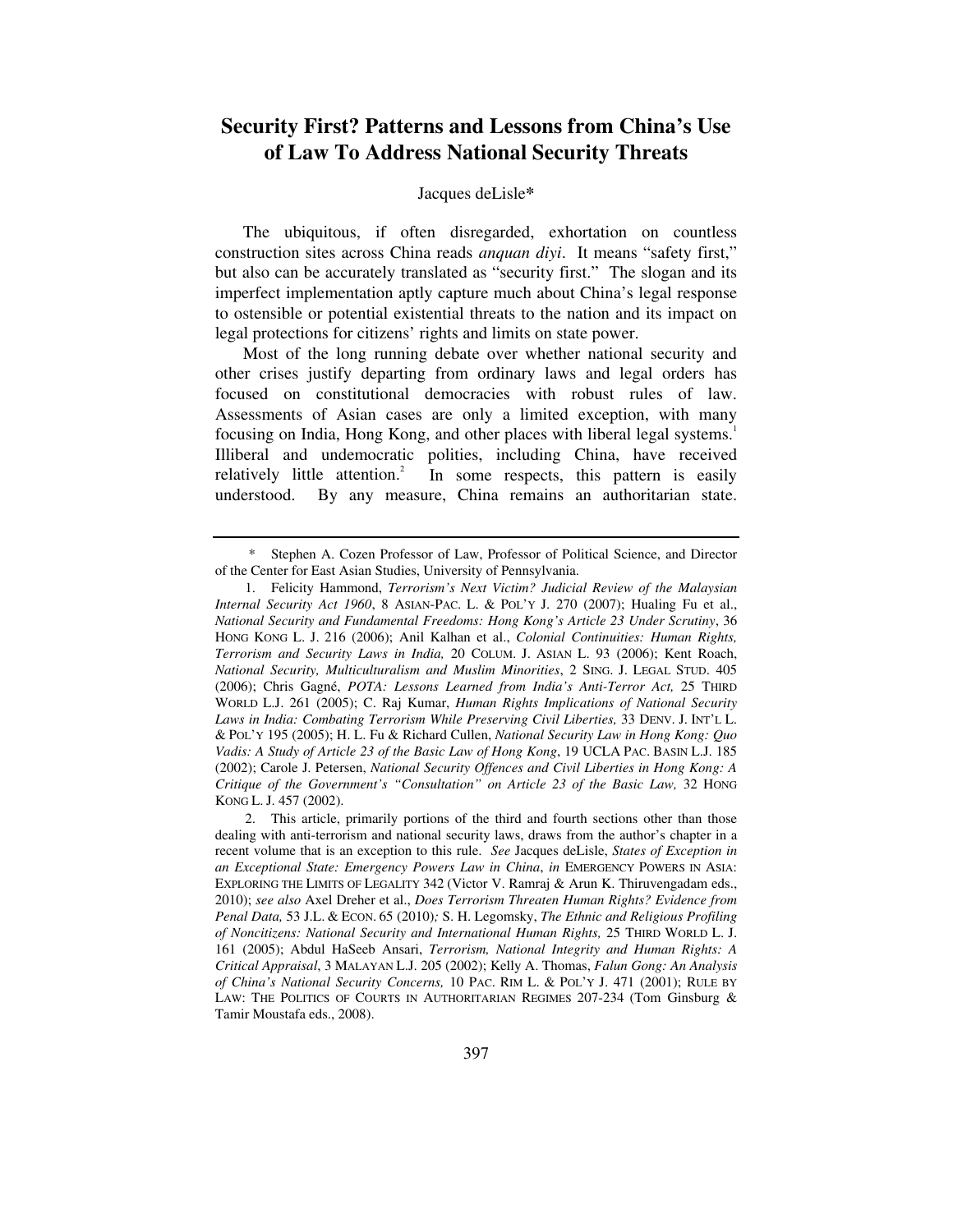Compared to liberal constitutional democracies, the Chinese regime is much less fettered by legal constraints on government power and offers its citizens far weaker legal rights against the state even in ordinary times and absent extraordinary threats. The Chinese legal-political order remains vestigially Leninist in its views of the authority of the Communist Party, the state, and law. This perspective sees law in limited, instrumental terms and is averse to vigorous legal constraints on state power, especially in times of perceived or purported dire peril. The contemporary Chinese approach to questions that arise in the context of real or imagined crises may also reflect legacies of the relatively distant past. Although developments in culturally and ethnically Chinese Taiwan, traditionally Confucian Korea, and elsewhere in the region, caution against political-cultural determinism, the grand Chinese tradition accepted few in-principle limits on the state's reach and few notions of non-derogable rights of subjects.

These features might seem to make China an uninteresting case, relatively immune to the wrenching and divisive conflicts that elsewhere often surround national security-based departures from ordinary, preexisting laws and legal institutions. But that would be too hasty a conclusion. China's legal approach to national security threats, and emergency situations in general, is more complex and subtle and thus richer in implications for comparative law and for understanding transnational legal influence. China presents more than a simple picture of a relatively impervious, authoritarian, quasi-Leninist, non-Western, weak rule-of-law regime might suggest. China faces, or at least claims to face, nontraditional security threats that are broadly similar to those that have prompted controversial legal changes in liberal constitutional democracies. Given China's sheer scale and international importance, its legal reaction to any major issue is a substantial part of the worldwide response. China's discussion, adoption, and use of legal means to address identified dangers – especially terrorism – have invoked concerns familiar from post-9/11 developments elsewhere and have engaged international legal norms, including ones that emerged in the wake of 9/11 and others that predated and survived it. The Chinese example thus does, or at least should, matter to those engaged in debates over whether anti-terrorism-driven and national security-related changes in liberal democratic constitutional legal systems and related international legal standards are dangerous for the rule of law, ineffective at enhancing security, or necessary to protect imperiled orders from mortal enemies.

This article discusses the patterns and potential lessons that emerge from a study of China's legal response to terrorism and other threats or perceived threats to order and security. Part I examines the laws that China has enacted to address national security threats, looking first at the legal framework that existed in China before 9/11 and then at laws enacted after 9/11. Part II explores the Chinese leadership's rationales for the approaches taken and suggests four explanations for Chinese legal arguments and actions. Part III assesses what China's legal approach to terrorism and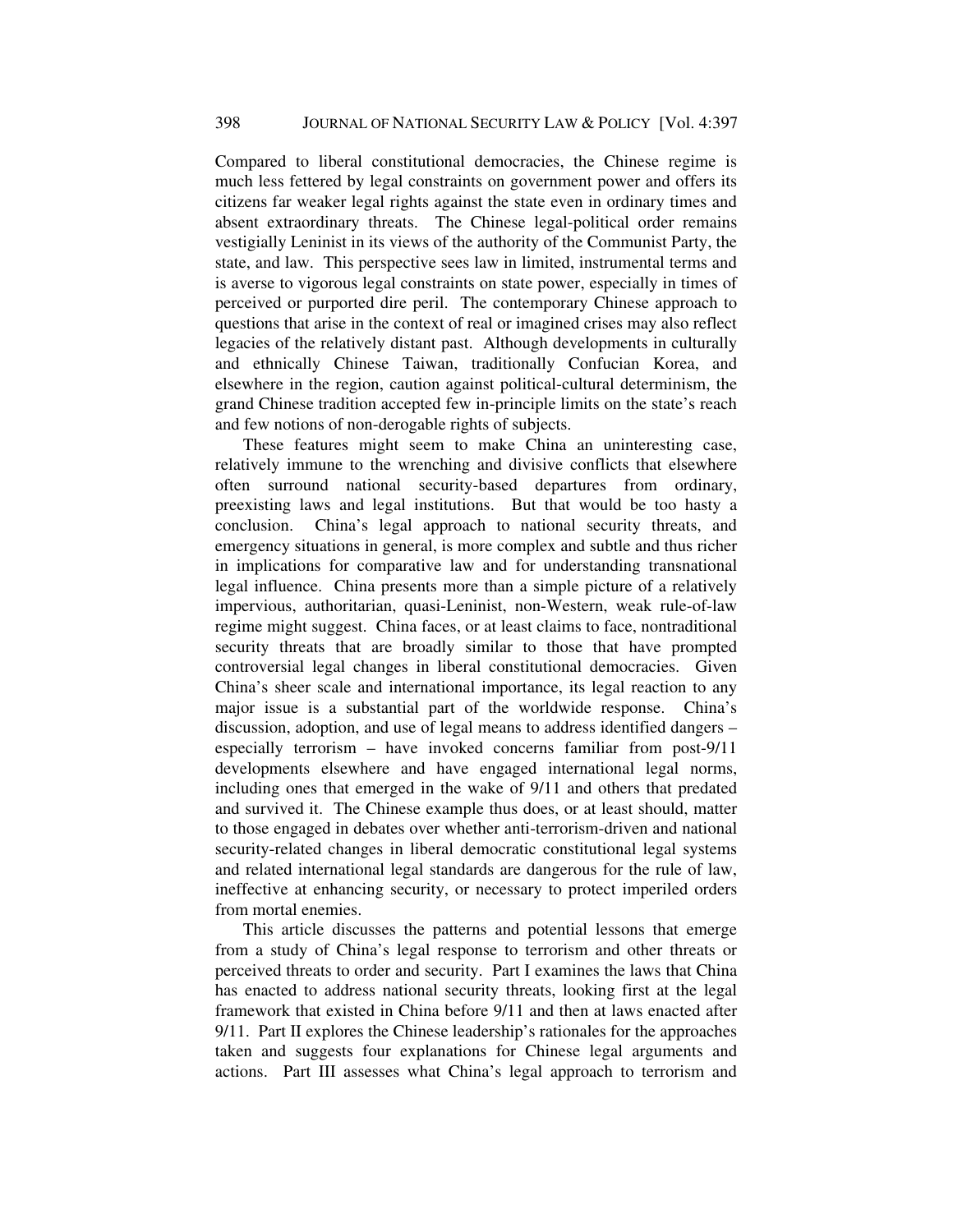other threats to security and order reveals about the potential of law in China to constrain the state and protect citizens' rights. Part IV examines the impact of international and foreign norms and actions on China's rulers. Part V proposes two sets of lessons that the Chinese case may teach.

### I. THREATS, CHINESE LAW, AND A PUZZLE

Like their counterparts in other countries, Chinese authorities have identified threats that they argue are profound and warrant strong or extraordinary legal measures. Since near the end of the 1980s, the dangers they have invoked as reasons for adopting special threat-targeting laws or authorizing measures that derogate from ordinary legal rules sometimes echo and other times depart from ones heard in the post-9/11 period in liberal democratic constitutional regimes. They include activities that authorities claim imperil national security, political stability, social order or the regime's capacity to rule and maintain its hold on power such as: organized political dissent or opposition like the mass protests at Tiananmen Square and in Tibet in 1989; public health crises or natural disasters, such as the Severe Acute Respiratory Syndrome (SARS) episode in 2003 and the Sichuan earthquake in 2008; ethnic unrest among Muslim Uighurs in Xinjiang and Tibetans in Tibet and adjacent provinces since around 2000, officially characterized as "separatist"; and "terrorism," which has figured much more prominently since 9/11, especially in connection with Xinjiang Uighurs and, to a lesser degree, Tibetans.

China has adopted a variety of legal means to address these diverse problems. Legal means fall primarily into three categories: ordinary criminal and quasi-criminal laws that apply both to dire or ostensibly dire threats to national security and domestic order and to more ordinary criminal behavior; more focused provisions that target the specific types of nontraditional security threats that truly or purportedly have been alarming to the regime, such as terrorist acts, separatism, and sedition; and laws that authorize, under conditions of especially serious threats, a more wholesale departure from the usual legal rules, including those that protect citizens' rights and restrict the state's powers. This last category includes rarely used but high profile laws that authorize martial law, states of emergency, or other legal states of exception. Although most of these laws have little to do with distinctively post-9/11 concerns and many predate 2000, some of them have been enacted – and more of them deployed – with much reference to the purportedly qualitatively new challenges and altered international norms of the post-9/11 era.

There is no simple relationship between the legal mechanisms that Chinese authorities have employed and the categories of threats they identify to justify them. The responses to the Tiananmen Square and Tibet protests and their aftermath in 1989 ranged from non-criminal administrative punishments to prosecutions for ordinary crimes to the only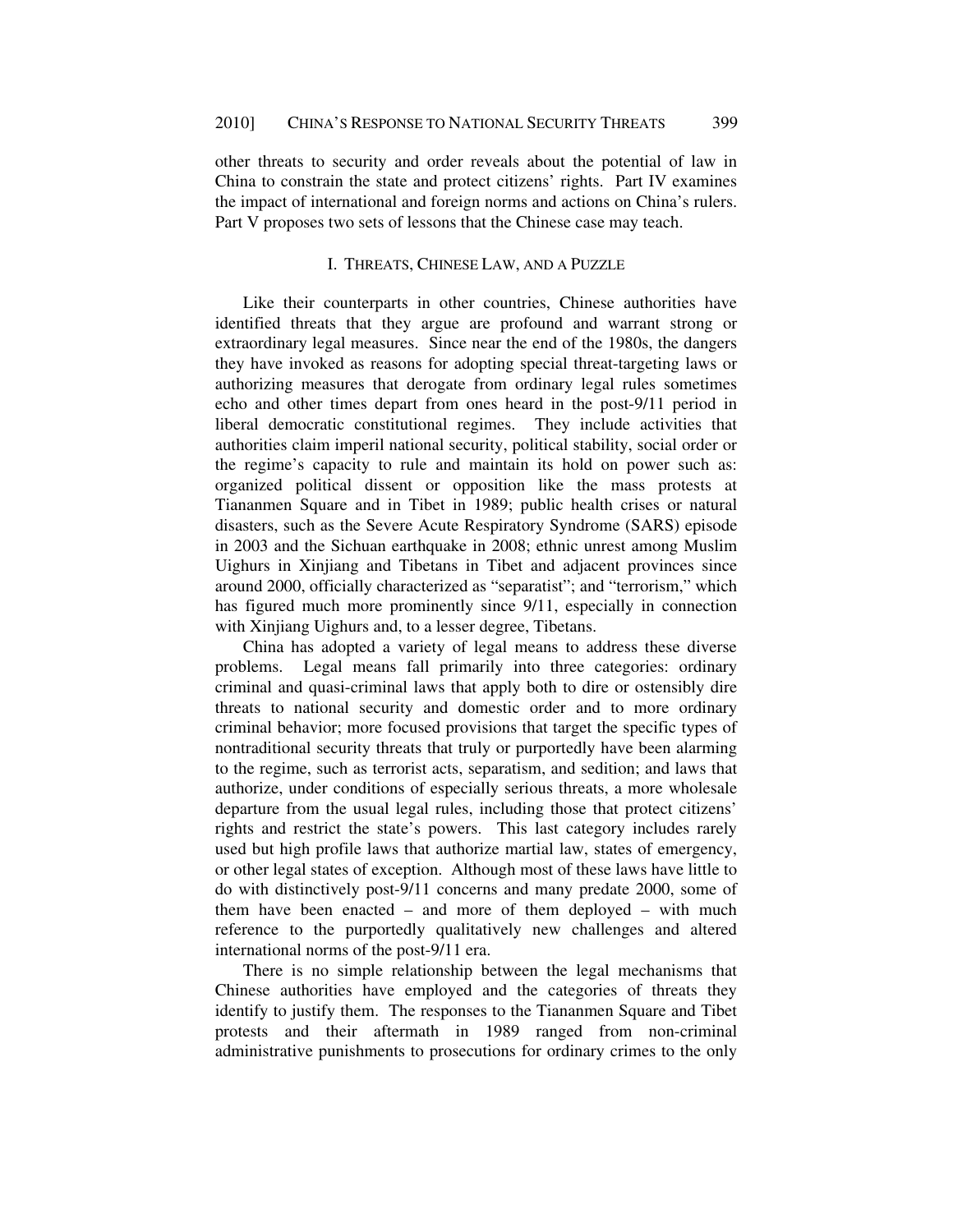declaration of martial law in the history of the People's Republic. The 2003 SARS crisis brought everything from stern pronouncements that those whose actions threatened to sow panic or undermine state responses would be prosecuted under preexisting criminal statutes to a post-crisis constitutional amendment and drafting of implementing legislation to broaden "state of emergency" powers beyond those available under the prior regime for martial law. So too, the eruptions of unrest in Xinjiang later in the decade prompted prosecutions under ordinary criminal statutes proscribing violent acts, prosecutions under more specific provisions addressing terrorist, seditious, and separatist acts, and renewed consideration of special emergency powers laws for the paramilitary police (the organization primarily responsible for quelling the unrest), as well as potentially sweeping anti-terrorism legislation.<sup>3</sup>

As this brief inventory suggests, Chinese authorities sometimes have turned to special laws targeting specific types of threats or authorizing extraordinary powers to confront crises, but the regime also has relied on its copious powers to address perceived or proclaimed perils without exceptional laws. A repertoire of broadly defined proscriptions and severe penalties – including, for many offenses, the death penalty – was available for addressing activities that, in the view of police, prosecutors and their state and party superiors, threatened national security or domestic order, including some activities undertaken abroad.<sup>4</sup> There are provisions regarding economic crimes, including crimes that disrupt financial or enterprise administration or constitute financial fraud. There are also provisions dealing with crimes relating to disruption of public order, including those that impede state functionaries in the performance of their duties, cause social disorder, or put public health at risk. Finally, there are various serious offenses against persons or property, including murder, assault, arson, and other forms of destruction of property. Other Chinese laws prohibit and punish illegal or unauthorized organizations. These laws have been useful to quash threatening, dissident, or otherwise disfavored groups. Such groups include chapters of the banned religious group Falun Gong; autonomous, often pro-democracy civil society organizations that sprang up among students and workers amid the 1989 Tiananmen

<sup>3.</sup> *See generally* CARLOS WING-HUNG LO, CHINA'S LEGAL AWAKENING: LEGAL THEORY AND CRIMINAL JUSTICE IN DENG'S ERA 271-322 (1996) (discussing Tiananmen Square protests of 1989); deLisle, *States of Exception*, *supra* note 2 (discussing Tiananmen Square, the Severe Acute Respiratory Syndrome (SARS) pandemic that originated in China in 2003, and emergency powers); AMNESTY INTERNATIONAL, JUSTICE, JUSTICE: THE JULY 2009 PROTESTS IN XINJIANG, CHINA (2010), *available at* http://www.amnestyusa.org/ countries/china/asa170272010en.pdf. These developments are discussed more fully in this article.

<sup>4.</sup> *See* Criminal Law of the People's Republic of China, arts. 6, 8-10 (concerning extraterritorial reach), part II, ch. III, §§3-5; ch. V, ch. VI, §§1, 5 (1997, as revised through 2010); Cai Dingjian, *China's Major Reform in Criminal Law*, 11 COLUM. J. ASIAN L. 213 (1997); Ian Dobinson, *The Criminal Law of the People's Republic of China (1997): Real Change or Rhetoric?* 11 PAC. RIM L. & POL'Y J. 1 (2002).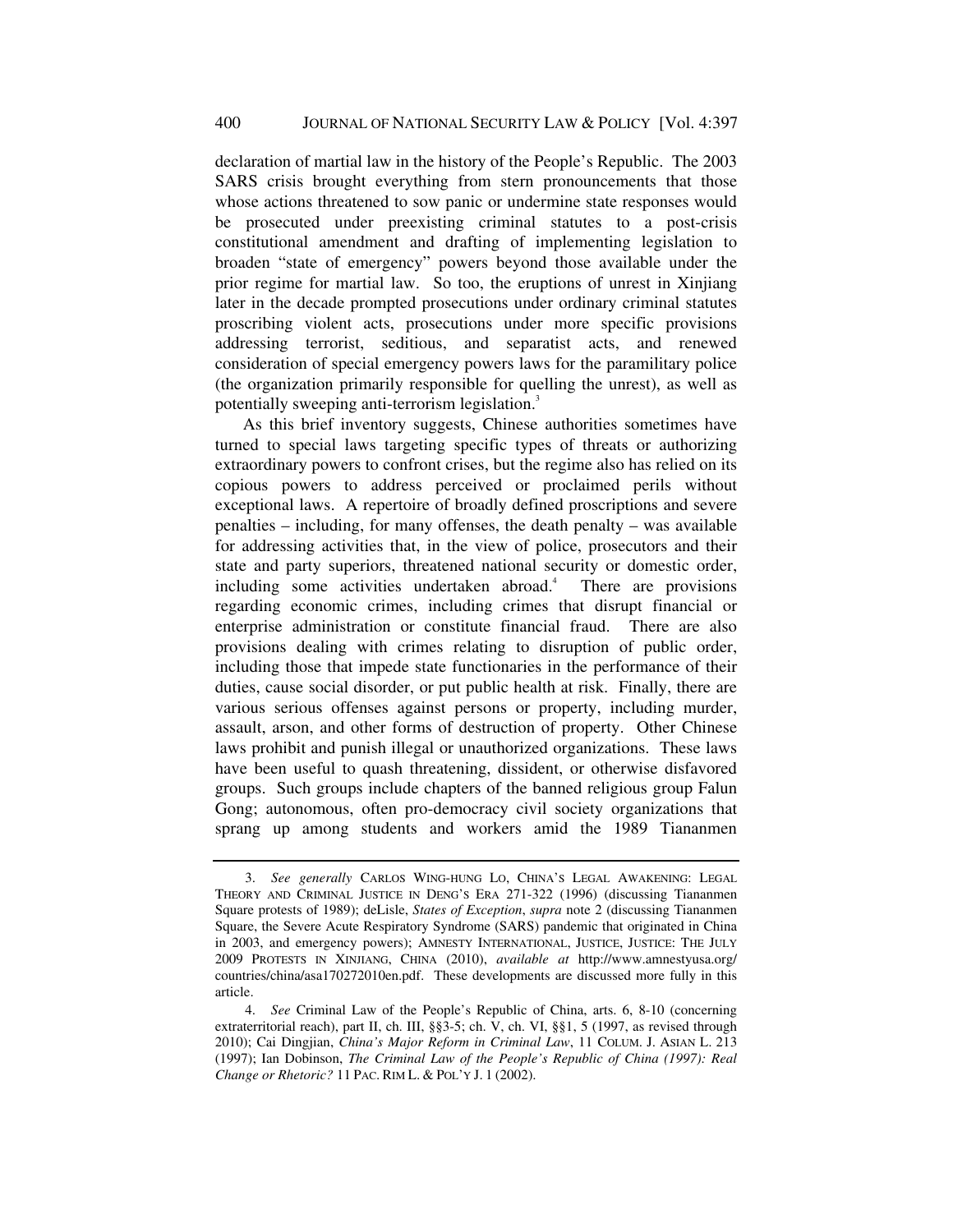movement and among varied segments of society in more recent years; and ethnically or religiously based groups among Tibetans and Uighurs. Under highly discretionary standards, state authorities have denied these groups recognition and registration.<sup>5</sup>

# *A. China's National Security Legal Framework Before 9/11*

Laws that focus more specifically on threats to national security and political order and the particular means for creating and implementing those threats have long been on the books in China. China's Criminal Law contains a chapter on crimes concerning national defense that prohibits acts that compromise military preparedness or efficacy and provide information to the enemy. More significantly in the present context, since 1997, China's Criminal Law has included a capacious and vague category of crimes against state or national security.

The key provisions in the current law superseded the more politically charged, flexible, and controversial "counterrevolutionary crime" of the first reform-era Criminal Law. Adopted in 1979, this law still bore legacies from the Maoist era. There has been much debate about whether the shift from counterrevolutionary crime to crimes against state security was more than cosmetic or marginally "depoliticizing."6

Under the revised law, the offenses (for which "counterrevolutionary" or similar intent is no longer required) include acts that undermine the sovereignty, territorial integrity, or security of the nation (in collusion with foreign actors), split the nation or destroy its unity, subvert state power, or undermine the socialist system. Embedded in its distinctive Chinese communist terminology are crimes that elsewhere would be labeled secession and sedition. Other provisions prohibit armed rebellion, riot, and espionage. The crimes amounting to subversion and sedition (and some other crimes as well) have been left largely undefined in principal sources of China's Criminal Law, leaving authorities with wide and much-criticized discretion, particularly in dealing with perceived political opponents of the regime. Incitement to undertake proscribed activities, providing funding

<sup>5.</sup> *See* Jacques deLisle, *Who's Afraid of Falun Gong?*, FOREIGN POLICY RESEARCH INSTITUTE E-NOTES, Aug. 5, 1999, *available at* http://www.fpri.org/enotes/19990805.delisle. delisle.afraidfalungong.html (discussing China's crackdown on the Falun Gong group). *See generally* Ge Yunsong, *On the Establishment of Social Organization Under Chinese Law*, 2 INT'L J. NON-PROFIT L. (2000), *available at* http://www.icnl.org/knowledge/ijnl/vol2iss3/ art\_2.htm (discussing registration issues and difficulties for organizations). The Uighur and Tibetan cases are discussed more fully below.

<sup>6.</sup> *See* HUMAN RIGHTS IN CHINA & HUMAN RIGHTS WATCH/ASIA, CHINA: WHOSE SECURITY? "STATE SECURITY" IN CHINA'S NEW CRIMINAL CODE 7-14 (1997) (providing a brief account of this debate); *see also supra* note 4.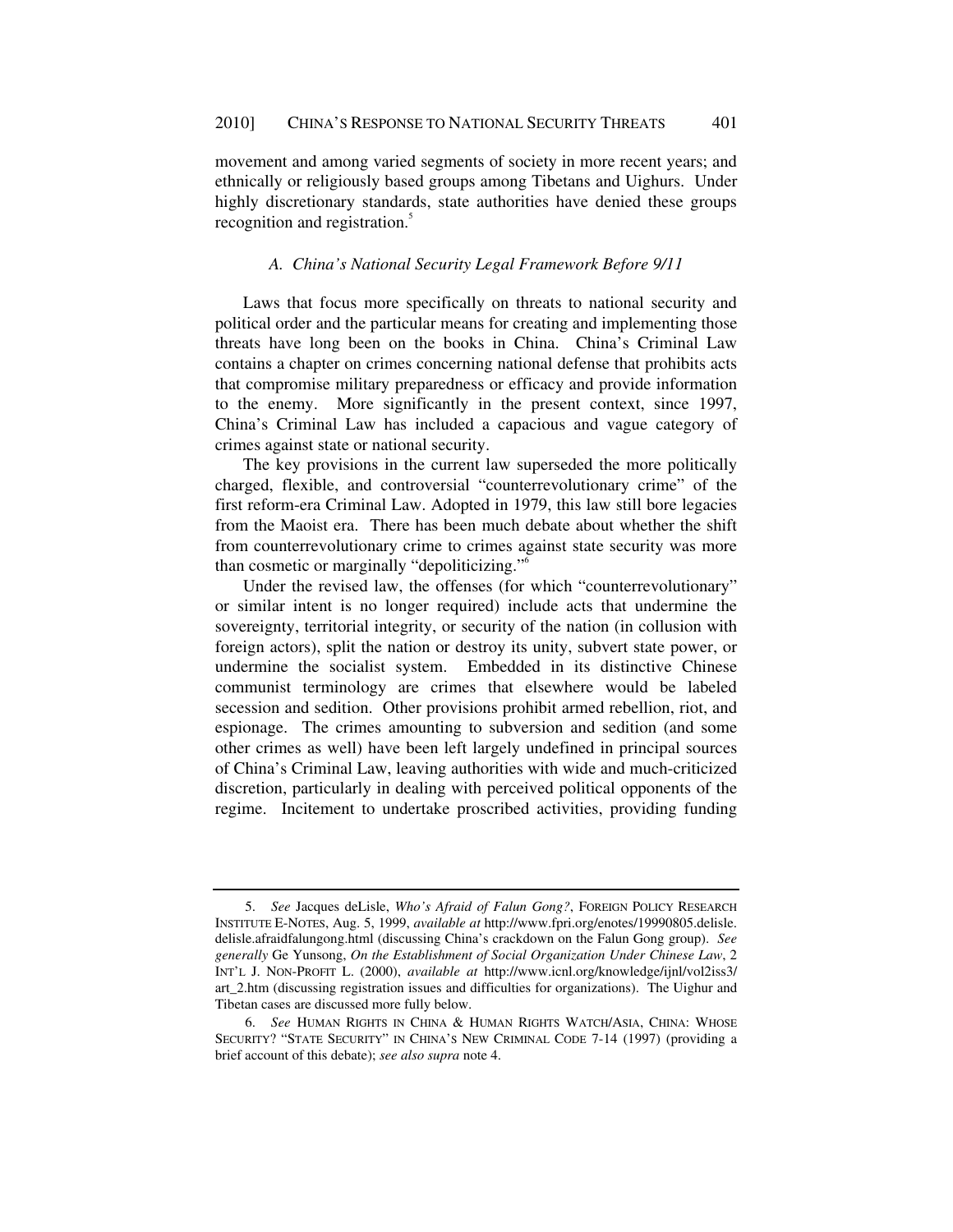for them, and furthering them through rumor mongering or defamation, are also offenses with vague or malleable definitions.<sup>7</sup>

Organizing, leading, or participating in terrorist organizations is outlawed under the Criminal Law. Several articles address common terrorist tactics such as hijacking, hostage-taking, bombing, attacks on military forces, sabotage of public infrastructure, and the illegal acquisition, distribution, and use of weapons and other dangerous instrumentalities.<sup>8</sup> "Terrorism" itself, however, remains an imprecise term in Chinese law. With the long-running process of adopting an anti-terrorism law still incomplete, there remains no formal high-level statutory definition. Chinese authorities and official media often use the term broadly, loosely, and with little reference to legal sources in explaining actions taken or the need to take action against targeted groups, especially among Xinjiang Uighurs and sometimes Tibetans.

The Criminal Law authorizes extraterritorial reach and targets foreign activities considered crimes against state security. A separate State Security Law prohibits undertaking such activities in conspiracy with foreigners. These proscriptions are significant in light of the frequent charge by Chinese authorities that alleged dissidents, "separatists," "terrorists," and religious extremists operate in collusion with outside forces.<sup>9</sup> In a provision that resonates with post-9/11 fears elsewhere, the 1997 revision of China's Criminal Law increased sanctions for the established offenses of endangering state security, national sovereignty, or territorial integrity when they are conducted in conspiracy with foreigners. Notably, if usually unsuccessfully, Chinese authorities also have called for extradition – or, failing that, foreign states' repudiation – of Chinese operating abroad in purported support or direction of secessionists, terrorists, or extremists in China.<sup>10</sup>

The Criminal Law also prohibits and punishes crimes proscribed by international treaties, including, in principle, several general international anti-terrorism pacts and some terrorism-related regional accords to which China is a party. The Chinese view is that treaty obligations should be

 <sup>7.</sup> Criminal Law, arts. 102-113, *supra* note 4; *see also supra* notes 4, 6.

 <sup>8.</sup> Criminal Law, arts. 114-130.

<sup>9.</sup> *Lawmaker Yang Yunzhong Says China Needs Anti-Terrorism Law*, XINHUA NEWS AGENCY, Mar. 2, 2002 (quoting a deputy to the National People's Congress who declared in 2002 that China needed an anti-terrorism law to fight "separatists, international terrorists and religious extremists" who threatened China's "sovereignty and territorial integrity"). Other examples of such charges are discussed below.

<sup>10.</sup> *See, e*.*g*., Shirley A. Kan, *U*.*S*.*-China Counterterrorism Cooperation: Issues for U*.*S*. *Policy* (Cong. Res. Serv.), July 15, 2010, at 12 (discussing Cambodia's decision to hand over twenty Uighurs to China on terrorism charges over U.S. objections); Craig S. Smith, *Asylum Plea by Chinese Sect's Leader Perplexes the U*.*S*.*,* N.Y. TIMES, July 31, 2000, at A03; Henry Chu, *New York-Based Leader of Banned Group Targeted by China for Arrest,*  L.A. TIMES, July 30, 1999, at 4.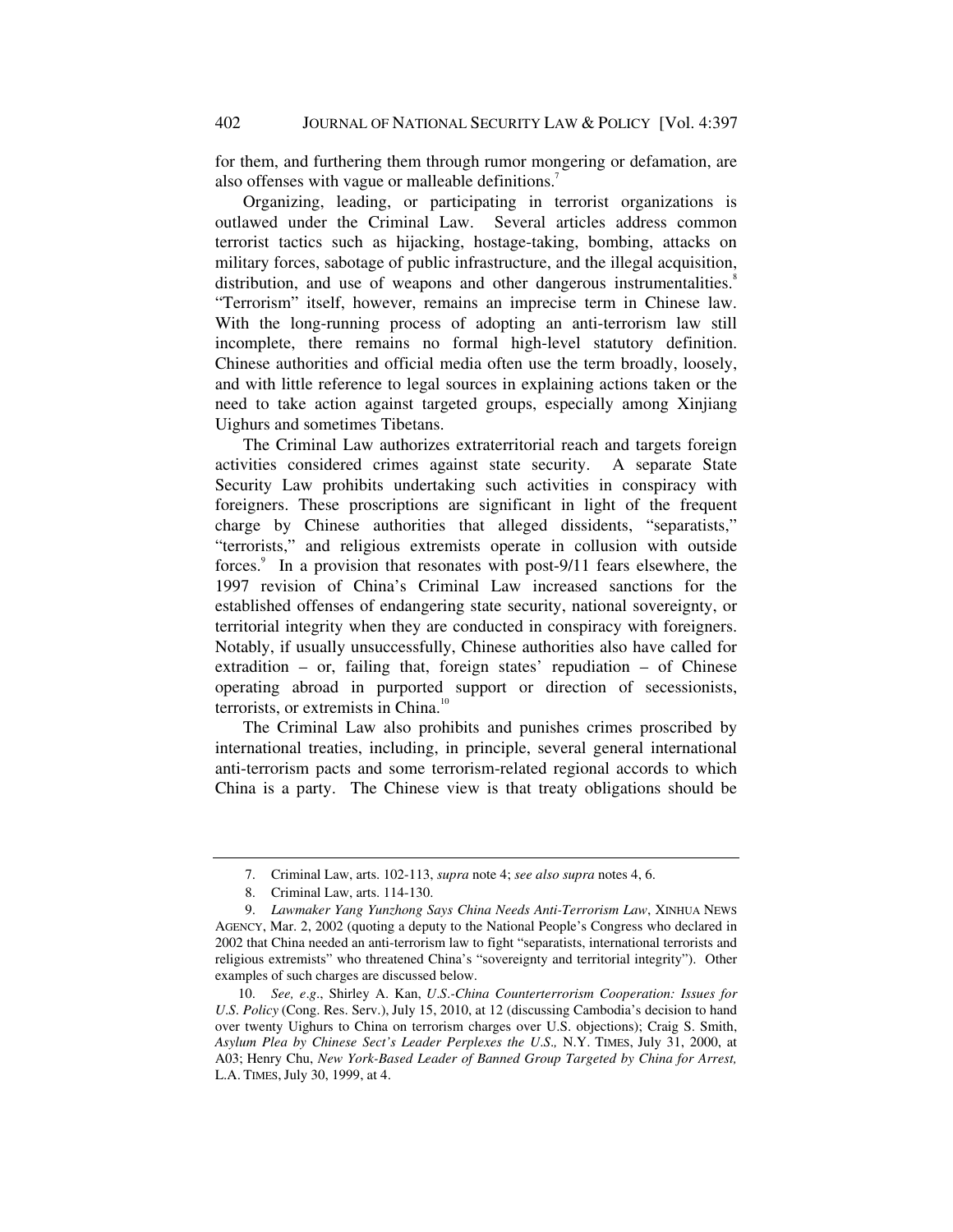brought into domestic law through legislation, and many treaty provisions have been implemented through preexisting or new legislation.<sup>1</sup>

Other laws interact with and reinforce the Criminal Law. Adopted in 1993, largely in response to the events of 1989, the State Security Law primarily targets actions undertaken by or in collusion with foreigners that endanger state security through espionage, corruption, sabotage, or through seditious or separatist plots. Rules interpreting the legislation specifically include organizing, planning, or carrying out terrorist activities. These provisions closely parallel articles in the Criminal Law itself. The State Secrets Law and allied provisions in the Criminal Law similarly target the unlawful acquisition and dissemination of a notoriously opaque and broad category of "state secrets." The State Secrets Law has been a favorite weapon against dissidents and regime opponents of many stripes. It has underpinned prosecution for possessing or distributing information that has seemed innocuous, or had not been clearly classified as secret, such as reports on the occurrence of ethnic or political unrest. Still other laws offer additional, similarly spirited tools. For example, laws regulating the Internet prohibit dissemination of materials that promote terrorism or otherwise incite criminal activities or threats to state security.<sup>12</sup>

In addition to extensive and flexible definitions of prohibited activities in substantive laws, Chinese procedural law imposes few and weak fetters on the authorities. Mid-1990s reforms to the Criminal Procedure Law promised to add new protections to low baselines in the 1979 Criminal Procedure Law that had been modest in theory and weaker in practice. These included: earlier and broader access to defense counsel (who nonetheless still face significant impediments and harassment); a clear allocation of the burden of proof to the prosecution (which nonetheless continues to prevail in an overwhelming majority of cases); and lessened reliance on confessions (which are acknowledged to come too often through coercion even though they are no longer a legally sufficient basis for conviction).

Even on paper, the limits on police and prosecutors have remained feeble by rule of law standards. In addition to the extensive investigative

 <sup>11.</sup> Criminal Law, art. 9; Xue Hanqin & Jin Qian, *International Treaties in the Chinese Domestic Legal System*, 8 CHINESE J. INT'L L. 299 (2009); Permanent Mission of the People's Republic of China to the United Nations Office at Geneva and Other International Organizations in Switzerland, Speeches on International Conferences, *China and Anti-International Terrorism* (Apr. 19, 2004), *available at* http://www.china-un.ch/eng/gjhyfy/ hflygz/t85685.htm.

 <sup>12.</sup> State Security Law of the People's Republic of China, art. 4 (1993); Criminal Law, arts. 111, 282-287, 398; Law on Protecting State Secrets of the People's Republic of China (1989, 2010); Hualing Fu & Richard Cullen, *National Security Law in China*, 34 COLUM. J. TRANSNAT'L L. 449 (1996); Congressional-Executive Commission on China, Virtual Academy, *Silencing Critics by Exploiting National Security and State Secrets Laws* (2006), http://www.cecc.gov/pages/virtualAcad/exp/expsecurity.php; Richard Cullen & Pinky D. W. Choy, *The Internet in China*, 13 COLUM. J. ASIAN L. 99 (1999).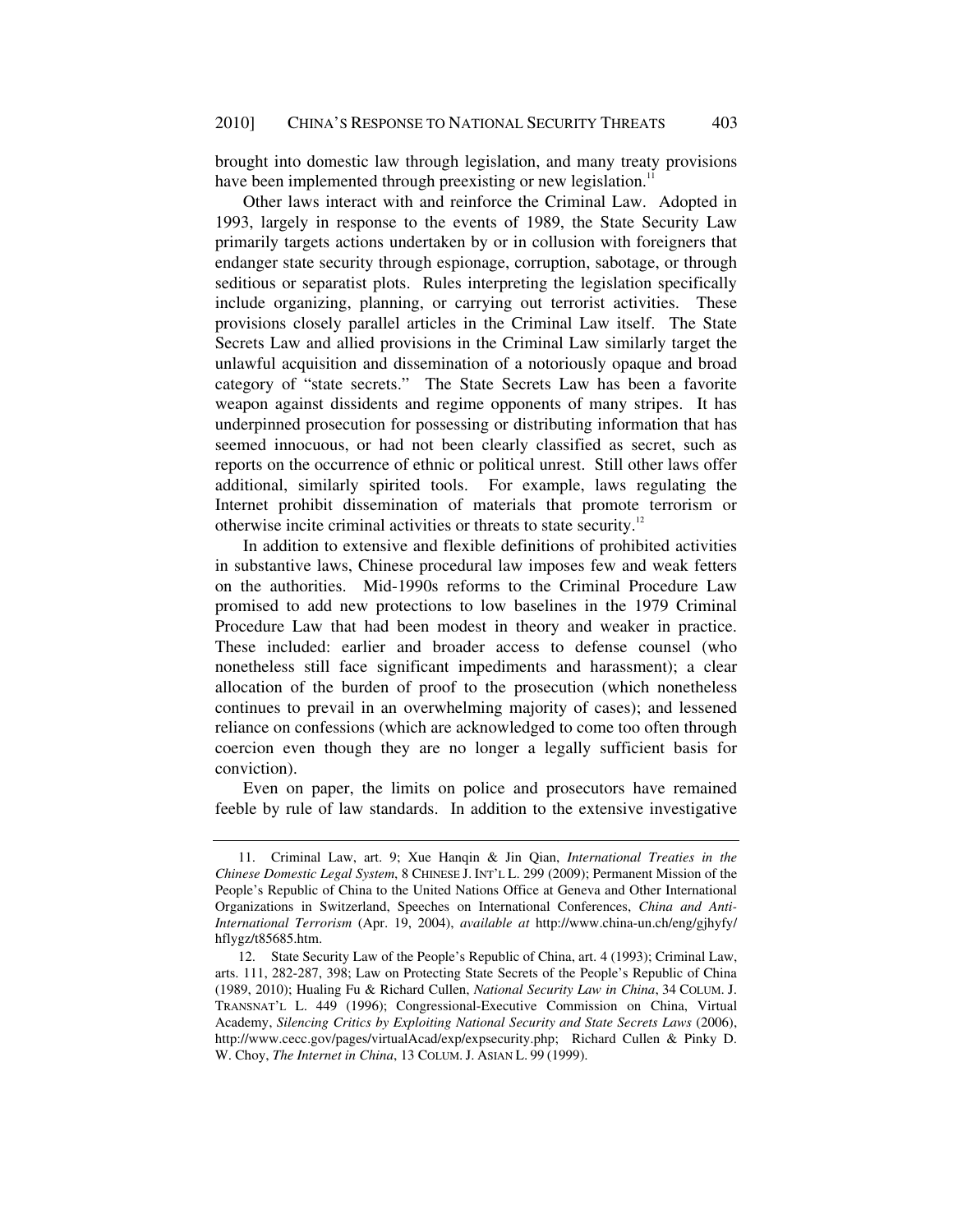and detention powers wielded by Chinese police, Ministry of State Security officers have special powers over targets suspected of committing offenses against state security. The paramilitary People's Armed Police also exercise special powers when called in to address unrest. It is widely acknowledged that process-based restraints on state authorities' powers are weaker in politically charged cases and contexts.<sup>13</sup>

Chinese authorities have other legal weapons that allow them to bypass the not-so-constraining strictures of the ordinary criminal process. They use these against dissidents, separatists, and others identified as threatening the state and social order. For example, those who have committed crimes or engaged in non-criminal but still disfavored behavior can be subjected to up to three years of de facto imprisonment under the administrative sanction of "reeducation through labor."<sup>14</sup>

In adjudicating criminal cases and in exercising their power to review non-criminal administrative sanctions in politically sensitive contexts, Chinese courts do not play the same roles that their counterparts in constitutional democracies are  $-$  or at least were  $-$  expected to play in constraining the state. Formally, courts in China are subordinate to legislative organs. They lack powers of constitutional review and most of the powers of judicial review found in laws of the United States, Europe, and much of East Asia. In practice, their independence from other branches of the state and the Chinese Communist Party is often significantly weaker than formal rules and institutions promise. This lack of autonomy is much more of an issue in politically sensitive cases – a category that in Chinese thinking and practice includes cases that involve activities and organizations alleged to threaten national security or unity, imperil domestic order, or undertake terrorism.<sup>15</sup>

As some of these limits to judicial roles suggest, constitutional and other legal rights do little to limit the state's power to address perceived threats. Under the Constitution of the PRC, citizens' enjoyment of civil and political rights is contingent on their willingness not to exercise rights in ways that "infringe upon the interests of the state, society, and the collective." Those rights come with correlative duties to "safeguard" the unity, security, and interests of the nation and to refrain from acts that are "detrimental" to national security or the national interest. The Constitution,

 <sup>13.</sup> Criminal Procedure Law of the People's Republic of China (1996); Xia Jinwen, *New Developments in Chinese Criminal Procedure Law* 7 ANN. SURV. INT'L & COMP. L. 1 (2001); Jerome A. Cohen, *The Plight of China's Criminal Defense Lawyers*, 33 HONG KONG L.J. 231 (2003); *China Amends Law To Make Life Easier for Lawyers*, XINHUA NEWS AGENCY, Oct. 28, 2007; HUMAN RIGHTS IN CHINA, EMPTY PROMISES: HUMAN RIGHTS PROTECTIONS AND CHINA'S CRIMINAL PROCEDURE LAW IN PRACTICE (2001), *available at* http://www. hrichina.org/public/contents/article?revision%5fid=47506&item%5fid=3435.

<sup>14.</sup> *See supra* notes 4, 12; Fu Hualing, *Re-education Through Labor in Historical Perspective*, 184 CHINA Q. 811 (2005).

<sup>15.</sup> *See generally* JUDICIAL INDEPENDENCE IN CHINA: LESSONS FOR GLOBAL RULE OF LAW PROMOTION (Randall Peerenboom ed., 2009).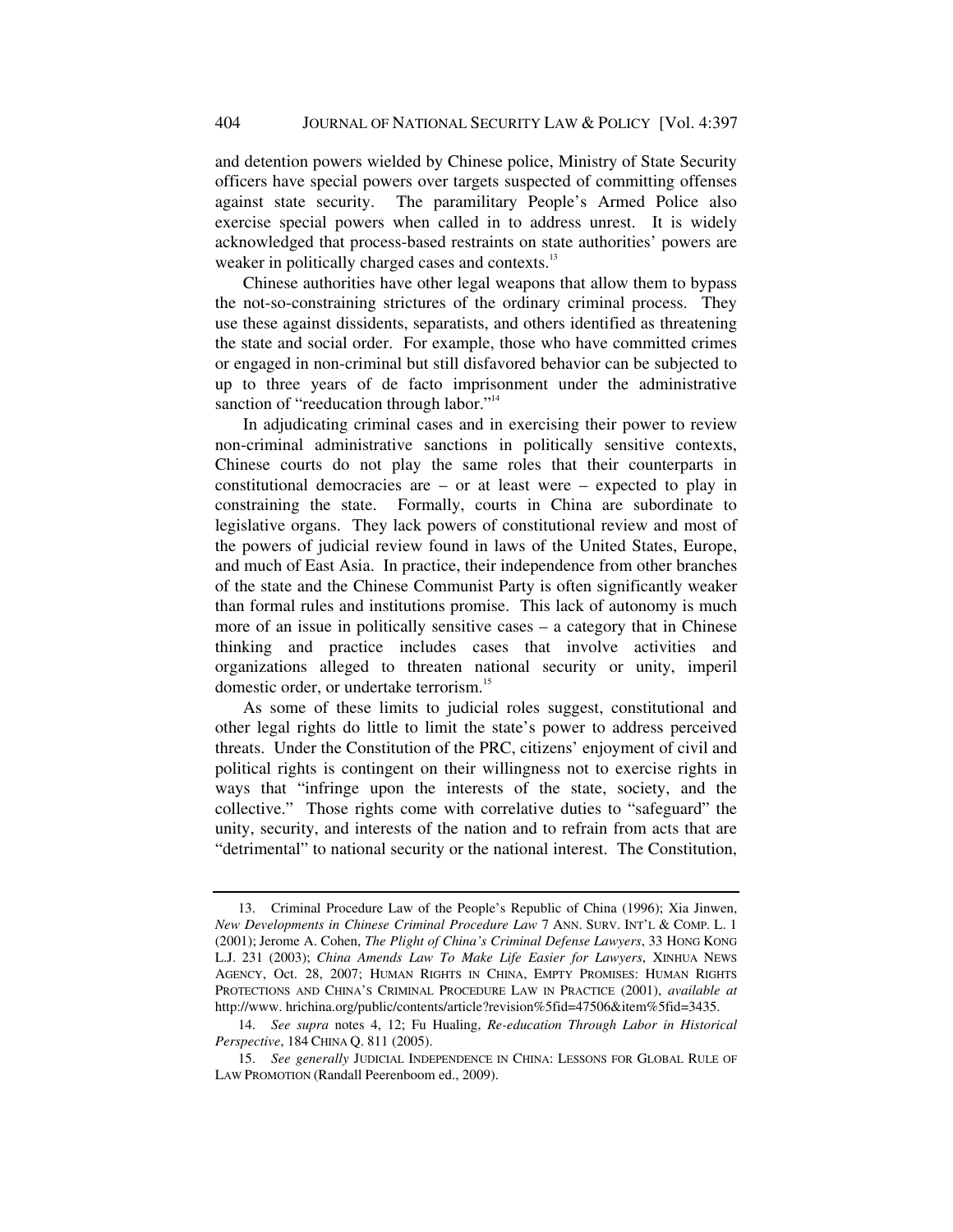in its preamble, enshrines support for the existing political order, including leadership by the Chinese Communist Party and fidelity to official ideology, as obligatory cardinal principles. Key relevant statutes echo and elaborate the point with, for example, the State Security Law and State Secrets Law imposing on all citizens duties to safeguard the security of the state and state secrets. The individual rights that the Constitution lists are even in principle generally not enforceable absent implementing legislation.16 Constitutional rights-based limits on the regime's capacity and discretion in responding to perceived or purported threats to national security or domestic order are, thus, weak even in theory and largely subordinate to citizens' obligations to refrain from activities with even fairly modest potential or likelihood of contributing to such threats.

The Constitution formally allows state authorities still greater latitude when they face especially grave challenges. In addition to the ordinary laws and practices that give the state a formidable arsenal of formal authority and much de facto power to evade relatively weak legal constraints, China has undertaken an extensive, constitutionally grounded lawmaking project to confer further powers in situations that pose dire threats to state security and order. China adopted its 1982 Constitution shortly after the post-Mao reform-era leadership consolidated its hold on power. That charter is still in effect, with relatively limited amendments. It originally included an article on "martial law" or "state of siege" (*jieyan*) that authorized the legislature (in the form of the Standing Committee of the National People's Congress) and the executive (in the form of the Premier) to declare martial law under conditions the Constitution does not specify.<sup>17</sup> This provision was the legal basis invoked in 1989 to suspend ordinary liberties and use military force to suppress the student-led pro-democracy Tiananmen Square demonstrations and the ethnic sectarian unrest in Lhasa, Tibet.

Official accounts depicted these movements as severe threats influenced by outside forces bent on undermining the state. These characterizations are akin to those offered to support post-9/11 suspensions of legal constraints on state actions in the United States and other liberal constitutionalist states.<sup>18</sup> After China's 1989 declarations of martial law prompted condemnation abroad and criticism at home, China adopted a Law on Martial Law in 1996. That law articulated substantive

 <sup>16.</sup> Constitution of the People's Republic of China, pmbl, arts. 51-54 (1982, as amended through 2004); State Security Law, art. 3; State Secrets Law, art. 3; *see also* Shen Kui, *Is it the Beginning of the Era of the Rule of the Constitution? Reinterpreting China's "First Constitutional Case,"* 12 PAC. RIM L. & POL'Y J. 199 (2003).

 <sup>17.</sup> Constitution of the People's Republic of China, arts. 67, 89 (1982).

<sup>18.</sup> *See, e*.*g*., Chen Xitong, *Report on Checking the Turmoil and Quelling the Counterrevolutionary Rebellion*, BEIJING REV., July 17-23, 1989; Shi Wei, *Why Impose Martial Law in Beijing?* BEIJING REV., June 26-July 2, 1989, at 24-25; Daniel Southerland, *300 Tibetans Said Arrested After Rioting*, WASH. POST, Mar. 31, 1989, at A17.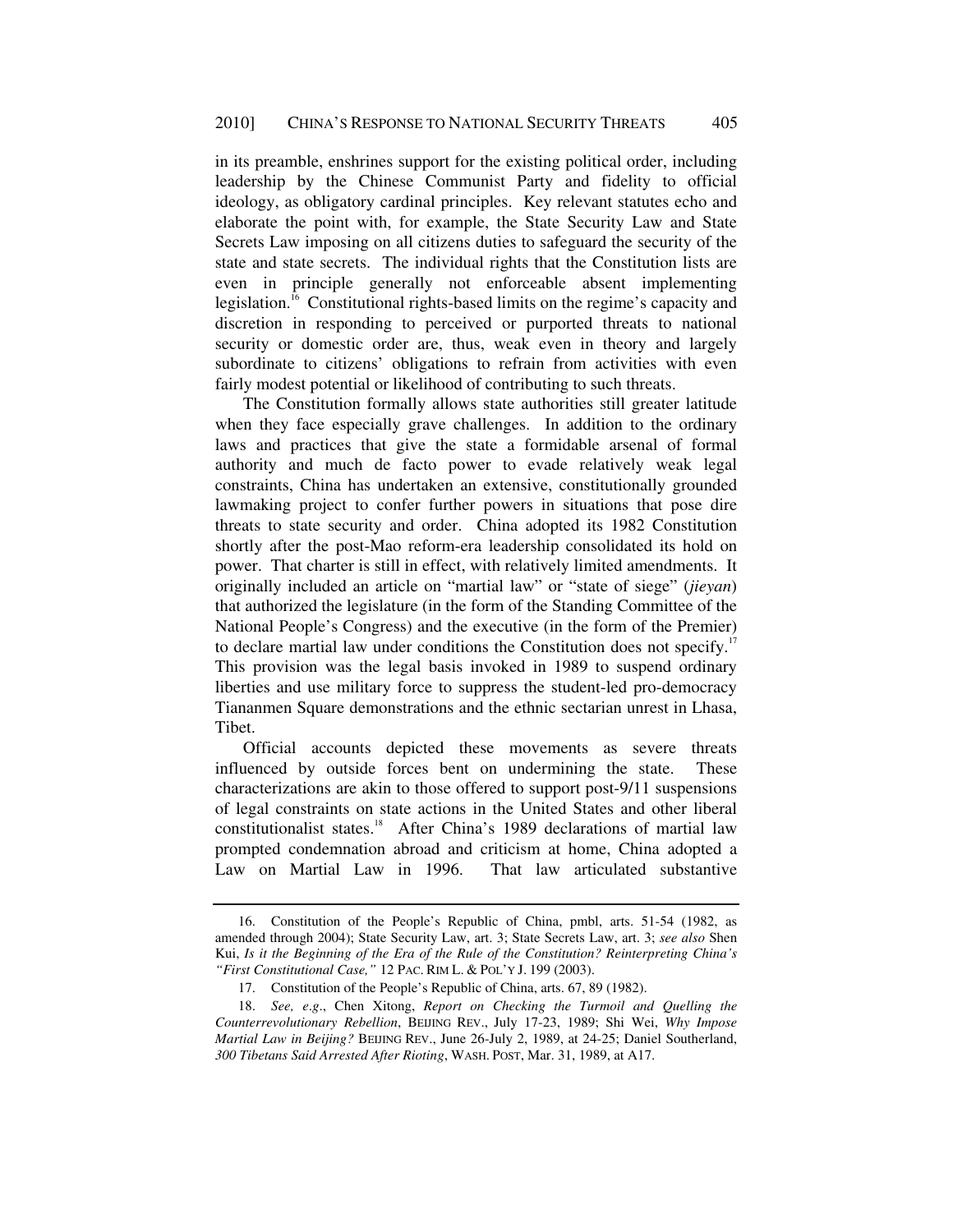preconditions for declaring martial law, including "turmoil, riot or disturbance" where "emergency measures" are necessary to "preserve social order and protect people's lives and property." The law also set forth special powers and departures from ordinary law, including use of force, displacement of ordinary civil and criminal laws, and limits to citizens' constitutional and other legal rights.<sup>19</sup>

# *B. Legal Changes Adopted After 9/11*

After 9/11, China revised its laws relating to national security and emergency powers to address perceived or at least asserted deficiencies. By the early 2000s, its martial law framework appeared to focus on too narrow a range of threats. Foreign invasion and domestic political tumult were no longer the only dangers the law must address. International terrorism had become immediately relevant for Chinese authorities in the aftermath of sporadic incidents attributed to Uighur separatist groups, who shared religious, ethnic, and, purportedly, organizational ties to Central Asian Muslim radicals. Public health crises like the SARS epidemic of 2003 and its deleterious effect on China's international reputation due to the regime's problematic response to it widened the range of dangers that seem to require a wider and more comprehensive emergency powers law. So too did natural disasters like the Tangshan earthquake at the twilight of the Mao era and the Sichuan earthquake in 2008.

In 2004, China introduced a constitutional amendment that replaced "martial law" with "state of emergency" (*jinji zhuangtai*). China also considered (but did not pass) a State of Emergency Law that would have implemented the sparse constitutional amendment, and passed instead a more modest Emergency / Sudden Incident (*tufa shijian*) Response Law. In the wake of the Sichuan earthquake and unrest in Tibet and Xinjiang near the end of the decade, China renewed consideration of a more full-fledged state of emergency  $law.^{20}$ .

China adopted other terrorism-targeting legal changes after 9/11. In December 2001, it amended the Criminal Law to: increase punishments for the preexisting offense of organizing, leading, or participating in a terrorist organization; criminalize funding of terrorist organizations and terrorists; add terrorist crimes to the list of offenses for which broadly related financial activities carry criminal sanctions; and create new offenses of

 <sup>19.</sup> Martial Law of the People's Republic of China (1996) (especially arts. 2, 5, 13- 28).

 <sup>20.</sup> Constitution of the People's Republic of China, arts. 67, 89 (1982, as amended in 2004); *see, e*.*g*., Meng Na, *China's First Emergency Law in Pipeline*, XINHUA NEWS AGENCY, Jan. 6, 2004; Sun Yanxin & Li Xuanliang, *Legal Experts Praise Constitutional Amendment on State of Emergency*, XINHUA NEWS AGENCY, Mar. 8, 2004; Qin Xudong, *Quake Propels the Improvement of Emergency Laws*, CAIJING [FINANCE ], May 29, 2008.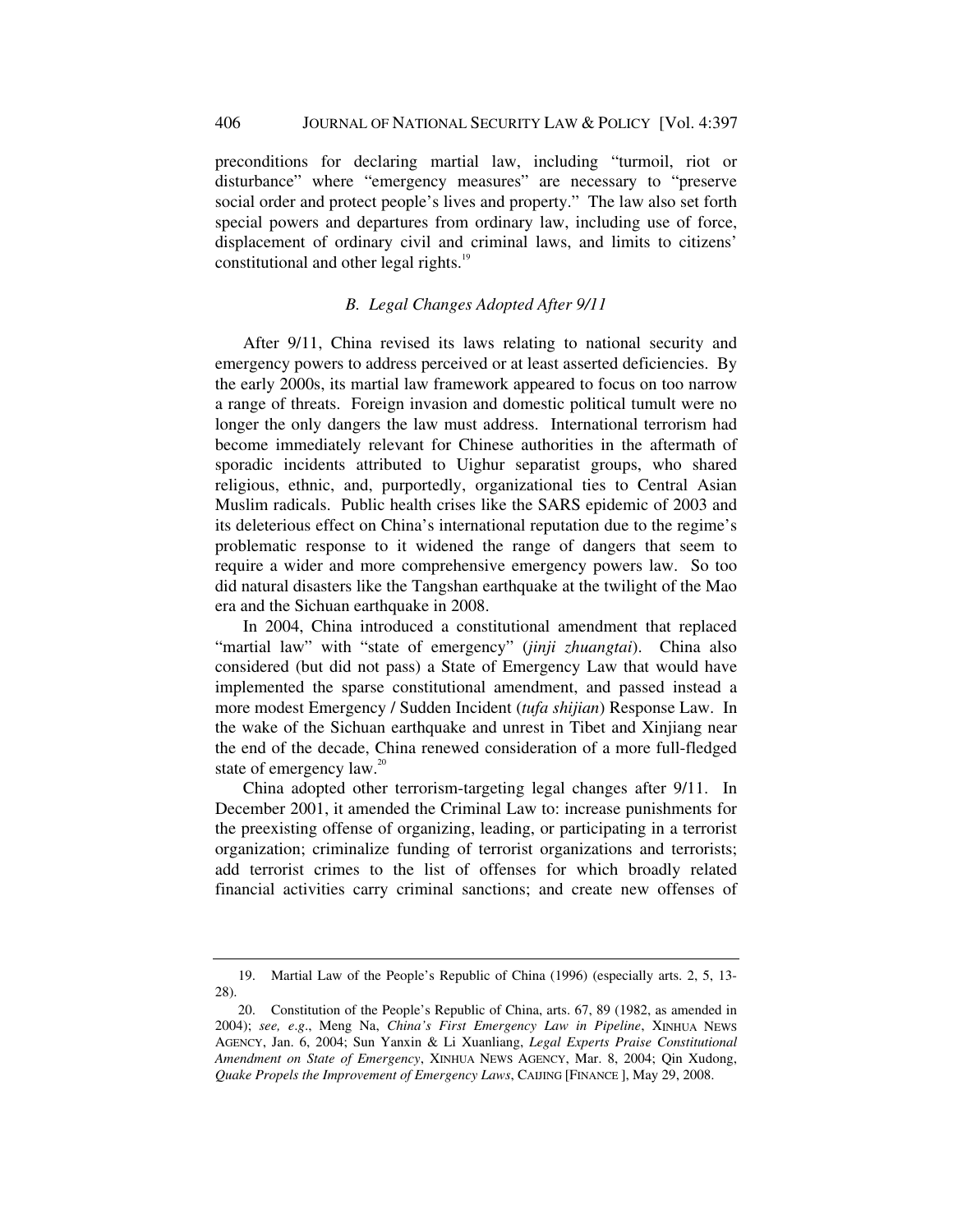making and disseminating pathogens, and poisonous and radioactive materials – some of terrorists' weapons of choice. $2<sup>1</sup>$ 

In 2006, China adopted an Anti-Money Laundering Law (partly tracking amendments to the Criminal Law) and subsequent regulations, portraying these as tools in the fight against terrorism. In 2009, China again invoked counterterrorism aims when it adopted a new law regarding the People's Armed Police (PAP), the paramilitary force that played the principal role in putting down the unrest in Xinjiang and Tibet branded as "terrorist" by PRC official sources.<sup>22</sup>

The 2009 PAP Law echoed the former Law on Martial Law, which focused on use of the People's Liberation Army. The PAP Law provided authority to handle situations of "rebellion, riots, large-scale serious criminal violence, terrorist attacks" and other situations imperiling social order. It also gave the PAP much more power and latitude in detention and investigation when deployed on missions by the proper authorities.<sup>23</sup> If and when it is enacted, the long-percolating and, after unrest in Tibet and Xinjiang, again much-mooted Anti-Terrorism Law is likely to include emergency powers-like elements, such as special state authority or relaxation of ordinary legal requirements and restraints.<sup>24</sup>

The creation and use of this three-tiered structure of ordinary, specialized, and emergency powers laws present something of a paradox in China. Laws more specifically targeting threats to state security and order and laws sanctioning emergency powers or other extraordinary powers would seem to be superfluous. The state and the Party already seem to possess ample authority and flexibility to act even in the absence of crisis. There appears to be little need to craft laws to expand the regime's power and discretion when confronting severe, or allegedly severe, dangers. $25$  A

 <sup>21.</sup> Criminal Law, arts. 114, 115, 120, 125, 127, 191, 291(1) (as amended 2001); Anti-Money Laundering Law of the People's Republic of China (2006); *China Amends Criminal Law for Combating Terrorism*, XINHUA NEWS AGENCY, Dec. 24, 2001.

 <sup>22.</sup> The People's Bank of China, *Anti-Money Laundering and Combating Terrorist Financing*, *in* ANNUAL REPORT OF 2007, http://www.pbc.gov.cn/publish/english/987/ 1929/19291/19291\_.html; Michael Wines, *Chinese Law Governing A Police Force Is Approved,* N.Y. TIMES, Aug. 28, 2009, at A6; *China Greenlights Armed Police To Handle Terrorist Attacks, Riots with New Law*, XINHUA NEWS AGENCY, Aug. 27, 2009.

 <sup>23.</sup> Law of the People's Armed Police Force of the People's Republic of China (2009); Yan Hao & Fu Shuangqi, *Revised Draft Law Authorizes Armed Police Force New Tasks,* XINHUA NEWS AGENCY, Aug. 24, 2009; Wines, *supra* note 22; *China Greenlights Armed Police*, *supra* note 22.

<sup>24.</sup> *Experts: China Should Enact Law on Anti-Terrorism,* PEOPLE'S DAILY, July 20, 2009; *Anti-Terrorism Law Urged After Urumqi Riots: Expert*, XINHUA NEWS AGENCY, July 21, 2009.

<sup>25.</sup> *See* AMNESTY INTERNATIONAL, PEOPLE'S REPUBLIC OF CHINA: CHINA'S ANTI-TERRORISM LEGISLATION AND REPRESSION IN THE XINJIANG UIGHUR AUTONOMOUS REGION (Mar. 22, 2002), *available at* http://www.amnesty.org/en/library/info/ASA17/010/2002 (providing an early post-9/11 expression of concern about China's use of emergency powers in connection with Chinese authorities' handling of Uighur dissidents – who include groups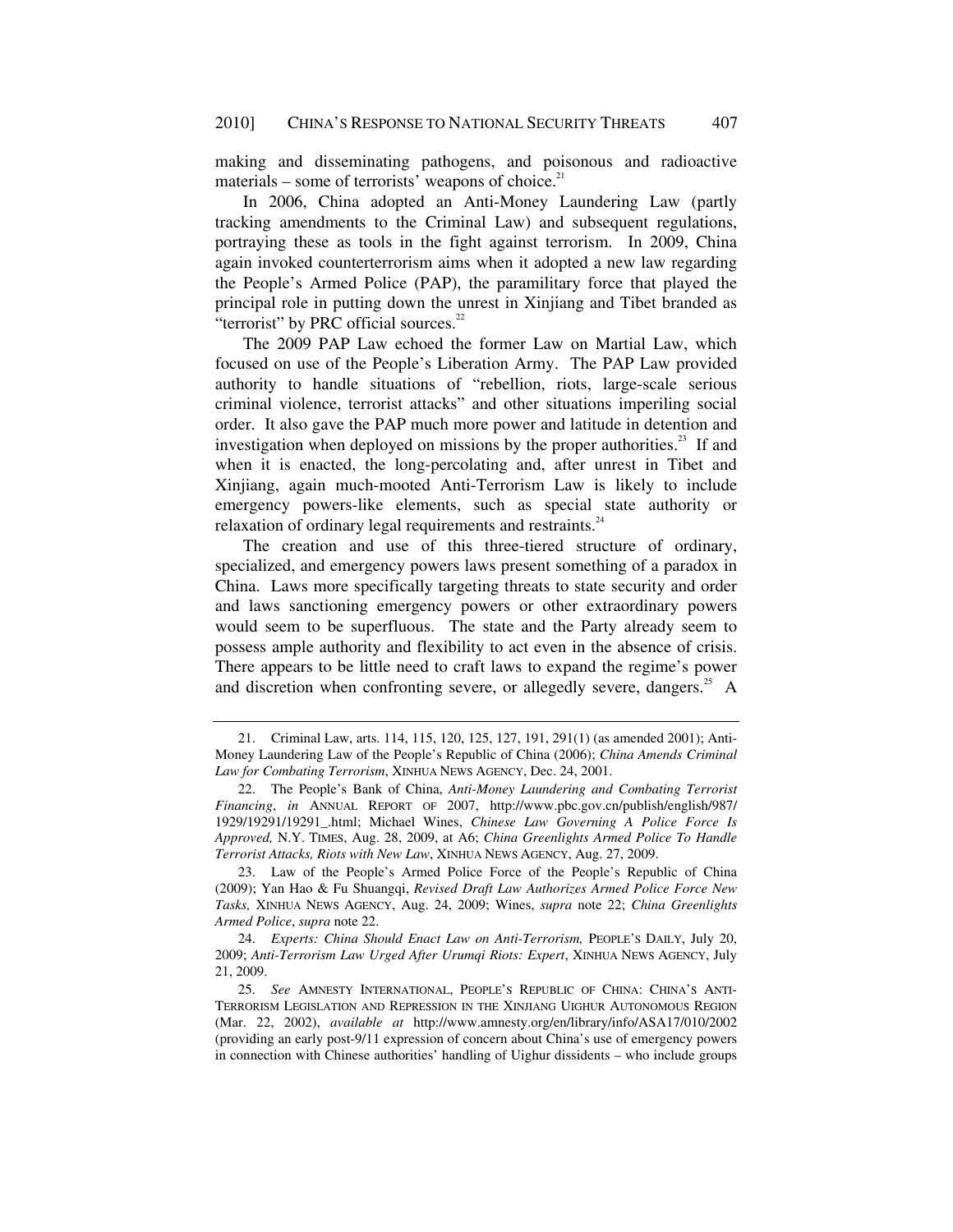permanent de facto state of emergency would seem to exist. Nonetheless, Chinese lawmakers, officials, commentators, and influential scholars have spent much time and energy crafting the content and trying to shape the interpretation and application of laws addressing particular types of ostensibly acute threats and laws governing exceptional states.

# II. AUTHORITARIAN RATIONALES

This overview of the legal – and extralegal – methods available to Chinese authorities initially sharpens, rather than answers, the question of why such a regime would adopt special, threat-focused and crisiscontingent laws to deploy in conjunction with more ordinary laws and practices that themselves seem to give the authorities great power and latitude. A partial answer emerges if we look at the question from the perspective of China's rulers, asking what is in it for them. For the regime, four types of benefits potentially follow from this combining of ordinary laws with specialized laws that target particular categories of threats and exceptional laws that formally authorize the state to wield extraordinary powers to cope with purported national security threats and other crises.

# *A. Support State Capacity To Respond to Threats to Order and Security*

One perceived benefit is that laws that proscribe and punish threatening behavior, or that go farther and authorize departures from the ordinary legal order, promise to confer, augment, or at least affirm state power. This is true even under China's authoritarian conditions. That power is especially valued when facing real or imagined severe threats.<sup>26</sup> Ordinary criminal laws concerning violent or destructive behavior generally have this feature, and China's laws have been no exception. The utility of these laws has been evident in China's authorities' extensive reliance on laws that ban killing, violent assault, property destruction, and violent demonstrations to address instances and aspects of what they have identified as serious dangers to national security and domestic order, ranging from the Tiananmen Square demonstrators to SARS rumor-mongers to Uighur demonstrators and rioters.

Examples from the unrest in Xinjiang in 2009 illustrate the pattern. Many were charged with murder, robbery, arson, violent attacks, and smashing, looting, and burning of property. These charges resulted in numerous convictions, including ones that led to capital punishment. Some of the prosecutions relating to unrest in Xinjiang occurred in the context of a late 2009 "strike hard campaign" – a recurring anti-crime tactic that entails directives to devote extra resources and zeal to enforcing ordinary

often accused of terrorism by Chinese authorities).

<sup>26.</sup> *See generally* deLisle, *supra* note 2, at 356-363 (discussing this point and citing additional sources).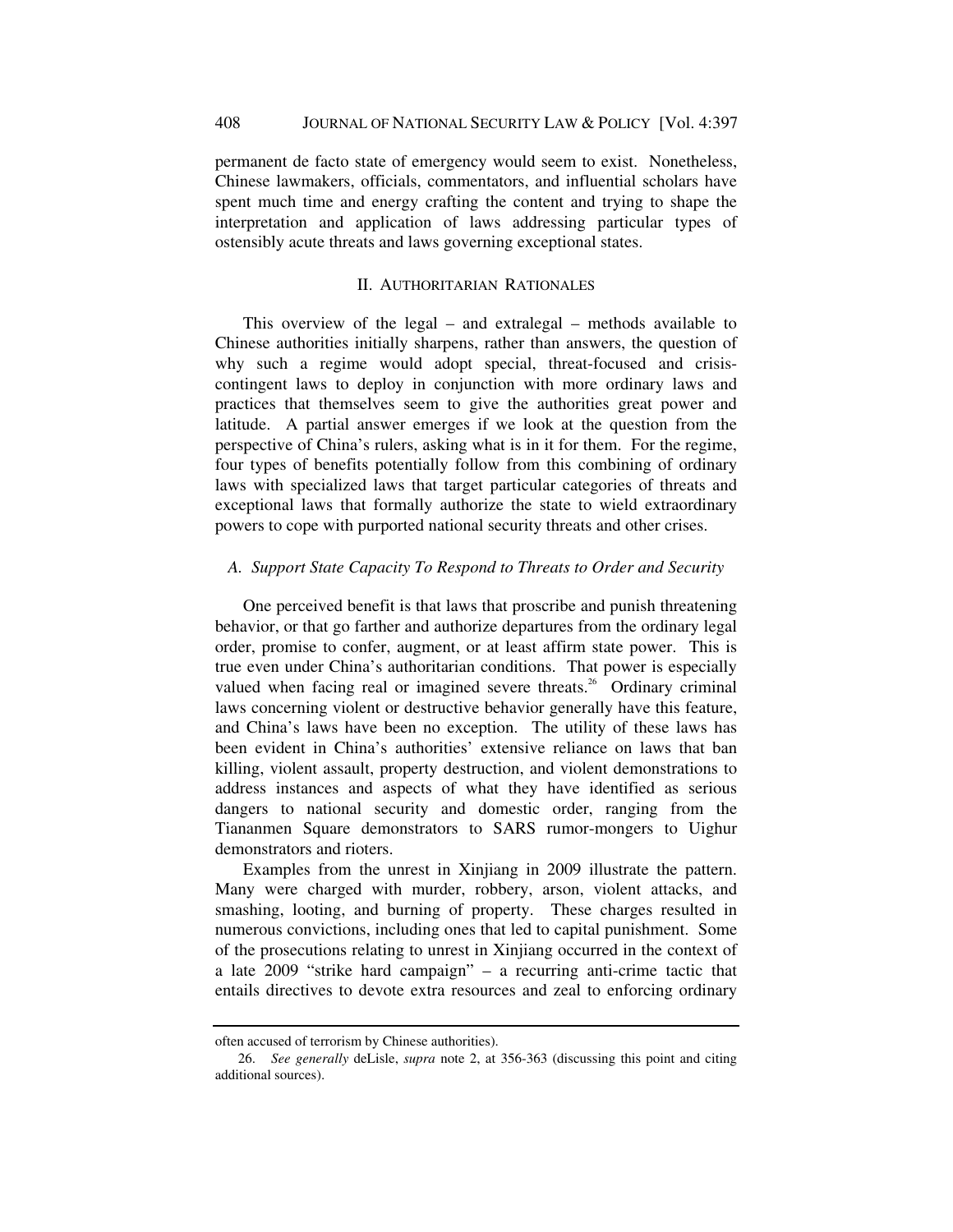criminal laws against an identified, ostensibly especially dangerous target for a limited time. As if to underscore the ordinary criminal law nature of the resulting sanctions, it was announced that PAP troops who helped quell the unrest would be given jobs with the local police upon leaving PAP service.

The 2009 measures echoed earlier tactics. Uighurs convicted for involvement in an attack on a Kashgar police station and Tibetans involved in violent protests during the run-up to the 2008 Beijing Olympics faced the death penalty for intentional homicide, starting fatal fires, and weapons charges. In 2001 (and earlier) "strike hard campaigns," focusing on Xinjiang "separatist" and "terrorist" forces in the context of national anticrime drives, brought numerous long prison terms and death sentences on weapons, murder, and robbery charges.<sup>27</sup>

The use of such relatively quotidian law has not been accompanied by elaborate case-specific explanations of features enhancing state power or formally legitimizing it. Yet, looming in the background has been this unremarkable, perhaps universal, point that China's lawmakers and leaders have appreciated. The opening sections of the Criminal Law reflect the point. They state that the Criminal Law's task is to create criminal punishments that can be used to combat criminal actions and protect national security, the existing political system, social and economic order, property, and citizens' rights. The Criminal Procedure Law similarly articulates key functions that are akin to those set forth in the substantive Criminal Law.<sup>28</sup>

Official and orthodox arguments for special laws have more strongly emphasized the argument concerning law's ability to provide power to state authorities. Post-9/11 discussions of anti-terrorism and related law proceeded in this vein. Enhancement of state capacity to deal with new perils was a key aim articulated in the late 2001 revisions to the Criminal Law. The amendments themselves declared that their purpose was to provide new means to crack down on terrorist crimes and to protect state security, public order, and the citizenry's rights and interests. The Supreme People's Procuracy (China's central prosecutor's office) interpreted the 2001 Criminal Law amendments as a mandate to bring prosecutors' "full

<sup>27.</sup> *Xinjiang Arrests Approved for "7-5" Incident First 83 Suspects,* Zhongguo Xinwenwang, Aug. 5, 2009; *Six Sentenced to Death over Xinjiang Riot,* XINHUA NEWS AGENCY, Oct. 12, 2009; *Five Sentenced to Death for Murder in Urumqi Plot*, XINHUA NEWS AGENCY, Dec. 3, 2009; Minnie Chen, *Job Security for Urumqi Soldiers,* S. CHINA MORNING POST, Nov. 26, 2009, at 5; AMNESTY INTERNATIONAL, *supra* note 3, at 21-27; Kan,*supra* note 10, at 12; Al Guo, *Uygurs Executed for Killing Police,* S. CHINA MORNING POST, Apr. 10, 2009, at 4; AMNESTY INTERNATIONAL, *supra* note 25, at 10, 20-22; Chien-peng Chung, *Confronting Terrorism and Other Evils in China: All Quiet on the Western Front?* 4 CHINA AND EURASIA F. Q. 75, 76, 79 (2006).

 <sup>28.</sup> Criminal Law, art. 2; Criminal Procedure Law, art. 2.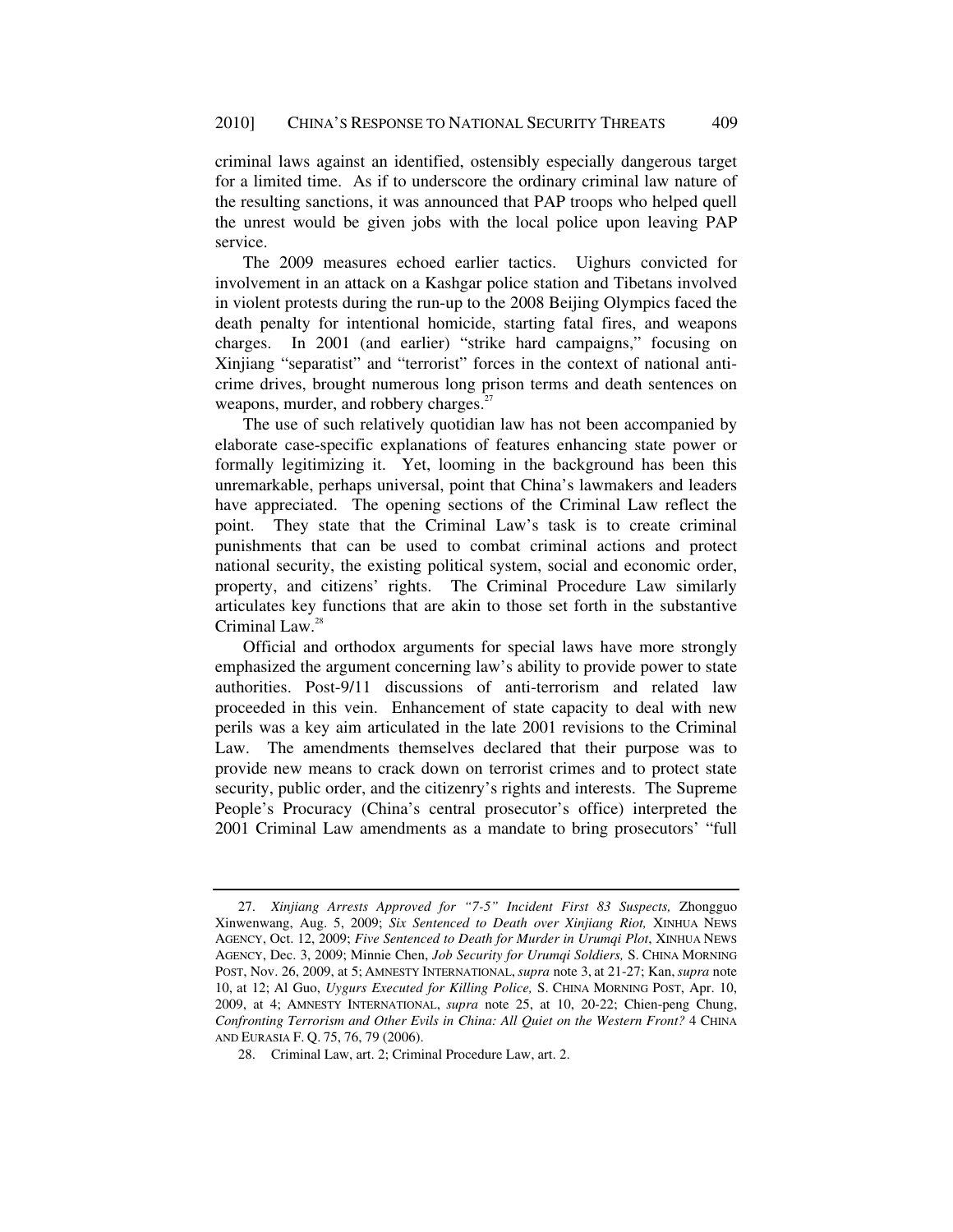powers" to bear in fighting against terrorism.29 The unrest in Xinjiang in 2009 was described by officials and "legal experts" as having "the characteristics of a typical terrorist attack" and showing the need for a special counterterrorism law to create "more effective" legislation to supersede the insufficient legal authority provided under various other laws.

Chinese authorities have used laws prohibiting activities that undermine state security, organizing or participating in a terrorist organization (in some cases, the East Turkistan Islamic Movement), and in separatist movements as among the key tools to deal with Uighurs after the 2009 unrest and after Olympics-linked and earlier incidents of violence. A Xinjiang high court official described such prosecutions as the state striking "a major blow" to violent separatists and religious extremists. The same pattern has occurred on a smaller scale in Tibet.<sup>30</sup> Adopted in the aftermath of unrest in Xinjiang and Tibet, the August 2009 PAP law authorized the paramilitary force to commandeer property, to question and detain suspects, and to use force in responding to a list of dangers including terrorist attacks.

Notably, the authorities have invoked anti-terrorism laws and broader anti-terrorism arguments to support actions against long-standing targets of repression that stretch well beyond conventional categories of terrorists, including Falun Gong and pro-democracy dissidents.<sup>31</sup>

More thoroughly extraordinary laws, including those authorizing martial law, the "state of emergency" amendment to the Constitution and laws to implement the amendment, were also explained in terms that stressed their state capacity-enhancing qualities. Official statements referred to such laws' roles in ensuring that all state and social resources

 <sup>29.</sup> Amendment of the Criminal Law of the People's Republic of China (III) (2001); Supreme People's Procuracy, Notice on Resolutely Carrying Out and Implementing the Third Amendment of the Criminal Procedure Law of the People's Republic of China (2002). *See generally* Zhao Bing-zhi & Wang Xiu-mei, *Countermeasures Against Terrorism Through Criminal Justice in China*, First World Conference of Penal Law Papers (2007), *available at* www.penal.org/IMG/Guadalajara-Zhao.pdf.

<sup>30.</sup> *China Should Enact Law on Anti-Terrorism, supra* note 24; *Anti-Terrorism Law Urged after Urumqi Riot, supra* note 24 (quoting Xinjiang Legislative Affairs Commission director, Bo Xiao, and academic expert, Gu Liyun); Alexa Olesen, *China Sentences Uighur Writer to 15 Years in Jail*, Assoc. Press, July 23, 2010; *China Executes Two Uighurs on Terror Charges: Report*, Agence France Presse, July 12, 2008; Bill Savadore, *Uygurs Sentenced to Death over Terrorism,* S. CHINA MORNING POST, Nov. 12, 2007, at 7; *Xinjiang Steps Up Fight Against Terrorism*, XINHUA NEWS AGENCY, Jan. 24, 2010 (quoting court official); *Xinjiang Courts Handle Rising Security Cases*, CHINA DAILY, Jan. 16, 2010, at 4; Erik Eckholm, *China Court Rejects Appeal of Tibetan Monk Sentenced to Death for Separatism*, N.Y. TIMES, Jan. 27, 2003, at A4; *Tibet Autonomous Region Chairman: Unconvicted "3-14" Incident Arrestees Already Released*, Zhongguo Xinwenwang, Mar. 6, 2009.

<sup>31.</sup> *See, e*.*g*., Willy Wo-Lap Lam, *Terrorism Fight Used To Target China Secessionists,* Oct. 23, 2001, http://archives.cnn.com/2001/WORLD/asiapcf/east/10/23/ willy.china.split/index.html; Andrea J. Worden, *"A Fair Game"? Of Law and Politics in China, and the "Sensitive" Case of Democracy Activist Yang Jianli*, 40 GEO. J. INT'L L. 447, 466 (2009).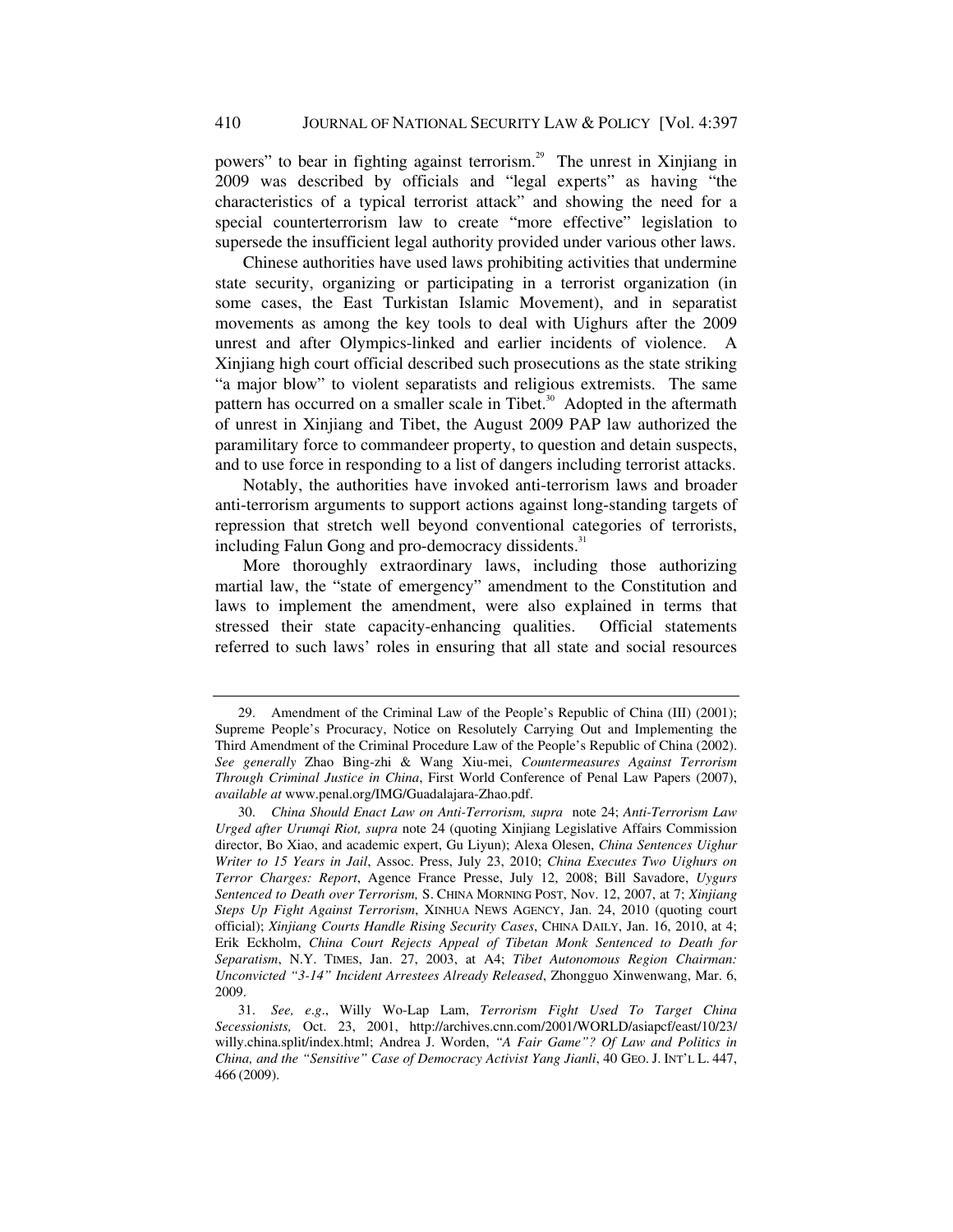would be deployed to address dire threats, in part by allowing the removal of impediments that might be posed by ordinary civil and criminal laws, state institutions, and citizens' rights to liberty and property. Amid Tiananmen period martial law and the response to SARS, state authorities cast directives authorizing or employing exceptional powers, and imposing unusually severe and otherwise lawless restrictions on citizens as essential to give state authorities the necessary powers to handle crises imperiling stability.

Emergency powers laws, and broadly kindred changes to more ordinary laws, have also been touted as remedies for problems of decentralization and fragmentation of authority that were identified as serious flaws in the system's response to then-recent crises. In regard to the Tiananmen Square crisis, official media asserted that protestors had made use of "failings in the work of the party and government." In regard to the SARS crisis, central authorities worried that local authorities had taken matters into their own hands, leading to under-reaction, overreaction, and the specter of balkanization. The unrest in Tibet and Xinjiang led to revisions of the thendraft PAP Law to drop a power-decentralizing provision that would have allowed county-level officials to decide whether to mobilize paramilitary units. $32$ 

Chinese discussions of anti-terrorism law are consistent with these broader patterns. PRC sources have explicitly invoked anti-terrorism as a motive behind laws adopted or contemplated after 9/11, authorizing increased powers for the state, including the PAP Law and the draft Anti-Terrorism Law. PRC officials have emphasized the importance of a coordinated, centralized, national approach to terrorism. They joined post-9/11 legal changes with the creation of a National Anti-Terrorism Coordination Group led by Party General Secretary and President Hu Jintao and with moves to create special structures to manage and respond to terrorist attacks and to educate and mobilize the masses for anti-terrorism efforts. Engaging global audiences and concerns, they have carefully cast a centralized national PRC strategy as part of an international cooperative approach in which national governments address transnational threats through each state's own national laws and other means.<sup>33</sup>

Although China attributes terrorism to a variety of opponents of the regime, terrorism and alleged terrorism remain overwhelmingly associated with secessionism in the perspective of Chinese officials. Anti-

 <sup>32.</sup> Shi, *supra* note 18; Jacques deLisle, *SARS, Greater China, and the Pathologies of Globalization and Transition*, 47 ORBIS 587, 595-600 (2003); Yan & Fu, *supra* note 23.

<sup>33.</sup> *See, e*.*g*., Embassy of the People's Republic of China in the Republic of Estonia, *China's Position Paper on Counter-Terrorism* (May 20, 2004), *available at* http://ee.chinaembassy.org/eng/ztlm/fdkbzy/t112725.htm; Pan Guang, *China's Anti-Terror Strategy and China's Role in Global Anti-Terror Cooperation*, 2 ASIA EUR. J. 523, 527-529 (2004); Jason Kelly, *Anti-Terrorism with Chinese Characteristics: Peace Missino 2007 in Context*, 7 CHINA BRIEF (2007).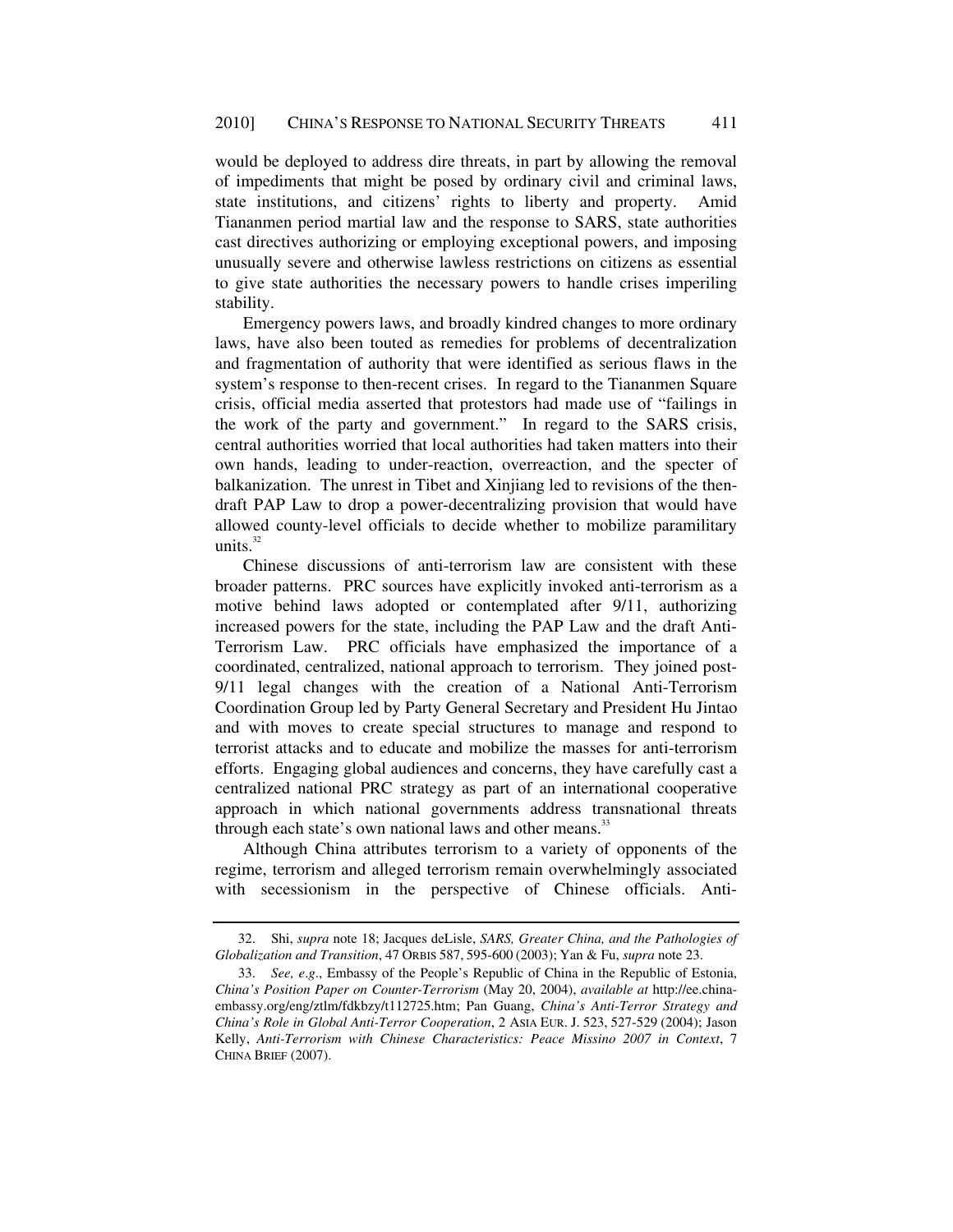secessionism, especially in China, entails strengthening central control, partly through means embodied or supported in law. As the response to and aftermath of the incidents in Tibet in 1989 and Tibet and Xinjiang in 2008- 2009 reconfirmed, the PRC's predominant legal response to minority communal pressure for autonomy or independence – especially when such pressure has led to unrest – has not been quasi-federalist accommodation but, rather, the assertion of central authority. This proclivity is all the more pronounced where provincial or local authorities might be seen as bungling the handling of, or failing to head off, a serious incident of ethno-nationalist or sectarian unrest.

These general conceptions of making and using law to address threats, especially severe threats, are deeply embedded in contemporary China. They are consistent with Leninist notions of legality that have lingered throughout China's reform-era legal development. This Leninist view is that law is but one tool – potentially an especially useful one, but not one that has a principled claim to special stature – within a larger toolkit that gives a powerful party-state the capacity to maintain order, control society, and effect change.<sup>34</sup>

# *B. Protect Policy Goals To Maintain Order and Sustain Economic Growth*

A second potential benefit China's rulers seem to expect to realize by combining ordinary laws, laws more specifically addressing perceived or purported serious threats, and laws authorizing crisis-based departures from the ordinary legal regime, is the advancement, or preservation, of substantive policy goals that have defined the Chinese regime's agenda throughout the post-Mao reform era. $35$  In addition to sustaining party-state authority, the leadership's core set of goals includes maintaining social and political order and promoting economic growth.

On paper and in application, the ordinary laws and the more threatspecific laws (including those targeting terrorist acts and crimes against state security) that have been used against political dissidents and against such restive or separatist groups as those in Xinjiang or Tibet have this feature. The actions they proscribe include ones that threaten social and political order or economic growth. Many examples may be found in the Criminal Law.

The Criminal Law's stated purposes include to safeguard property, maintain social and economic order, and promote the smooth progress of

<sup>34.</sup> *See, e*.*g*., *Traps, Gaps and Law: Prospects and Challenges for China's Reforms*, *in* IS CHINA TRAPPED IN TRANSITION? IMPLICATIONS FOR FUTURE REFORMS (Randall Peerenboom ed., 2007); *cf*. PITMAN B. POTTER, FROM LENINIST DISCIPLINE TO SOCIALIST LEGALISM: PENG ZHEN ON LAW AND POLITICAL AUTHORITY IN THE PRC (2003); *cf*. PHILIP SELZNICK, THE ORGANIZATIONAL WEAPON: A STUDY OF BOLSHEVIK STRATEGY AND TACTICS (1952).

<sup>35.</sup> *See generally* deLisle, *supra* note 2, at 364-370.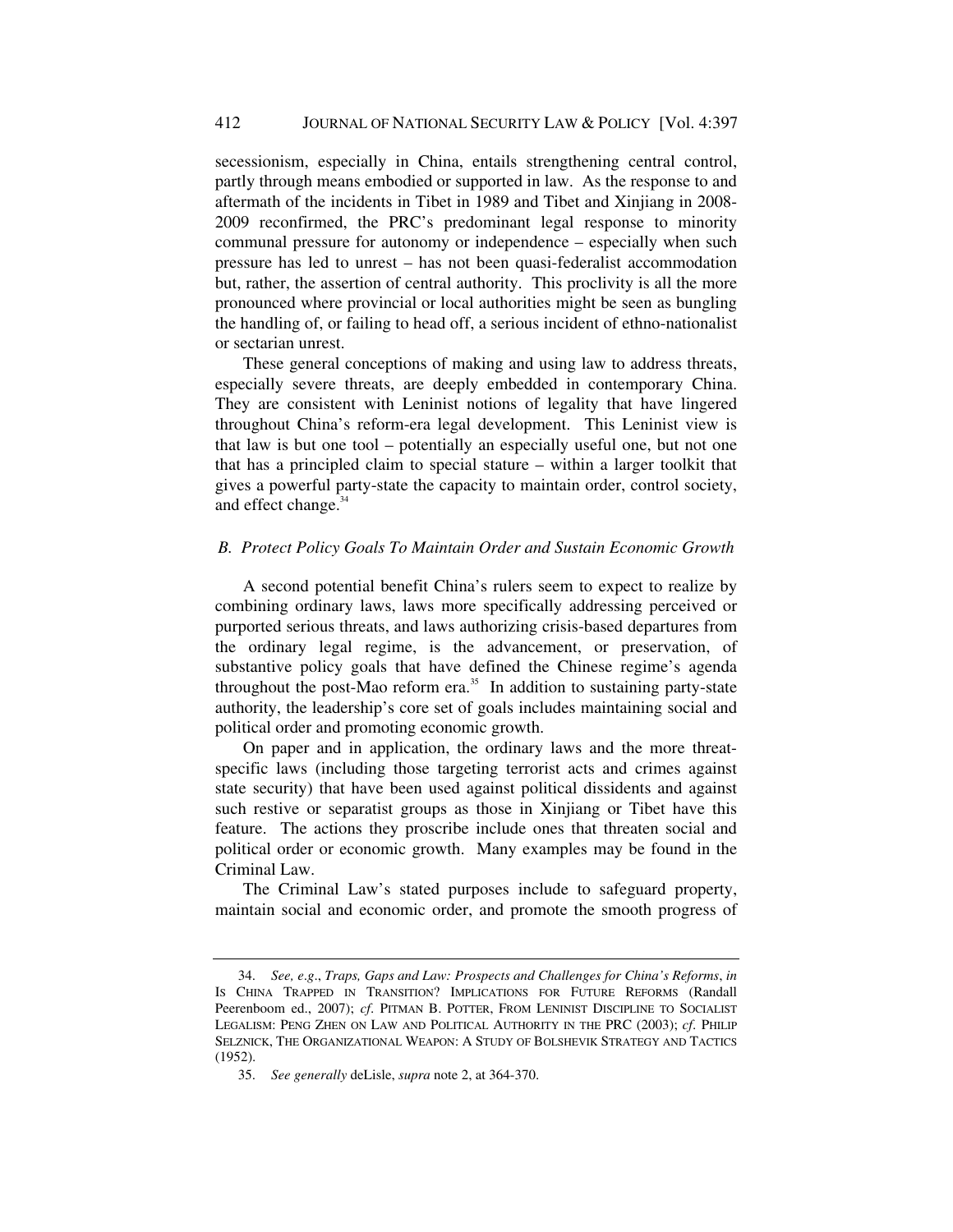socialist construction. Numerous provisions scattered throughout the substantive chapters address crimes of endangering public security, including riots, destruction of infrastructure or factories, and other units of economic production. Other provisions cover crimes of disrupting social order management, including obstructing state authorities, undertaking protests and other mass gatherings that disrupt production, social order or government functioning, and organizing criminal organizations. The law also criminalizes undermining the socialist market economic order such as by money laundering and various forms of fraud, and violent destruction of property.<sup>36</sup> As noted earlier, many of these provisions have been among those relied upon to convict and punish those participating in unrest in China over many years. Official and orthodox characterizations of the targets of these laws have cast them as threats to core reform-era policy aims that, by the regime's account, were crucial to stifle.

Here again, post-9/11 PRC discourse about ethnic unrest and antiterrorism law illustrates a long-standing pattern. The late 2001 antiterrorism amendments to the Criminal Law were explained as serving to protect property and maintain public order. China's Supreme People's Procuracy, a prominent national defense journal, the government's official position paper on counterterrorism, media discussions of the need to adopt special laws to address unrest (often described as terrorist in nature) in Tibet and Xinjiang, and other official sources have stressed the social harm caused by terrorism and listed protection of social stability and wealth as central aims of anti-terrorism efforts. $37$  The 2009 PAP Law's stated purposes included maintaining social stability and addressing the PAP's roles in protecting security and participating in economic construction.<sup>38</sup> Reflecting back on the summer of 2009, the Minister of Public Security characterized the unrest as the actions of "law-breakers" who "aimed to undermine the current stability" that was "the guarantee and precondition of Xinjiang's development." So too, the president of Xinjiang's top court opined that "striking hard" at the forces that were the "cause of the deadly riot" was necessary because it would secure "the foundation of Xinjiang's economic development."<sup>39</sup>

 <sup>36.</sup> Criminal Law, art. 2, part II, chs. III, V, VI.

 <sup>37.</sup> Amendment of the Criminal Law of the People's Republic of China (III) (2001); Supreme People's Procuracy, *supra* note 29; Position Paper on Counter-Terrorism, *supra* note 33; Kelly, *supra* note 2; Permanent Mission of the People's Republic of China to the U.N., *Foreign Ministry Spokesman Qin Gang's Regular Press Conference on 20 April 2006*, www.fmprc.gov.cn/ce/ceun/eng/fyrth/t247790.htm; AMNESTY INTERNATIONAL, *supra* note 25; Yan & Fu, *supra* note 23.

 <sup>38.</sup> People's Armed Police Law, arts. 1-2.

 <sup>39.</sup> Cheng Zhiliang et al., *Police Chief Stresses Stability as Situation in Urumqi Comes Under Control*, XINHUA NEWS AGENCY, Sept. 4, 2009; *Xinjiang Courts Handle Rising Security Cases*, *supra* note 30.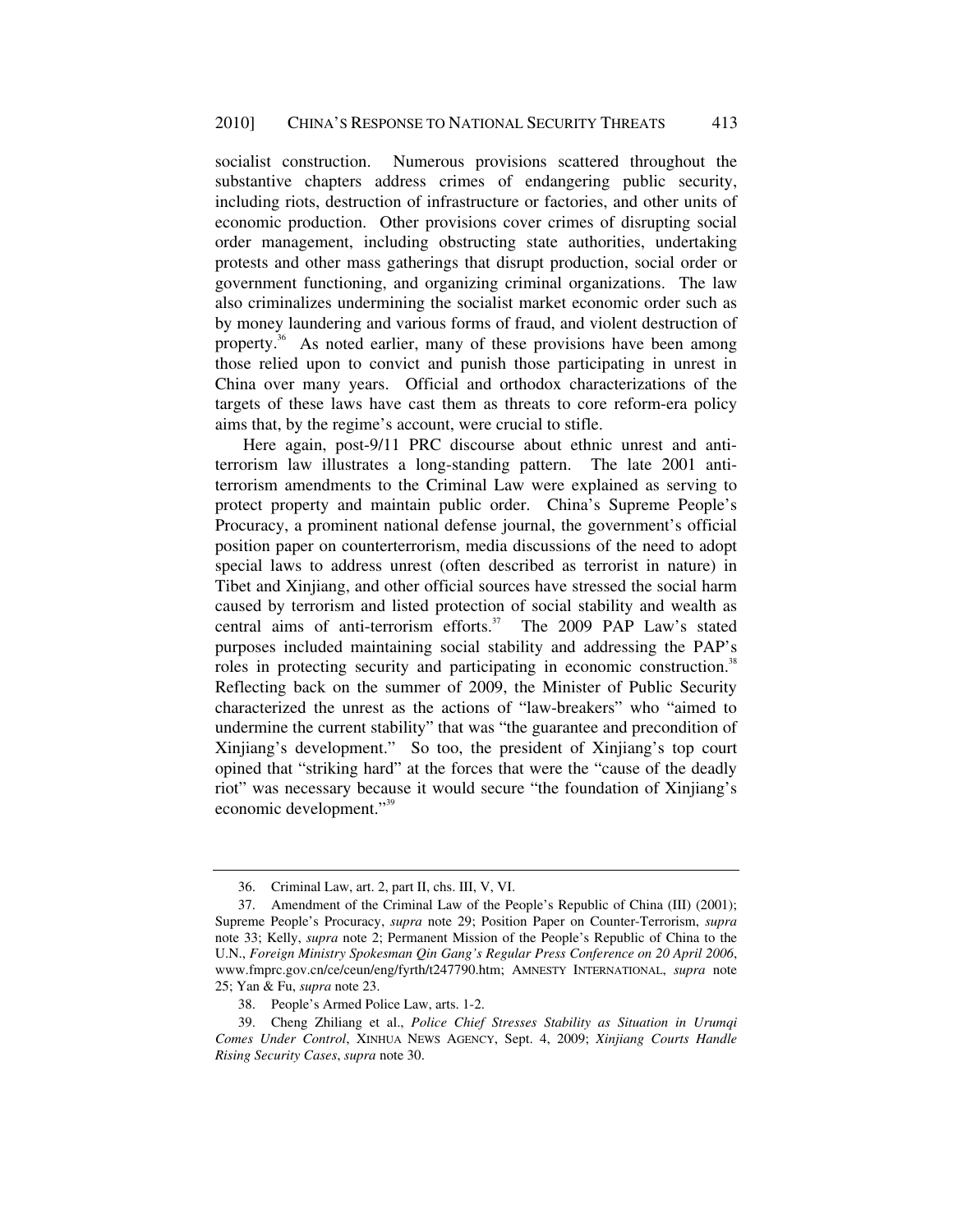The same types of considerations have long loomed large in arguments for granting and exercising emergency or quasi-emergency powers to address what China's rulers have portrayed as major crises, including: the resort to martial law to end the "turmoil" that endangered state and society in the Tiananmen Demonstrations and Tibetan unrest in 1989; the Law on Martial Law, which authorized calling out the troops when "emergency measures" were needed to "preserve social order and protect people's lives and property" amid severe "disturbance"; and the adoption of SARS-related legal proscriptions on false reporting, rumor-mongering, and some types of travel.

All of these crises were characterized as threatening stability and order, and they underpinned successful arguments for a constitutional amendment in 2004 to expand the definition of states of emergency to cover nontraditional threats. The drafters of the 2007 Emergency Response Law described it as helping the state fulfill its principal task of preserving the lives and security of the people in situations of great peril. The PAP Law responded to unrest in Xinjiang and Tibet in 2008-2009 and echoed features of the earlier Law on Martial Law. Official and quasi-official explanations of the use of martial law in 1989, the need for stern legal and policy measures to respond to SARS, and the reasons for an Emergency Response Law, all also stressed what such legal measures did or could do to prevent disruption of production.<sup>40</sup>

The appeal of such laws runs deep for the Chinese regime. Ordinary laws, threat-specific laws, and laws concerning emergency authority to address crises that threaten social and political stability and economic growth fit within a broader, fundamental agenda of "law and development" or, more precisely, law in the service of development with Chinese characteristics.41 Legitimacy and security for the reform-era PRC regime has rested most heavily on two pillars that are seen as mutually dependent and mutually reinforcing: providing order and generating economic growth. Providing order is a key issue for all governments, but it was especially pressing and important for reform-era China after the chaos of the late Mao era that brought much social violence and near civil war. Generating economic growth is a common focus, especially in developing countries, and the reform-era Chinese leadership has made it especially central.

 <sup>40.</sup> Shi, *supra* note 18; deLisle, *SARS*, *supra* note 3, at 594-604; Law on Martial Law, arts. 2, 5, 17-18; Emergency Response Law of the People's Republic of China, arts. 1, 3, 49- 52 (2007).

<sup>41.</sup> *See generally* Kevin E. Davis & Michael J. Trebilcock, *The Relationship Between Law and Development: Optimists vs*. *Skeptics*, 56 AM. J. COMP. L. 895 (2008); Jacques deLisle, *Chasing the God of Wealth while Evading the Goddess of Democracy: Development, Democracy and Law in Reform-Era China, in* DEVELOPMENT AND DEMOCRACY: NEW PERSPECTIVES ON AN OLD DEBATE 252-293 (Sunder Ramaswamy & Jeffrey W. Cason eds., 2003).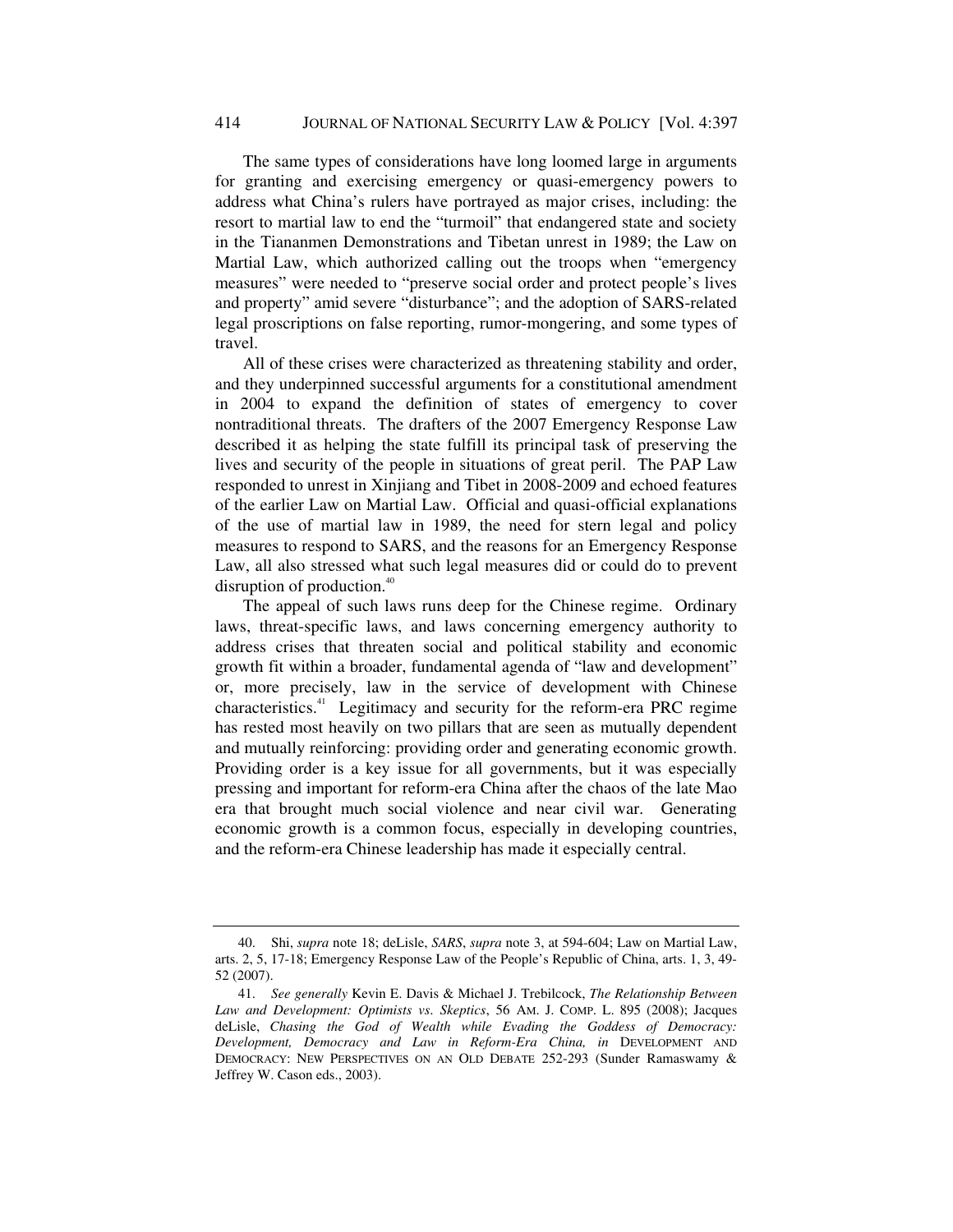# *C. Preserve and Exploit Legality in Addressing Threats*

A third result that Chinese leaders seem intent on realizing from their specific legal response to national security threats is a legal framework enhancing state power to respond to emergencies. Using law to frame powers that allow departures from ordinary legal structures or that, within ordinary legal structures, strike a balance strongly in favor of the state and against citizens' rights or individual interests, may be less damaging to the project of strengthening legality than would be the case if the regime relied exclusively or predominantly on extralegal or law-disregarding means to address ostensibly serious challenges. To the extent that relatively ordinary criminal laws can be deployed to address such threats (without so stretching the definitions of offenses or so truncating procedures that the lawpreserving effect is eviscerated), those ordinary laws are the most desirable means from this legality-preserving perspective. Resort to specialized laws aimed at more specific security threats often will seem more politicized, *ad hoc*, and responsive to the crisis of the moment, and is a second-best approach. Turning to laws that authorize states of emergency or other conditions warranting more wholesale departures from the normal laws and legal system is a more problematic, but still infra-legal, alternative.

As Western legal debates attest, there is much room for disagreement about whether rule-of-law values are ultimately better served by infra-legal or extralegal strategies for augmenting state power, discretion, and emergency powers to address severe national security or other threats. The argument for the infra-legal approach is at least plausible in liberal democratic constitutionalist orders. In the Chinese context, the argument for keeping such exceptions within legal frames may be in some respects more compelling, even if the argument does not ultimately constrain the state. In China, even such backhanded compliments to law and minimal formal deference to legality may give modest support to a legal order that remains by the standards of liberal democratic constitutionalism comparatively weak and vulnerable to marginalization as a regulator of political affairs and party-state power.

A fourth result that China's rulers seek from their legal response to national security threats is closely entwined with the third, just discussed. Relying where possible on ordinary law to embody expansive state power, to set forth citizens' limited rights, and to address significant security threats, and resorting, in more exceptional dire circumstances, to special laws authorizing expanded state powers and lessened rights for citizens, may allow the regime to tap into the emergent legitimacy of law in China.<sup>42</sup> The regime can benefit from an ability to assert, with some credibility, that it remains true to principles of legality even as it deploys harsh sanctions or

<sup>42.</sup> *See generally* deLisle, *supra* note 2, at 345-356, 370-375 (discussing legality and the emergent legitimacy of law in China).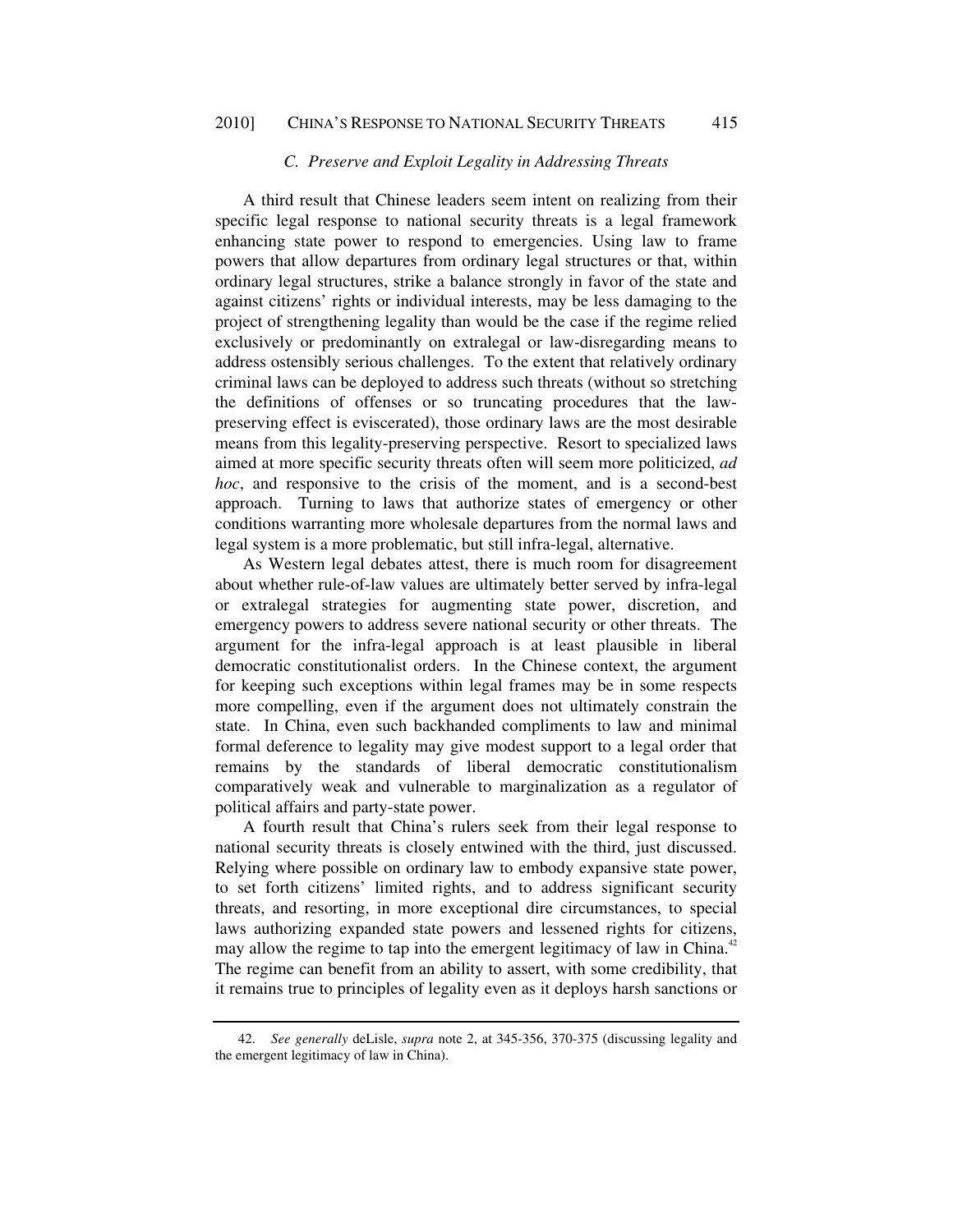arrogates extraordinary powers in politically charged contexts. This can reduce resistance among constituencies that might otherwise be more skeptical of expansive or exceptional uses of state power. Where the regime uses legal forms and can plausibly claim to observe largely positivist legal requirements and norms, it may defang some critics and deflect some opposition, at least where the criticism or opposition comes from the growing elites and social sectors that favor greater reliance on, and respect for, legal rules. Much of the content of relevant Chinese laws, the official and quasi-official Chinese explanations and defenses of those laws and their use, and reactions and arguments from Chinese advocates of relatively liberal legalism are consistent with the idea that this pair of "legalist reasons" motivates the regime's legal approaches to emergencies and lesser threats to national security and internal order.

Some of the regime's behavior shows the real or apparent solicitude for legal forms that is essential if the regime is to reap these types of gains. Chinese authorities have relied heavily on garden-variety criminal prohibitions (and informal sanctions that fall in the shadow of such laws) as a preferred means for defeating those whom they blame for posing potentially fatal challenges to the state. To some degree since the Tiananmen Square protest in 1989, and especially since the major rewriting of the Criminal Law in 1997, and through the unrest in Tibet and Xinjiang more than a decade later, much of the reform-era Chinese regime's approach has been characterized by a combination of highly political rhetoric condemning fomenters of turmoil, sedition, separatism, religious extremism, and terrorism, and accounts of legal responses that often stress punishment for comparatively ordinary offenses such as murder, assault, arson, property destruction, or transgressions of relatively long-standing provisions in the Criminal Law prohibiting disruption of public order, assault of police or other public authorities, or undermining state national security through relatively specific, violent acts. As noted above, recent prominent examples of this pattern include the legal-political response to 2008-2009 unrest in Xinjiang and Tibet.

The otherwise odd juxtaposition of dark characterizations of grave danger with responses that stress application of comparatively mundane laws becomes more intelligible if we understand it as meant to convey legality-preservation (or apparent legality-preservation) and legallegitimacy-tapping agendas. If purportedly system-threatening evil-doers are handled largely through ordinary or relatively ordinary legal means, the state's reaction should not cast doubt on broader regime commitments to building, relying upon, and respecting legality. So too, such reliance on relatively ordinary and established laws – not on-the-fly and politicized responses – enables the authorities and official sources to claim that they are doing nothing so different from what any regime would do to address violent or destructive actions. Whether or not it is ultimately persuasive, the regime maintains that what it is doing is what even a regime with an indisputably robust rule of a law does (regardless of political motivation) to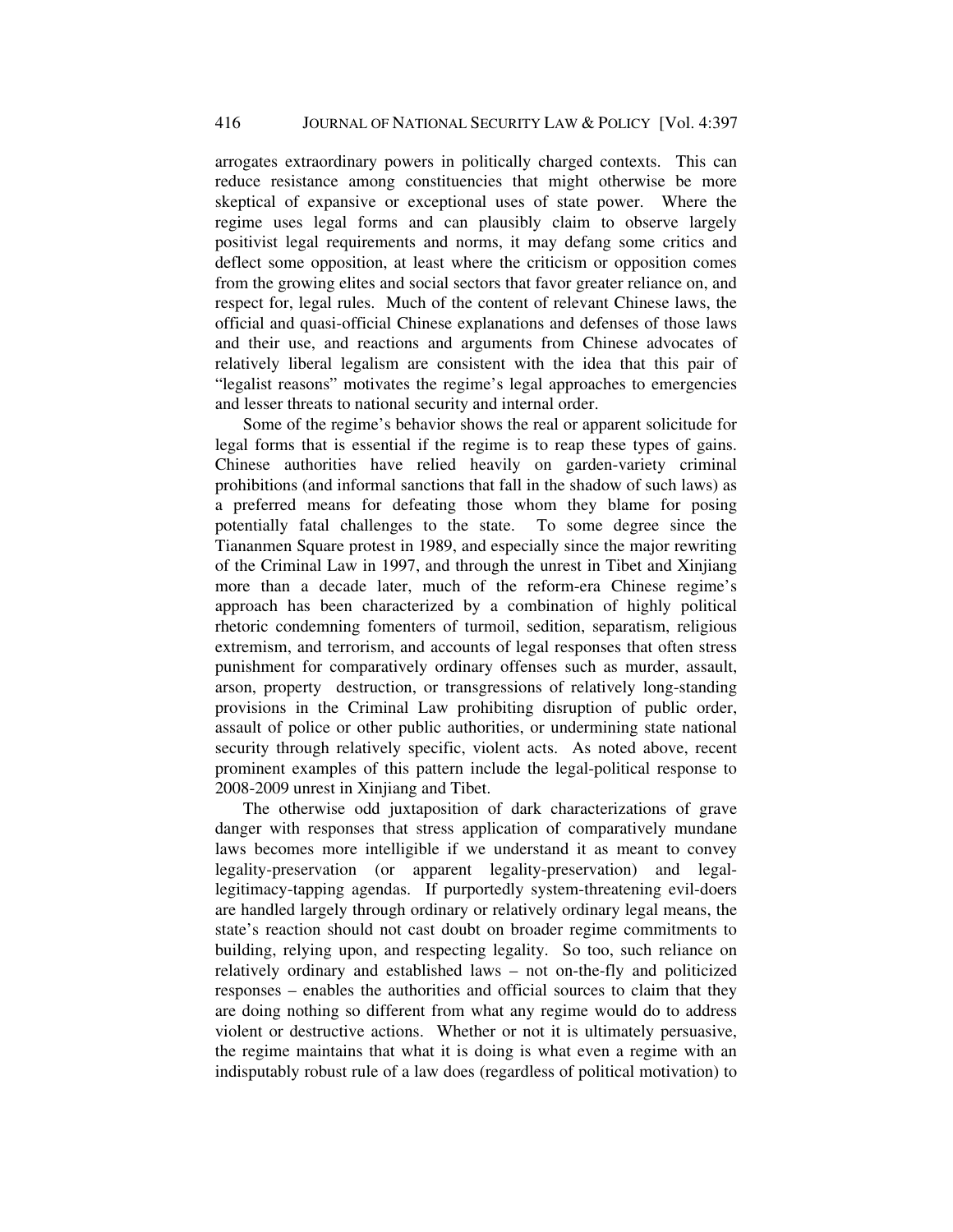put down efforts to topple the government, break apart the nation, and instigate riots, for example.

Although the post-Tiananmen Square reliance on the then-existing "counterrevolutionary crime" provisions for some (but by no means all) of the targeted participants in the "turmoil" is a partial exception, this response has been the general pattern. Elements date back to the very early years of the reform era. Expressions can be found in official and orthodox accounts of the prosecution of China's then most prominent dissident, Democracy Wall activist Wei Jingsheng. Although Wei's court was limited to laws that predated the adoption of the first comparatively "politicized" comprehensive Criminal Law, accounts of the process emphasized that Wei was convicted largely on sedition-like and espionage-like state secrets charges. These accounts argued that no country's laws tolerate conspiracies to topple the government or give complete free rein to those who seek to incite revolution. They asserted that China's courts convicted Wei under laws already on the books proscribing the acts he undertook and not merely the thoughts he held. $43$ 

The pattern has been more developed and pronounced in more recent cases of the regime's reaction to dire threats by adopting special laws or undertaking or contemplating formal departures from the ordinary legal order. In these settings, advocates and defenders of the regime's approach strike positivist themes that resonate with the twin concerns of preserving legality and drawing upon law's legitimacy. Post-9/11 developments in anti-terrorism-related laws and the response to unrest in Xinjiang provide recent examples.

Official and quasi-official accounts of prosecutions of accused terrorists and separatists in Xinjiang since the mid-2000s repeat familiar types of claims, which have equally familiarly been disputed by human rights watchdogs: that defendants were convicted for offenses defined by China's substantive criminal law, and through procedures mandated by China's criminal procedure laws including open trials, representation by counsel and other rights.<sup>44</sup> Taking a different but equally legality-invoking tack, state media accounts argue that China "as a country where the rule of law prevails" could not "tolerate civil and societal order being trampled" by the

<sup>43.</sup> *See generally* WEI JINGSHENG, THE COURAGE TO STAND ALONE (1997).

 <sup>44.</sup> See the discussion above concerning the list of specific substantive offenses charged. *Chinese Police Firmly Crack Down on All Terrorist Organizations According to Law*, PEOPLE'S DAILY, Jan. 9, 2007 (in Chinese), *available at* http://military.people. com.cn/GB/1076/52984/5263978.html (citing Criminal Law, State Security Law); Josephine Ma, *'Open' Trials for Suspected Xinjiang Terrorists*, S. CHINA MORNING POST, Mar. 2, 2007; *Convicted Xinjiang Terrorist Sentenced to Life in Prison*, XINHUA NEWS AGENCY, Apr. 19, 2007; *China Charges 20 Suspects Involved in Xinjiang Riot*, XINHUA NEWS AGENCY, Nov. 9, 2009; Human Rights Watch, *China: Xinjiang Trials Deny Justice*, Oct. 15, 2009, *available at* http://www.wrw.org/en/news/2009/10/15/china-xinjiang-trials-denyjustice.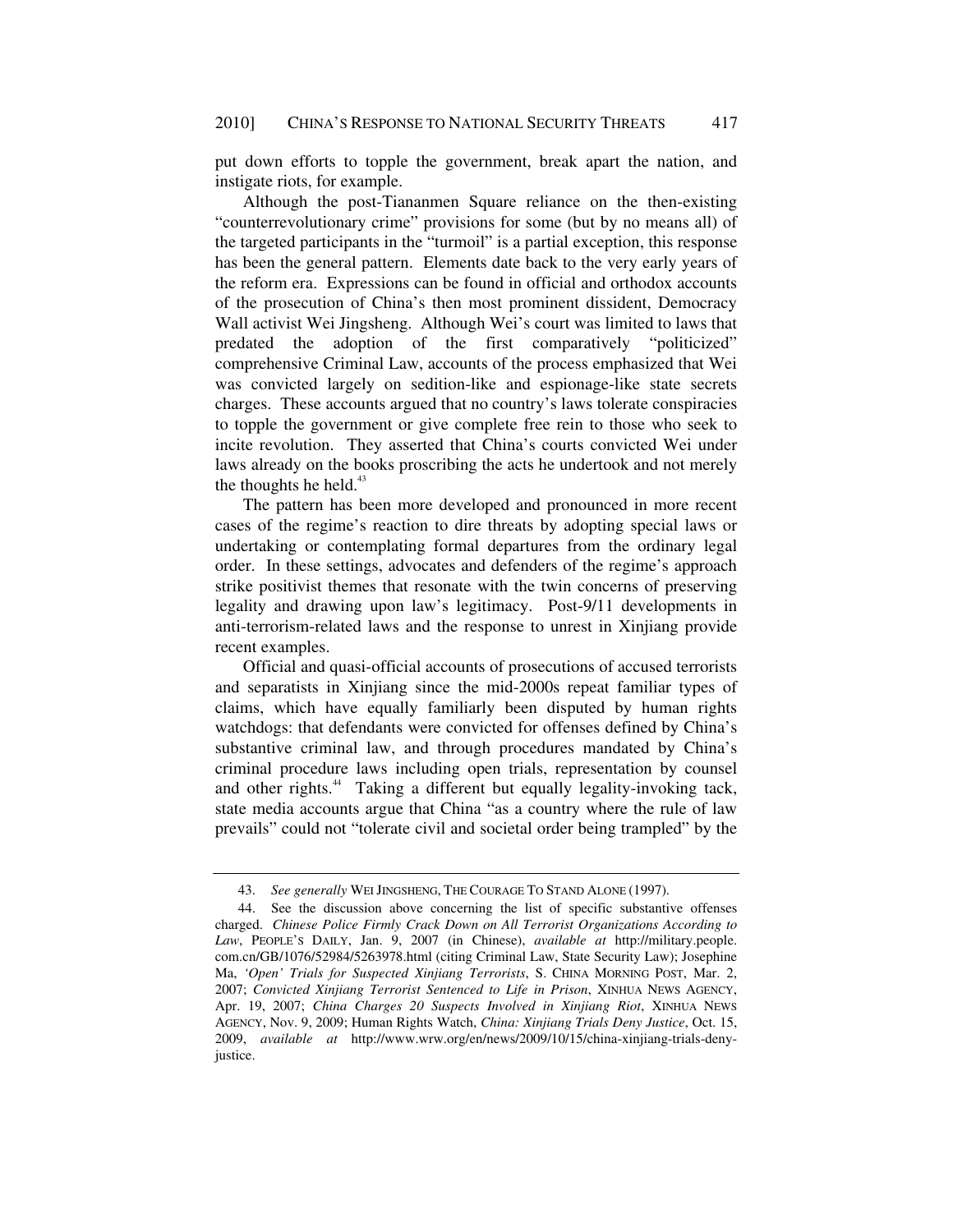violent separatists in Xinjiang. These accounts insist that the method of crackdown on the 2009 unrest reflected the party's and state's commitment to both "social stability" and "the socialist legal system."<sup>45</sup>

An emphasis on claiming positivist legality also was evident in the title of the early post-9/11 joint directive from the Supreme People's Court, Supreme People's Procuracy, and Ministry of Public Security, "Notice on Strictly Combating Terrorist Activities in Accordance with the Law." The 2001 anti-terrorism-centered amendments to the Criminal Law were routinely characterized as designed to fill legal lacunae in existing foundations for fighting terrorism. The implementing directive from the Supreme People's Procuracy directed officials to strictly follow the new legislative provisions and apply the policy reflected in the legislation. The President of the Supreme People's Court echoed the point, arguing that death sentences should be implemented for crimes involving terrorism, specifically when the law so mandates. China's official Position Paper on Counter-Terrorism stressed the need to take measures to combat terrorism, and material support for terrorism, through actions "in conformity" or "in accordance" with national laws.<sup>46</sup>

Officials at the Foreign Ministry argued that a general provision concerning treaties in China's pre-2001 Criminal Law might serve to bring into Chinese law adequate bases for criminal jurisdiction over offenses – specifically including "terrorist bombing" and "terrorist financing" – covered by treaties to which China was a party. Security officials cited treaty provisions as grounds for actions taken against Xinjiang separatists.<sup>47</sup> The PAP Law of 2009, adopted against the backdrop of unrest and what official sources dubbed "terrorism" in Xinjiang, was characterized by officials as providing a "clearer legal basis" for action and embodying the "doctrine and policy" of governing the country by law. A few months earlier, Xinjiang had adopted local regulations addressing online activities and some types of political assemblies. These created new legal grounds for suppressing means that had proven useful for those joining in the 2009 unrest. Several years after 9/11, official media and orthodox legal scholars characterized China as actively establishing a more elaborate legal framework to support anti-terrorist efforts. This included China's undertaking to draft – through orthodox and ordinary, valid legislative means – a separate Anti-Terrorism Law. Such sources noted that this

<sup>45.</sup> *Separatists' Modus Operandi*, CHINA DAILY, July 10, 2009; *Urumqi Riot Handled 'Decisively, Properly,'* CHINA DAILY, July 10, 2009.

 <sup>46.</sup> Supreme People's Court, Supreme People's Procuracy and Ministry of Public Security, Notice on Strictly Combating Terrorist Activities in Accordance with the Law (2001); Christopher Bodeen, *China's Chief Justice Urges Death Sentences*, THE STAR, Apr. 12, 2008; Position Paper, *supra* note 33.

 <sup>47.</sup> Xue Hanqin, Jin Qian, *International Treaties in the Chinese Domestic Legal System*, 8 CHINESE J. INT'L L. 299 (2009); *Chinese Police Firmly Crack Down, supra* note 44.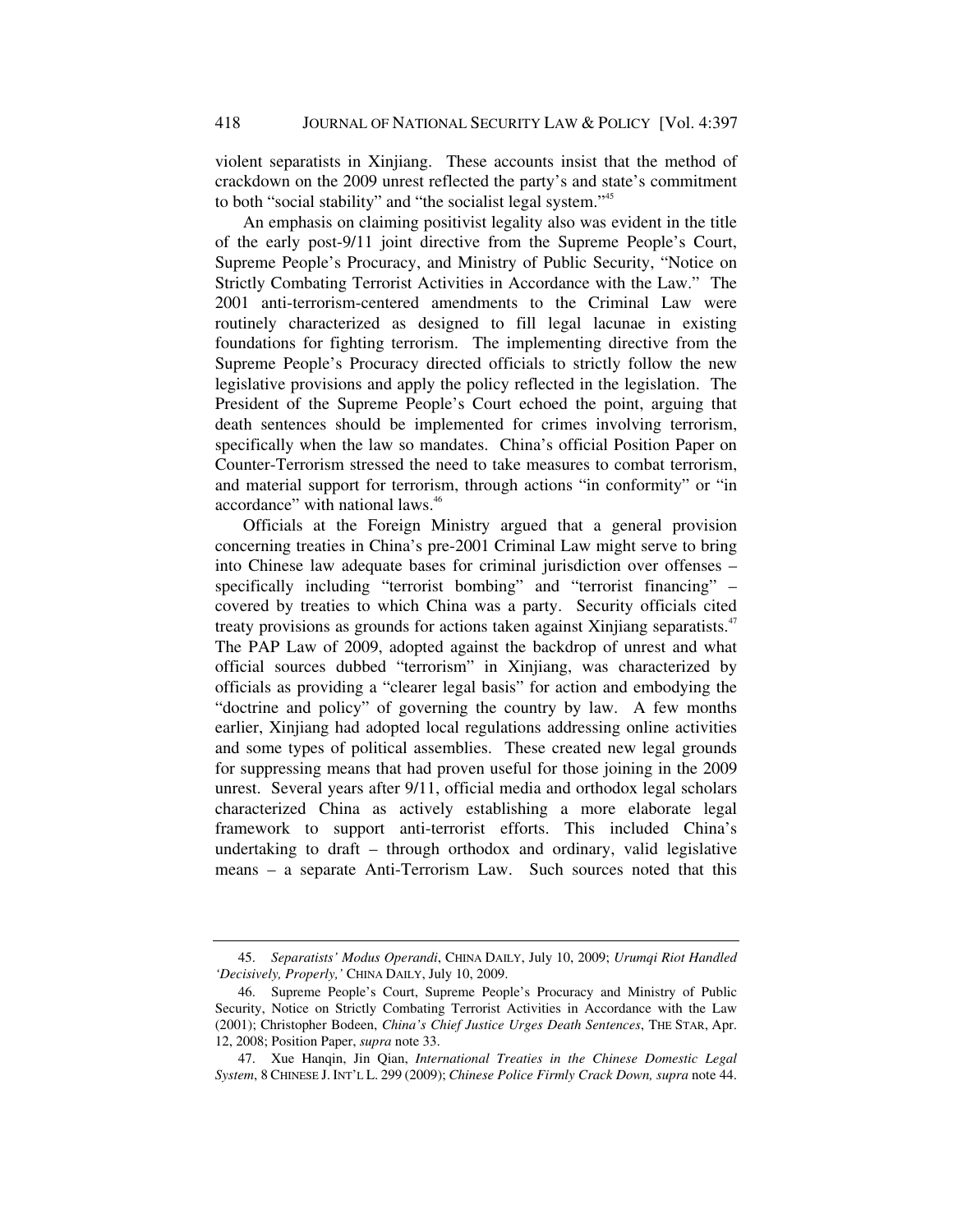agenda of legislative improvement had been made more urgent by "growing" terrorist threats.<sup>48</sup>

Much the same pattern had unfolded, with greater political drama, during the SARS crisis earlier in the decade. Official sources claimed and perhaps reasonably believed that the crisis endangered order and security. Yet authorities went to great lengths to argue that draconian restrictions on information dissemination, rumor-mongering, and travel, and harsh punishments for transgressions, were adopted as legal measures through proper legal means. On this account, these steps made use of powers that were already in law on the books. In some cases, these laws were underscored by timely re-publication. In some cases, the legal standards were clarified – or, critics said, expanded – by decrees that were cast as mere interpretations or applications of pre-existing criminal and infectious disease laws. Alternately, the new state-empowering laws were described as powers that appropriate lawmaking organs had granted by proper means, including amendments to a law on the control of epidemic diseases and new regulations on responding to public health emergencies generally and SARS specifically.

Official and quasi-official sources strove to avoid the taint of retroactivity. They stressed that tough measures (particularly those targeting rumor-mongering and disease-spreading) were necessary to protect the established legal rights of other citizens. After the crisis, influential post mortems attributed weaknesses in the state's response to the insufficient implementation and understanding of relevant existing laws on the part of local governments and citizens, and inadequacies in the laws themselves in providing legal frameworks for appropriate responses.

A similar positivist theme runs through the discussion, and rare deployment, of emergency powers. Chinese leaders worked remarkably hard to assert and defend the legality of their use of martial law to handle the protests at Tiananmen Square and the unrest in Tibet in 1989. They meticulously explained that the martial law declarations reached only portions of provincial units and thus did not require the legislature's approval. They claimed that martial law in 1989 had a constitutional foundation that early post-revolutionary military rule had lacked. Official statements and decrees defended specific martial law measures, including those suspending citizens' rights, depicting them as authorized by valid initial declarations of martial law. They also stressed the criminality of the actions targeted by martial law. Chinese leaders did all this comparatively early in the reform era. And they did it even when faced with what they saw as a severe threat to order and challenge to their power from mass

<sup>48.</sup> *China Greenlights Armed Police, supra* note 22; AMNESTY INTERNATIONAL, JUSTICE, JUSTICE, *supra* note 3, at 25-27; Zhu Zhe, *Experts: China's Anti-Terrorism Law on Cards*, CHINA DAILY, May 31, 2007; *China Should Enact Law on Anti-Terrorism, supra* note 24.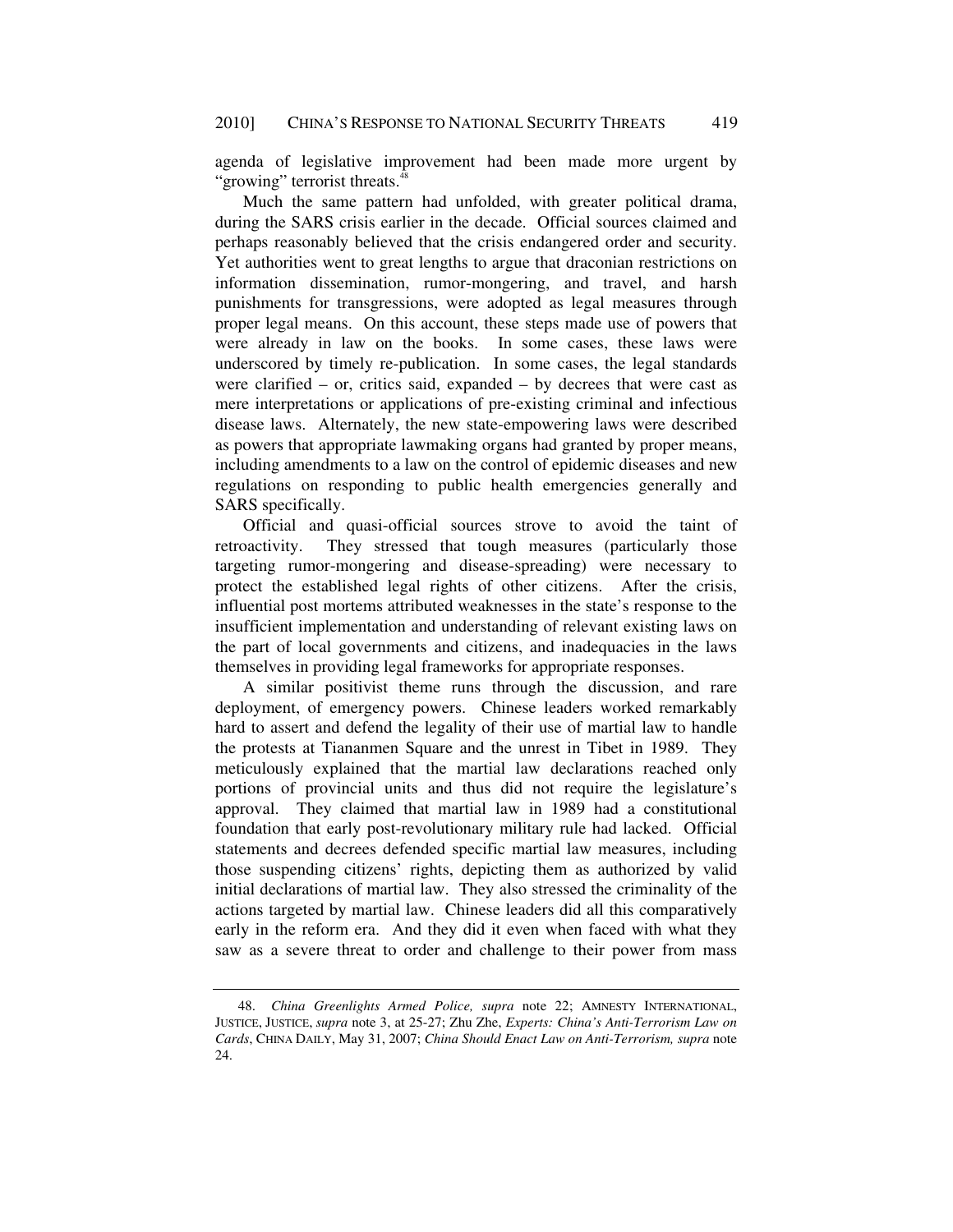action in the heart of the capital and in a region with a long-disgruntled ethnic minority with international strategic importance.

After the crisis, the emphasis on positivist legality persisted. The national legislature approved prior martial law actions and, several years later, adopted the Law on Martial Law. That legislation was said to implement the constitutional provision allowing martial law, to provide more specific legal rules authorizing, and limiting, the use of exceptional powers, and to establish a clearer legal basis for any future uses of martial  $law.<sup>49</sup>$ 

The 2004 "state of emergency" amendment was adopted amid critical assessments of the response to SARS, and a sense that the martial law framework was too narrow a legal basis for addressing nontraditional security threats including terrorism. The adoption of this constitutional amendment reflected an apparent appreciation of the importance of seeking positivist legitimacy for exceptional powers, minimizing damage to the broader legal order, and exploiting the emergent legitimacy of law. Again, the official view appears to have been that it was important to give constitutional status to a broadened notion of exceptional states warranting extraordinary state powers and citizen obligations (with correlative reductions in citizens' rights). Some pressed for a comprehensive State of Emergency Law to implement the constitutional provision, concluding that anything less would leave too many legal gaps. They lost the argument to those who advocated a more modest Emergency Response Law, which, according to its proponents, would provide a legal means to address the threats that were most likely to occur and therefore would make better use of China's limited law-drafting capacity.

Those debates reignited in the wake of the 2008 Sichuan earthquake and other crises. Some official and unofficial, though influential, voices said that shortcomings in the state's response showed the need to address flaws in the then-new Emergency Response Law, which was widely invoked as a basis for state actions taken in response to the earthquake. These analyses argued that the response to the earthquake also made clear the need to make sure that local authorities did a better job in following the law fully and effectively. Similar concerns echoed anew in the aftermath of ethnic strife in Xinjiang in 2007-2009. Worries that the existing framework of laws was inadequate to address such problems fed into the promulgation of the PAP Law and reinvigorated calls for a comprehensive Anti-Terrorism Law with some emergency powers provisions.<sup>50</sup>

These two explanations as to law's appeal to China's authoritarian rulers – preserving a broader legalization project and tapping law's rising social legitimacy – may seem somewhat abstract, and they may seem farfetched in the Chinese context. Nonetheless, they should not be discounted. For a leadership that has invested much politically and

 <sup>49.</sup> Law on Martial Law, arts. 1-3, 7-8, 12-29, 31.

<sup>50.</sup> *See generally Anti-Terrorism Law Urged After Urumqi Riot*, *supra* note 24.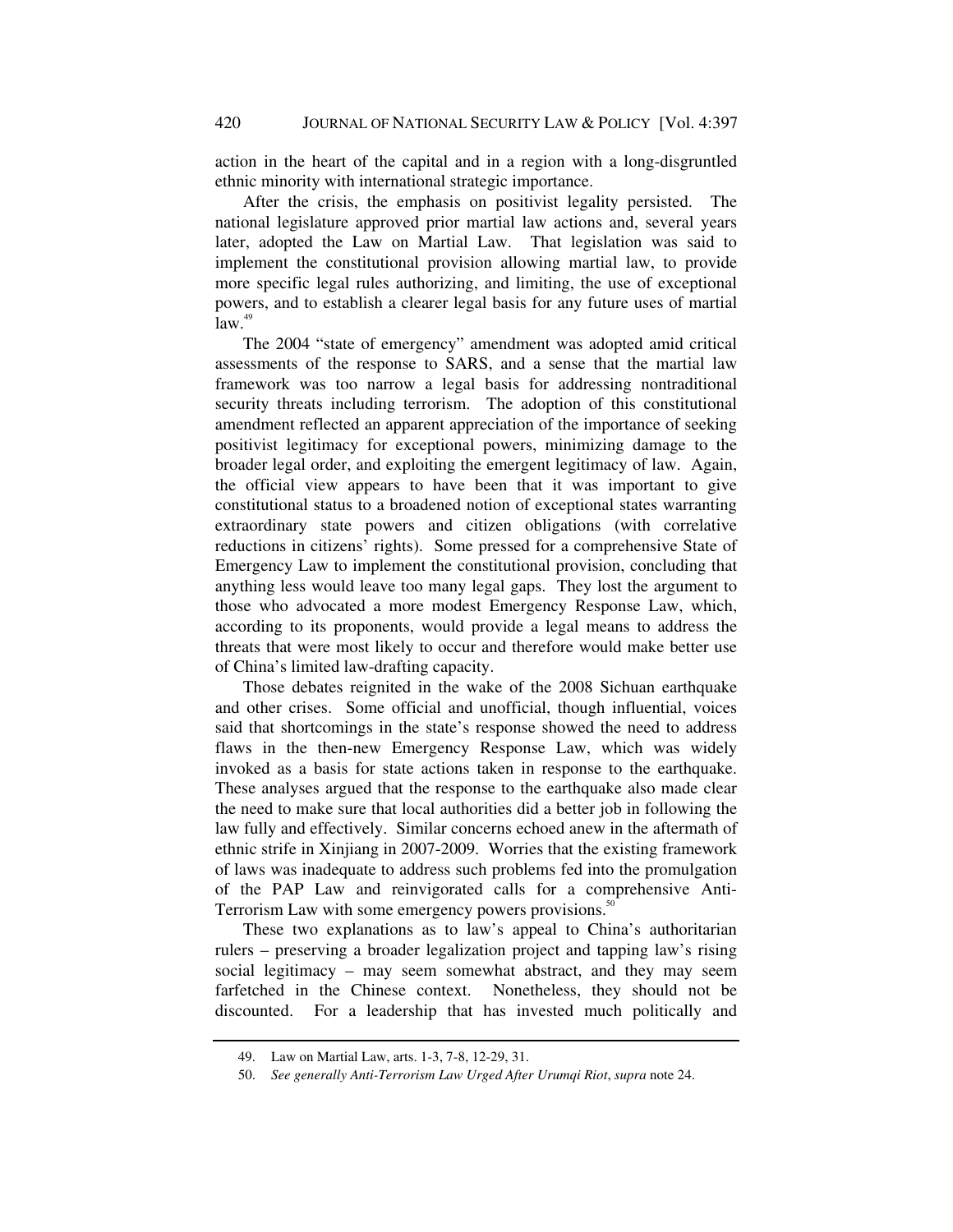materially in a multi-decade law-building project, the turn to law has itself become a secondary source of legitimacy, and is to be protected from avoidable and unnecessary harms. $51$  This is all the more true given that the Chinese leadership's reform-era effort to build a reputation for legality is meant for foreign as well as internal audiences.<sup>52</sup> While winning favor and acceptance internationally do not reliably trump domestic issues for China's leaders, and may be fading as China becomes more powerful,<sup>53</sup> such concerns do matter. And China's image abroad can be especially affected by the perceived lawfulness or lawlessness of Chinese authorities' dealings with political dissidents and restive minority groups. Such dealings have significant human rights and rule-of-law implications and accordingly attract significant scrutiny abroad in circles where legal legitimacy counts relatively much.<sup>54</sup> Although prospects for silencing international criticism or persuading foreign critics are exceedingly dim, there is still value for the regime in measures that counter some charges, blunt the broader indictment, or muddy the waters.

So too, the nascent legitimacy of law in China is partly a consequence of the reform-era Chinese leadership's rule-of-law or rule-by-law rhetoric and its encouragement of the emergence of legal institutions, legally trained elites, and popular legal knowledge. China's top leaders have close advisors who advocate greater legality. Some with legal training are among the top elite's own ranks. Legal intellectuals, lawyers, and judges are important elements in the broader elite. They are audible in key public policy debates, including those concerning emergency powers. Popular "rights consciousness" includes a significant element of legal rights consciousness. Assertions of legal rights figure prominently in demands made on the state (whether for action or protection) by middle class citizens, expropriated peasants, unpaid workers, and victims of abuse by state authorities.<sup>55</sup>

55. *See generally* deLisle, *Legalization without Democratization, supra* note 51; Keith J. Hand, *Using Law for a Righteous Purpose: The Sun Zhigang Incident* COLUM. J.

<sup>51.</sup> *See generally* Jacques deLisle, *Legalization Without Democratization in China under Hu Jintao*, *in* CHINA'S CHANGING POLITICAL LANDSCAPE: PROSPECTS FOR DEMOCRACY 185 (Cheng Li ed., 2008).

<sup>52.</sup> *See infra* Section IV.

<sup>53.</sup> *See generally* Jacques deLisle, *Soft Power in a Hard Place: China, Taiwan, Cross-Strait Relations and U*.*S*. *Policy,* 54 ORBIS 493 (2010).

 <sup>54.</sup> Prominent sources describing how Chinese authorities have responded to political dissent include reports by Amnesty International, Human Rights Watch, and ad hoc groups concerning Democracy Wall activity in 1979, Tiananmen Square in 1989, and incidents in Tibet and Xinjiang during the post-2000 decade. Other sources are the annual U.S. State Department reports on human rights conditions in China and the work of the Congressional-Executive Commission on China. The focus on foreign audiences is also reflected in the Chinese official statements and position papers on anti-terrorism, defenses of the uses of coercion and criminal law against Tibetans, Uighurs, and political dissidents and other issues that address other states, the United Nations, and other topics.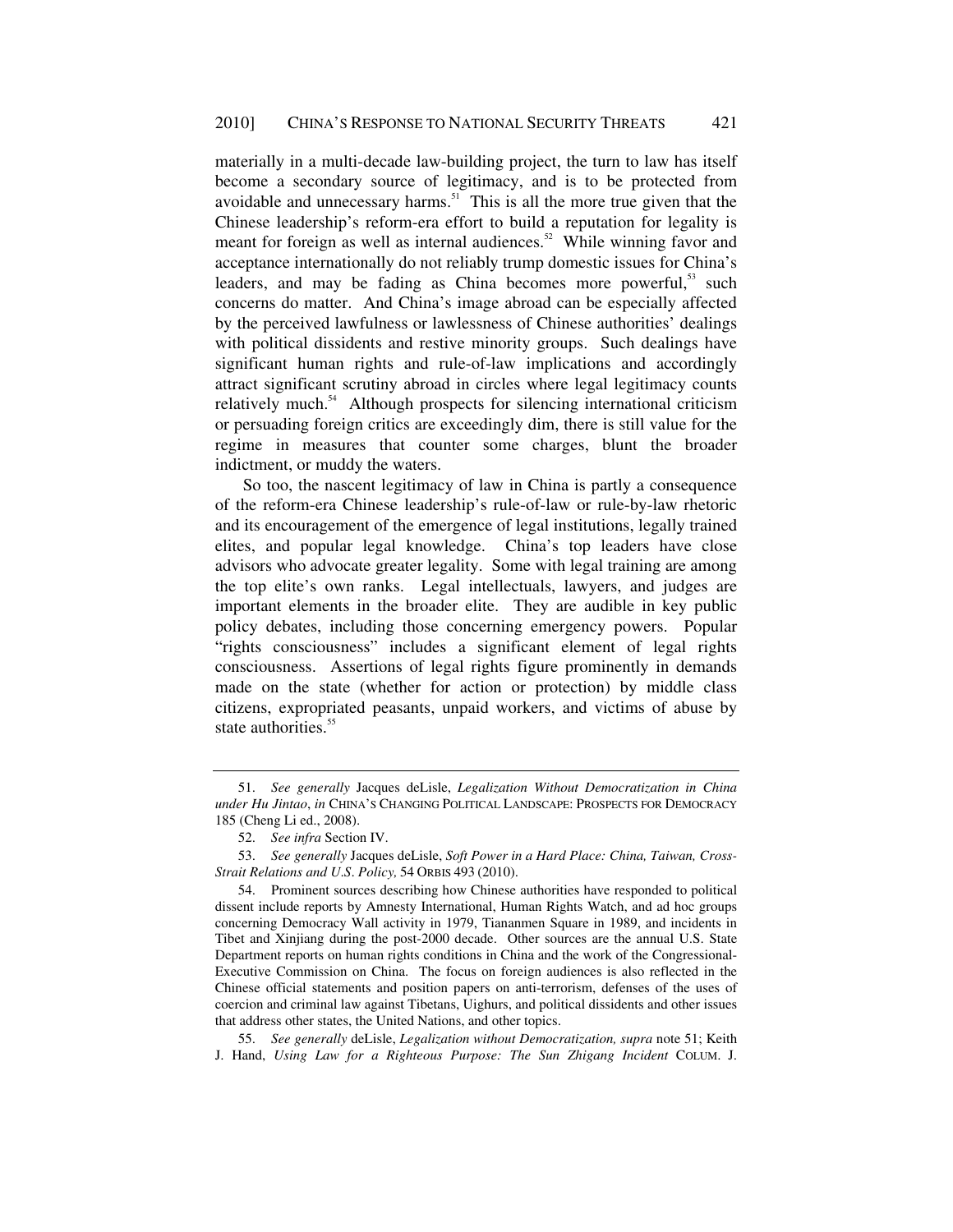# 422 JOURNAL OF NATIONAL SECURITY LAW & POLICY[Vol. 4:397

The scarce efforts, sometimes strained arguments, and contentious debates over laws governing states of emergency and responses to threats are much more intelligible if we accept the following premise: those favoring, or opposing, relatively unconstrained state power believe that putting their policy preferences in legal form is of great importance. From their perspective, putting such policy preferences in legal form is important because it can significantly affect state behavior and capacity, as well as the achievement of major policy goals, public support or acquiescence, and the wellbeing of a still-new and emerging system of legality that is (albeit in different ways to different constituencies) valuable and valued.

### III. A SILVER LINING – OR COLD COMFORT – IN CHINA'S RESPONSES?

For those who favor liberal rights for Chinese citizens and limitations on state power, China's legal responses to security threats seem to counsel despair. China's combination of capacious, flexible, and evadable ordinary laws, and (still more) state power friendly special laws and emergency powers laws promises the Chinese party-state formidable capacity to act. This also promises that the party-state will face little hindrance from the constraints that other, more ordinary elements of Chinese law ostensibly impose and that rule-of-law norms arguably require. This conclusion seems clearer still given the apparent limits to the Chinese regime's ability to bind itself to the mast: orthodox ideology and past practice make it more difficult for PRC authorities to commit themselves credibly to respect – in what are by definition extreme or purportedly extreme circumstances – formal legal restrictions on state power. Moreover, those restrictions are but loose ones imposed under ordinary laws, or the still-looser ones contemplated by emergency powers laws that authorize extraordinary measures to cope with exceptional threats. In liberal democratic constitutional regimes, the compromised or degraded, state-power-limiting features of post-9/11 national security law and emergency powers law may offer cold comfort. They have not been fully overridden or completely discarded in liberal democratic constitutional regimes. Even this modest consolation might be significantly less available in the case of China. In effect, Chinese authorities seem to have written themselves a blank check, and any lawbased pledges not to tap the full range of their assets to defeat ostensibly mortal perils would not persuade relevant audiences at home or abroad.

This reading may prove to be too dire or at least too simple, however.<sup>56</sup> There are hopeful signs in China's legal responses to purportedly severe threats to national security and public order and the legal discourse

TRANSNAT'L L. 114 (2006); Eva Pils, *Land Disputes, Rights Assertion and Social Unrest in China* 19 COLUM. J. ASIAN L. 235 (2005); Kevin J. O'Brien & Lianjiang Li, *Suing the Local State: Administrative Litigation in Rural China* in ENGAGING THE LAW IN CHINA (Neil J. Diamant, Stanley B. Lubman & Kevin J. O'Brien eds., 2005).

<sup>56.</sup> *See generally* deLisle, *supra* note 2, at 375-388.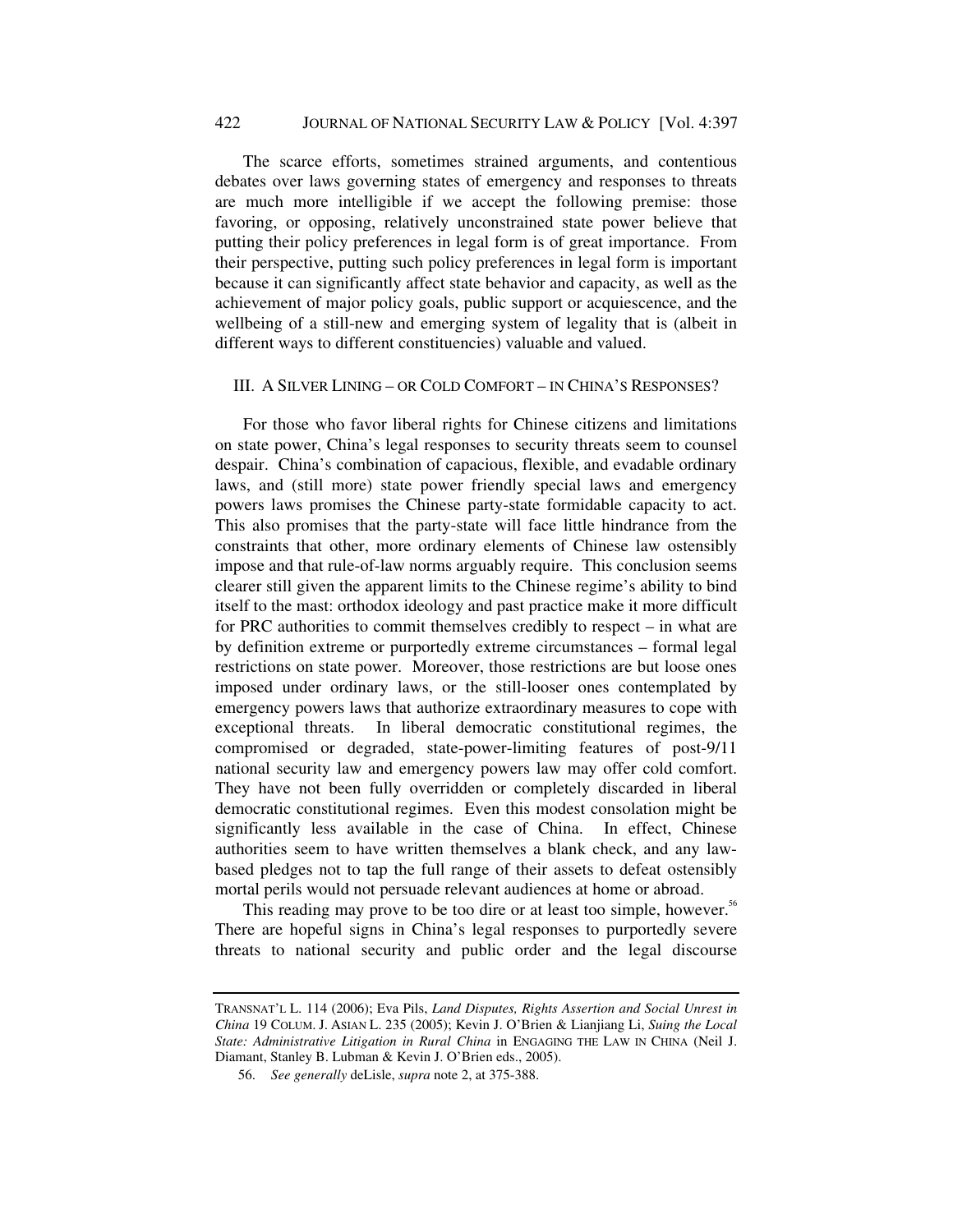concerning emergency powers. These signs are somewhat speculative, surely fragile, and partly corollaries to the features that make reliance on law appealing to China's authoritarian rulers. But, they do suggest some positive prospects for legal restraints on state power and for protection of citizens' rights, even in times of crisis.

One prospect is that China's laws on emergency powers, and the ordinary laws from which they authorize departure, establish substantive and procedural requirements that could limit or deny legal legitimacy to nonconforming uses of such powers. This possibility is relatively likely to draw support from central authorities, who clearly worry about regime stability and popular acceptance. It is especially likely to appeal in contexts where some of the worst abuses occur: panicked local officials reacting in undisciplined, lawless ways to situations that challenge their authority or threaten to spiral beyond their control – something that occurred, or seemed imminent in the context of SARS, earthquakes, and communal unrest in restive Tibet and Xinjiang.

Concern about the problems of local officials' overreach, underregulation, or disregard for law<sup>57</sup> appeared in the prescriptions for legal reform drawn from the SARS experience, ensuing debates surrounding emergency response and state of emergency legislation, critiques of shortcomings in state responses and in the then-new laws on handling natural disasters and social unrest. It surfaced again in the public explanations of the need to limit local governments' authority under the PAP Law. Such laws tellingly contemplate legal sanctions for wayward state agents who unlawfully infringe citizens' rights.

Broad worries about the problems of overreaching state actors seem to be reflected in the Law on Martial Law and the Emergency Response Law as well. These laws provide that exceptional measures are to be limited to specific conditions and commensurate to the scope of the danger. Relatively liberal commentators apparently sought to exploit these apprehensions in arguing for construing special powers-authorizing legal provisions narrowly. In a similar vein, deputies to the national legislature argued, successfully, that only acts of sabotage, including terrorism, that cause or are likely to cause harm should be deemed to constitute threats to national security under the State Security Law.<sup>58</sup>

Here, law's potential constraining effect remains far from fully realized. Its limitation is amply reflected in widespread reports of continuing abuses of police power and the lack of judicial due process accorded high-profile dissidents and alleged separatists whose cases are considered at the highest political level. It appears as well in the striking lack of invocation of full

<sup>57.</sup> *See* Wines, *supra* note 22 (characterizing this aspect of the PAP Law as perhaps the most important provision in the law and as meant to "prevent the misuse of the armed police by local governments, to prevent the deaths of innocent people").

 <sup>58.</sup> Fu & Cullen, *supra* note 12.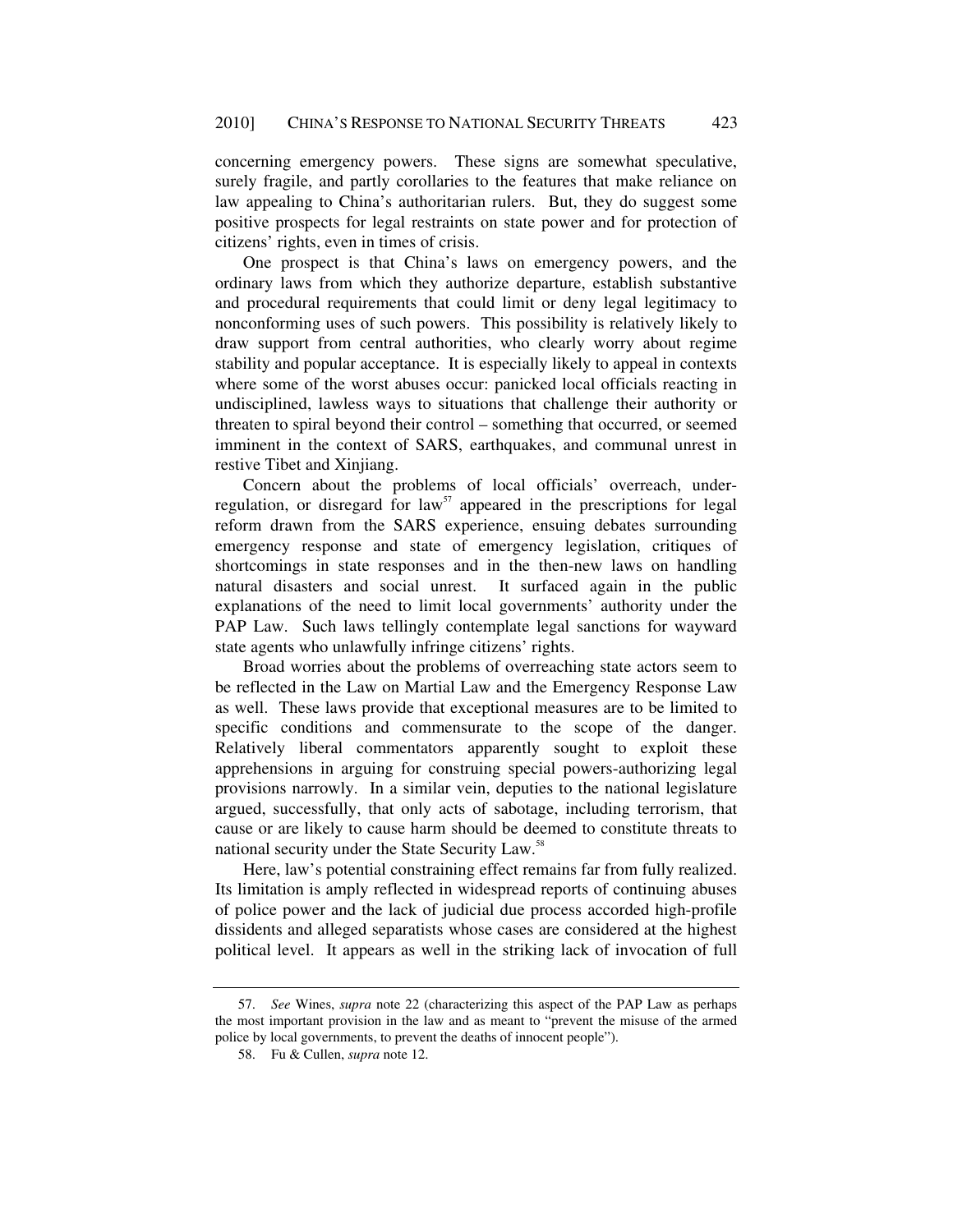formal emergency powers to address circumstances that, on official accounts at least, would seem to qualify for formal resorts to extraordinary power and did lead to de facto arrogation of such powers by state agents. Examples range from the allegedly separatist uprisings and ethnic mass violence in Tibet and Xinjiang to earthquakes in Wenchuan, Sichuan and Yushu, Qinghai, to SARS and societal and local governmental reaction to SARS.

Moreover, the significant anti-terrorism and other related legal changes since 9/11 have not generated a very vigorous public discussion about limiting the legal definitions of "separatism," "terrorism," and "religious fundamentalist extremism" (often referred to as the "three evil forces"). More precise and narrow definitions would limit the reach of severe sanctions attached to such offenses and the use of special powers contemplated under the emergency response laws, the PAP Law, or an eventual Anti-Terrorism Law. The question may not yet be fully ripe in Chinese law and policy discourse. There has been much rhetoric about the seriousness of the terrorist threat to China.<sup>59</sup> But China has not faced terrorist acts or plots that rise to the level of the terrorist attacks in the United States and elsewhere that have shaped post-9/11 developments in much of the rest of the world. And terrorism – by most definitions – has not played a central role in the emergencies that Chinese leaders have invoked to justify full-fledged or seriously contemplated uses of emergency and other exceptional powers in China.

A second prospect is that putting into legal form the state's quiteexpansive ordinary powers and the special authorizations – and correlative restrictions – of still-wider emergency powers entails at least an oblique or grudging acknowledgement that law has a proper role to play in regulating state action even in perilous circumstances. It opens the door to efforts (including from outside the regime) to subject the assertion and exercise of those powers to specifically and distinctively legal critiques. State behavior can be publicly assessed not just for its conformity to policy pledges, fundamental fairness, good governance, or instrumental rationality, but also for its adherence to legal requirements and, indeed, legal requirements that the state itself has endorsed.

Although this too has not yet become a powerful means for constraining the state, it does appear to have some potential. The reformera leadership's strong rhetorical and non-trivial substantive commitment to legality has been so extensive that it has at least created political space for this type of argument. Such arguments have a significant constituency in China, thanks in part to the regime's investment and acquiescence in the emergence of a legally trained and legally minded segment of the intellectual and professional elite, the rise of some of members of that elite

<sup>59.</sup> *China To Draft Anti-Terrorism Law*, XINHUA NEWS AGENCY, June 16, 2005; Pat Mooney, *Analysts Dispute Uygur Ties with Terrorists,* S. CHINA MORNING POST, Sept. 5, 2006.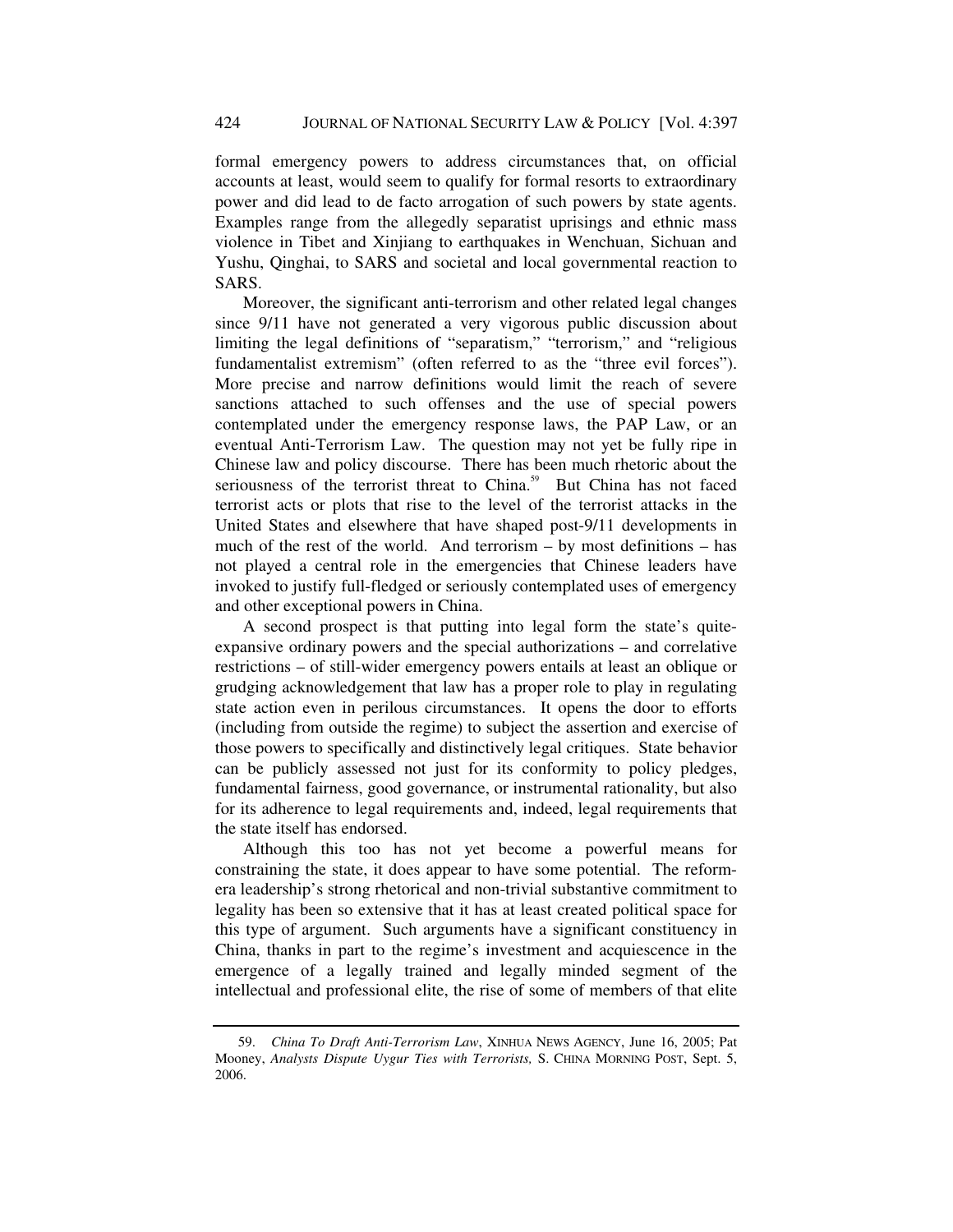to positions of political influence, and the development of at least a modest level of legal consciousness and receptivity to law- and rights-based arguments among the broader Chinese populace.

This perspective has fueled debates over the laws proscribing and punishing behavior that the regime sees as threatening and over laws concerning emergency powers or exceptional authority. Chinese critics charged in 1989 that the declaration of martial law in Beijing had to be issued by the Standing Committee of the National People's Congress, and not the Premier, because it covered the entire urban area (although not the full formal territory) of Beijing (a provincial-level unit). They also argued that the members of the top legislative bodies must exercise their constitutional power and responsibility to cancel martial law and remove the Premier. Prominent criticisms of the response to SARS suggested that the flaws included a troubling and erroneous view that extraordinary conditions, without more, justified disregarding ordinary legal rules.

The Law on Martial Law and the Emergency Response Law responded to these types of concerns by mandating protection for citizens' legitimate rights and legal accountability for officials who violated them. Legal academics, who played significant roles in the debates that shaped the Emergency Response Law, argued that enhanced legal restrictions on state authority were necessary to reflect citizens' increased "awareness of autonomy." They maintained that emergency powers law necessarily draws a line around individual rights that the state cannot transgress, and that a state of emergency law's proper goals included minimizing adverse impacts on citizens' rights. Such perspectives could become more entrenched and widespread among China's rulers and those ruled. They might spread beyond their marginal role of addressing extreme departures from ordinary law under the relatively special conditions of the most severe perceived crises, such as Tiananmen Square and SARS, and laws drafted in immediate and urgent reaction to troubled responses to such crises. If so, their logic of restraint would extend *a fortiori* to support more vigorous legal limits to state power generally. But this remains, for now, a fairly large "if."

Chinese debates over anti-terrorism and national security law (narrowly defined) have grappled with these themes only sporadically or obliquely. Such arguments and critiques have been notably subdued in the context of addressing unrest in Xinjiang and the related adoption of the PAP Law. In part, this may be because the focus has been not the possible use of special laws and state power against "ordinary" Chinese (who have been principally affected by other natural and manmade crises and state responses to them) but, rather, their use against foreign terrorist groups and ethnic separatists. Those among minority nationalities branded as secessionists garner relatively little sympathy among China's overwhelmingly Han population because Han Chinese have been victims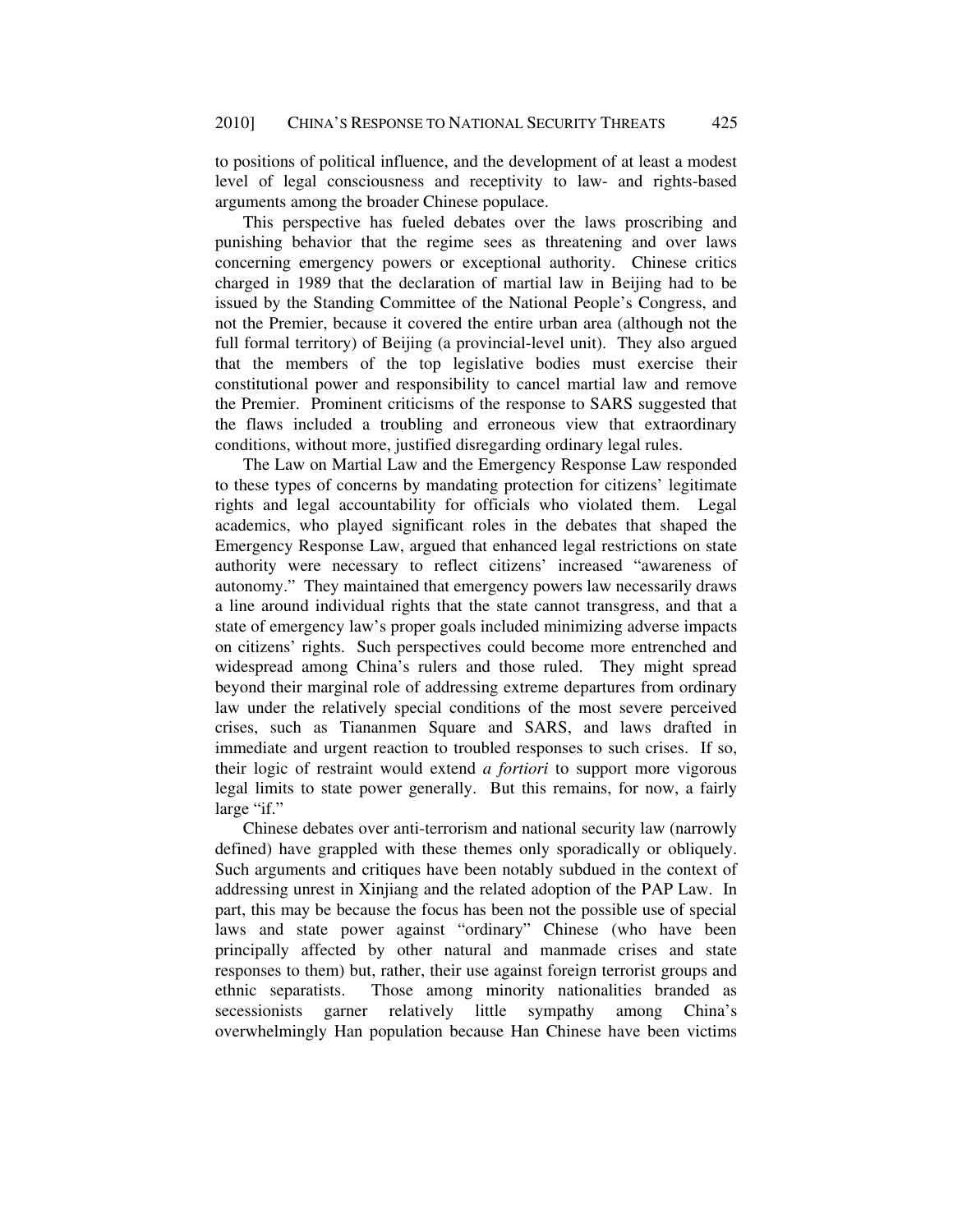(as well as perpetrators) of the communal violence that has rocked oncepredominantly Muslim and Tibetan areas in China's Far West.<sup>60</sup>

A third positive prospect is that China's laws can contribute to checking the state in a common law-like, if legally informal, way. This is true to the extent that the state does limit its encroachments on citizens' legal rights, liberties, and autonomy interests, and to the extent that discussions about such restraints occur with reference to laws purportedly governing uses of state power in response to serious threats to public order or national security. China, of course, is not a common law system and the staterestraining force of law of any type remains problematic and limited. Still, in China's legal system, with its constrained courts and lack of constitutional or other robust judicial review, law's meaning depends heavily on non-judicial state and social practice. Seemingly paradoxically, the very limits to formal and, especially, court-centered legal checks on state power mean that common law-like arguments emphasizing precedent and analogy (albeit not of a narrowly legal type) can be comparatively important political tools.

Such common law-style arguments to cabin state power can be derived from the very justifications that authorities have offered for adopting and using special threat-targeting laws and laws authorizing exceptional powers. There are at least potential foundations for restraint, or arguments for restraint, in the regime's eschewal of full-throated claims of a need for the most extreme assertions of state power except in a very few situations that arguably posed mortal threats and, more relevantly, were declared by the leadership to do so. It becomes harder to assert that the most extraordinary state powers legitimately can be deployed promiscuously if the types of challenges that the regime has claimed warrant such measures have generally not gone beyond a handful of instances that the authorities have portrayed as mortal perils. The regime characterized the Tiananmen movement as an effort to topple the government and the most severe challenge since the Cultural Revolution. It cast SARS as a toxic combination of public health dangers and ensuing panic-driven threats to social order, economic production, and foreign relations. Official and orthodox discourse offers additional support for resisting open-ended readings of emergency powers and other exceptional measures. Examples include acknowledgment that a lack of sufficiently clear and limiting criteria for special powers was a possible flaw that eroded legitimacy in the response to SARS, and moves to distinguish the severe turmoil that warrants martial law under the Law on Martial Law, or deployment of paramilitary forces under the PAP Law, from lesser threats.<sup>61</sup>

<sup>60.</sup> *See, e*.*g*., Ng Tze-wei, *Bloodshed and Tears: Clashes Between Uygurs and Han Chinese*, S. CHINA MORNING POST MAG., Jan. 17, 2010, at 10 (recounting Han residents' criticism of government for failing to be more assertive in preventing Uighur unrest in 2009).

 <sup>61.</sup> deLisle, *supra* note 2, at 379-382.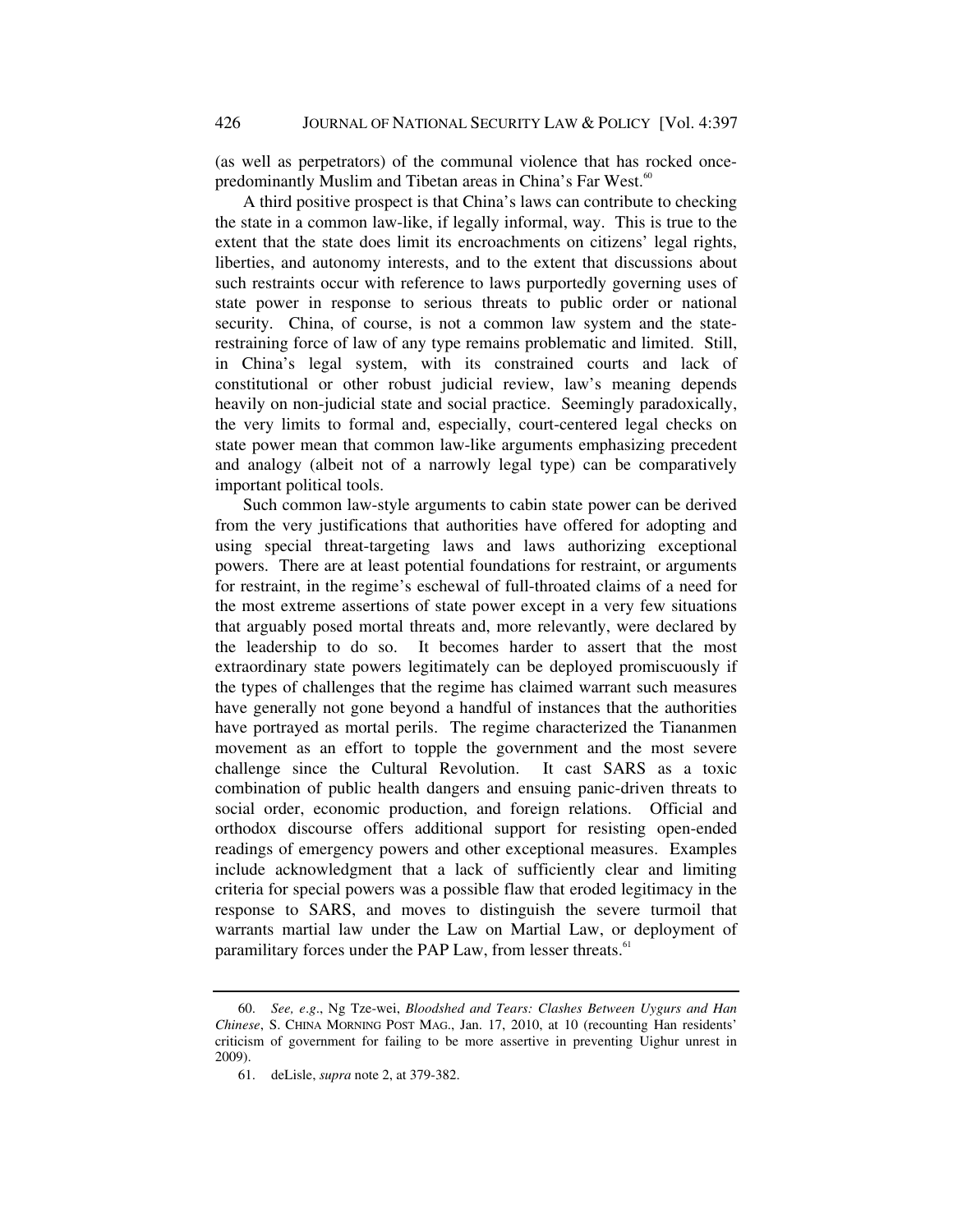On this score too, prospects appear no better than mixed. On one hand, the regime's apparent comfort with relying on ordinary laws – and tolerated transgressions of the weak restraints imposed by Chinese constitutional law, criminal law, criminal procedure law, and so on – are bad signs for those who would advocate greater state restraint by drawing distinctions between the behavior so targeted and the handful of prior, ostensibly more severe threats that justified special state powers. In this respect, it is telling that the sharp response to ethnic unrest in Xinjiang has mostly relied on relatively ordinary laws and has stopped short of the use of, or even serious flirtation with, formally exceptional powers that marked the Tiananmen Incident and post-SARS post-mortems on apparent systemic inability to cope with a range of crises.

On the other hand, and despite the state's primary reliance on formally non-exceptional legal means, official and orthodox sources strikingly and perhaps tellingly have portrayed the 2007-2009 unrest among Tibetans and Uighurs as the product of violent, foreign-backed separatist movements bent on destroying China's territorial integrity and national sovereignty. These are the types of threats that would be seen in many systems – and are seen in China – as meriting extraordinary and relatively unconstrained response from the state. Beijing even has alleged links between accused Uighur separatists and al Qaeda – the sockdolager of post-9/11 arguments for departures from ordinary legal rights and rules.<sup>62</sup> Such assertions show how easily international terrorism can be cast as an existential threat no less serious – and a good deal more amorphous and open-ended – than the ostensibly life-and-death challenges that have triggered the most serious uses of especially harsh measures and formally exceptional powers by Chinese authorities in recent decades. And such assertions further suggest possible recognition by the Chinese regime that perhaps nothing less will provide an argument that is satisfactory, at home or abroad, to defend the measures the leadership deems necessary or useful to address the perceived threats in the PRC's far northwest.

#### IV. INTERNATIONAL AND FOREIGN INFLUENCES

For the PRC, external factors, including the specter of international terrorism, have not had the transformative impact that they had in the United States and other nations in the West, Asia, and the Middle East that have been, or that see themselves as likely to be, targets of transnational terrorist attacks. So far, China's policies and roles in the world have not

<sup>62.</sup> *Separatists' Modus Operandi*, *supra* note 45 (mentioning the allegation in state media that foreign-based World Uygur Congress was the "mastermind" behind Xinjiang violence); Information Office, State Council, People's Republic of China, *'East Turkistan' Terrorist Forces Cannot Get Away with Impunity*, Jan. 21, 2002, *available at* http://www. china-un.org/eng/zt/fk/t28938.htm (alleging foreign backing, including from al Qaeda).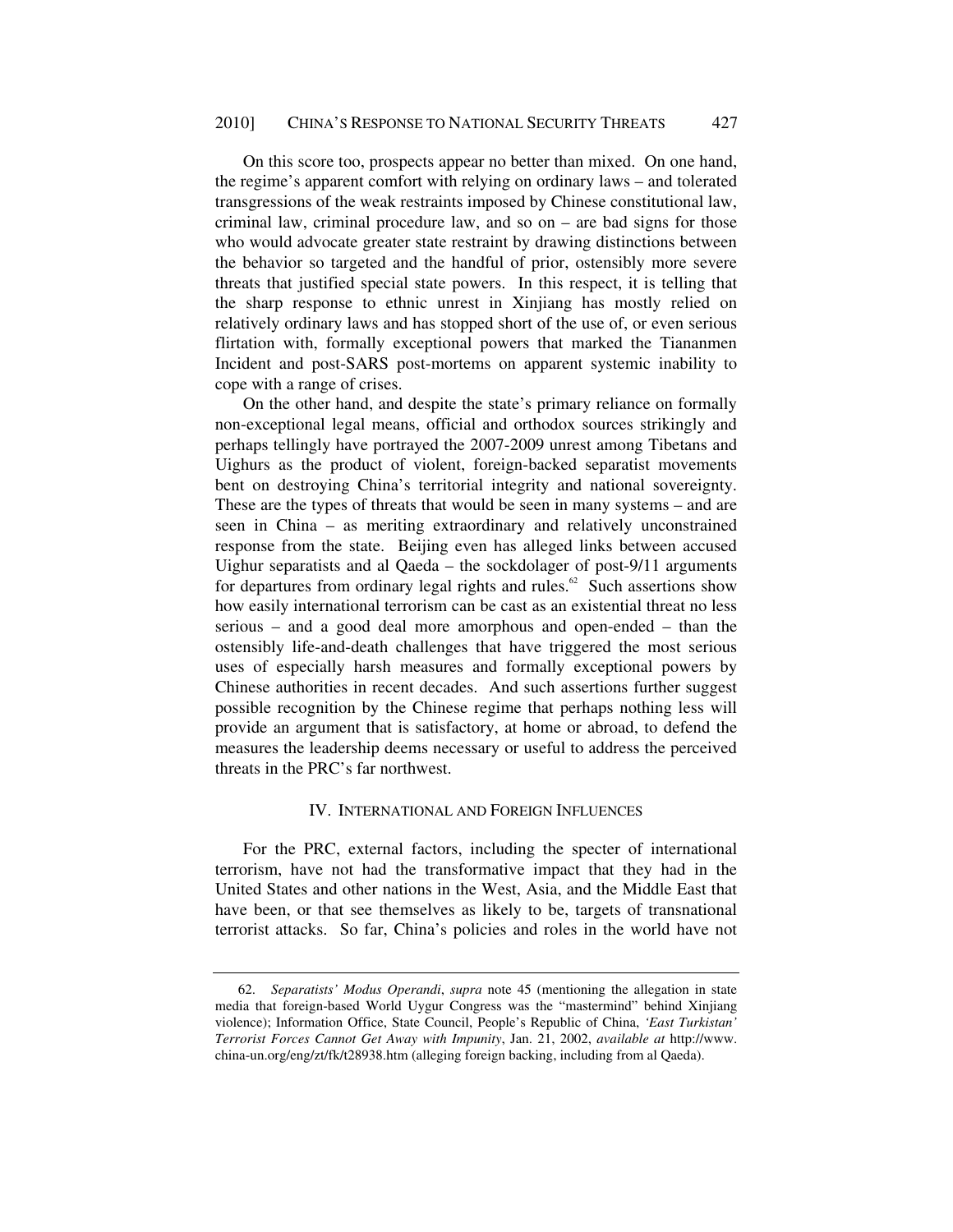drawn the attention and ire of significant international terrorist groups. China's still-limited presence abroad and political and social control at home does not give such groups a wealth of easy targets. Chinese territory, resources, and financial institutions generally have not been employed in support of attacks elsewhere. As with so much else in China, making and using law to address the most severe perceived dangers to security, the state, and stability have been preoccupied, instead, with domestic concerns.

All of this may be beginning to change as China emerges as the world's second most powerful state. Its investments and economic presence abroad may breed resentment and create opportunities for hostile acts outside China against Chinese interests. Its expanding foreign policy agenda and occasional far-flung military deployments (as in the U.N.-backed effort to address piracy near Somalia) may increase frictions with groups that have spawned terrorist acts against the United States and others. Even the seemingly innocuous partial marketization and globalization of China's largely state-owned financial institutions carry risks, as is illustrated by lawsuits alleging that the Bank of China is liable for harms arising from a terrorist attack in Israel because the bank failed to prevent the terrorists from using accounts held at the bank to finance their scheme.<sup>63</sup>

For now, however, internal dissent and separatism are far more significant problems in the eyes of China's leadership. They are much more central worries in China than in the West and most developed states (and many less developed states) today. Simply, Tiananmen Square, SARS, Tibet, Xinjiang Uighurs, and alienated or unbalanced citizens in the heartland are the concerns that have driven China to adopt legal changes that provide expansive state powers to prevent damage to national security and domestic order. China's rulers are not preoccupied with al Qaeda, suspicious international airline passengers, radicalized immigrants from South and Central Asia, terrorism-funding through international money transfers, and weapons of mass destruction and operatives that can slip through porous borders and into open societies. Moreover, significant aspects of the international response to terrorism produce wariness in China. Troops from the United States and its allies in Afghanistan, for example, raise alarms in China about the implications for China's strategic interests. The U.S.-led foreign presence chafes against long-standing (if recently eroding) anti-interventionist and pro-state-sovereignty norms in Chinese foreign policy and Chinese approaches to international law.

Although China's ambitious reform-era project of legal development has borrowed extensively from external and especially Western sources, alien laws and legal models have had less impact in political (and state security) fields than in economic ones.<sup>64</sup> On issues suffused, or even tinged,

<sup>63.</sup> *See, e*.*g*.*, Elmaliach v*. *Bank of China* Civ. No . 09-2130 (PGG) (S.D.N.Y. 2010); *cf*. *Bank of China Overseas Branches Abide by Local Laws*, XINHUA NEWS AGENCY, Sept. 2, 2008.

 <sup>64.</sup> Jacques deLisle, *Lex Americana?: United States Legal Assistance, American Legal*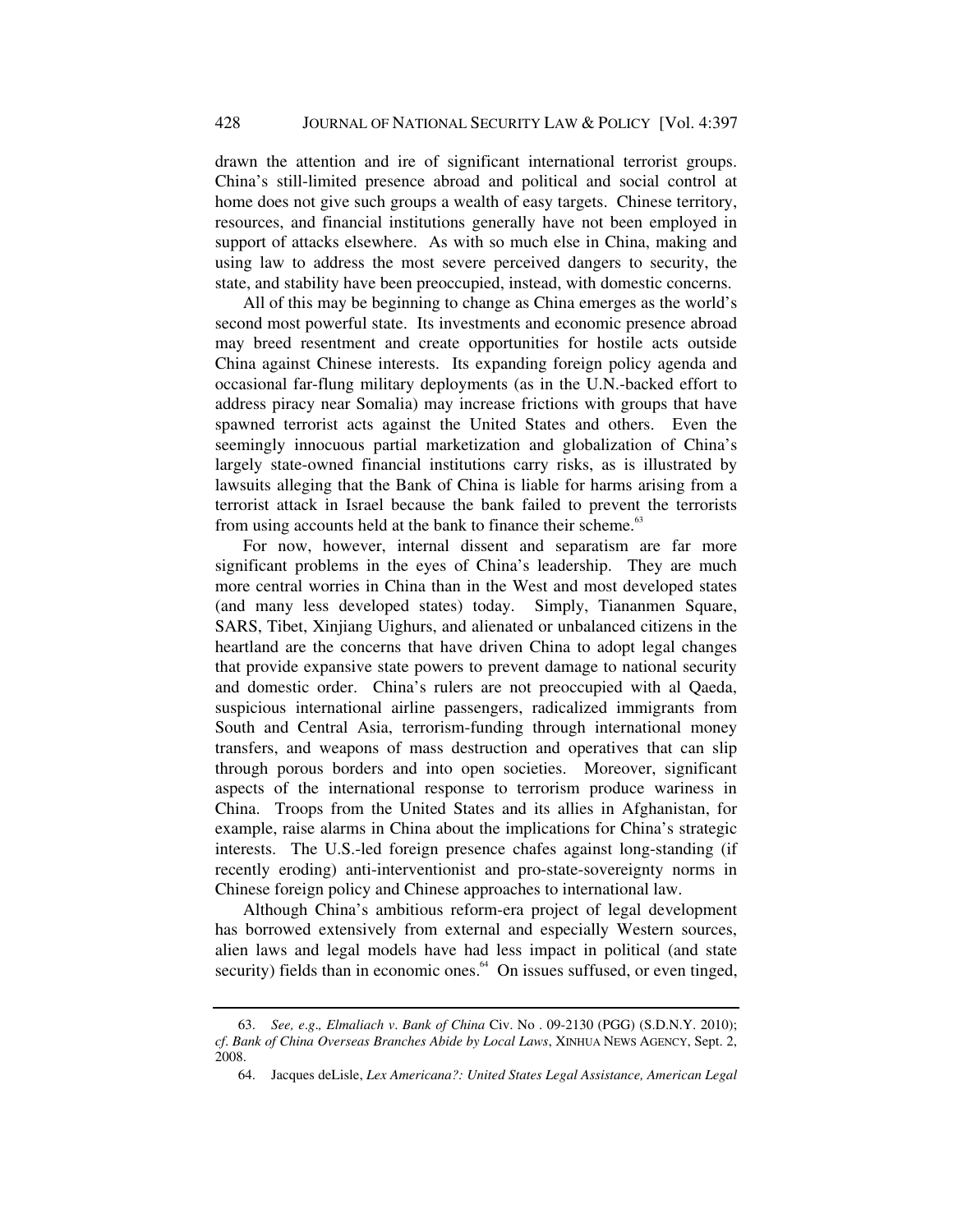with politics (a category that clearly includes matters that Chinese authorities deem to threaten the security of the state), foreign ideas and ideals often have arrived as bases for criticizing China or seeking to transform China in ways that could threaten the existing authoritarian order. Chinese sources have routinely derided such international norm-backed pressure as an attempt by the United States and other nations to foster the "peaceful evolution" of the PRC into a system more to their liking.<sup>65</sup> Recently, the influence of foreign legal models may have begun to decline more broadly. Chinese skepticism toward outsiders' models and prescriptions seemingly has risen in tandem with China's economic accomplishments (including its weathering of the global economic crisis in 2008-2010), geopolitical clout, foreign policy self-confidence, and more nuanced assessment of its own interests. To be sure, China has in place much law that accords with the anti-terrorism agenda of Security Council Resolution 1373, other post-9/11 international initiatives, and major antiterrorism accords. But China appears to have adopted laws that target terrorism and ancillary and supporting activities, and impose only loose procedural constraints on state authorities, with relatively little special regard for international resolutions and norms. Indeed, much of the Chinese framework was put in place before 9/11.

Nonetheless, international contexts and foreign comparisons have been significant in China's discussion and development of legal responses to what China has claimed are severe threats. Beijing has invoked international terrorism to defend its laws and actions focusing on national security and domestic stability. Official Chinese sources have routinely touted the PRC's adherence to nearly a dozen major international antiterrorism-related conventions on matters ranging from aircraft hijacking and bombings to suppression of financing for terrorism. They point to new and preexisting Chinese domestic laws' conformity to those treaties, China's support for Security Council Resolution 1373, and China's acceptance of the mandates contained therein to adopt conforming domestic laws. They cite China's entry into cooperative international arrangements with its neighbors (including the members of the Shanghai Cooperation Organization, which has adopted its own multilateral anti-terrorism

*Models, and Legal Change in the Post-Communist World and Beyond*, 20 U. PA. J. INT'L ECON. L. 179 (1999).

 <sup>65.</sup> Foreign official and NGO assessments and critiques of particular Chinese uses of force or the criminal process against alleged threats to state or national security are often phrased in terms of international human rights standards and face Chinese criticism for their demands, even if implicit, that China change to conform to foreign norms. Examples of such critiques include the annual U.S. State Department Human Rights Reports and *Amnesty International, Justice, Justice*, *supra* note 3. *See also* Verna Yu, *Warning Police Will 'Strike Hard at Hostile Forces,'* S. CHINA MORNING POST, Dec. 29, 2009, at 4 (quoting vice minister of public security's denunciation, in response to foreign critiques of China's handling of separatists, terrorists, dissidents and Falun Gong, of "ploys by Western anti-China forces seeking to Westernize and split" China).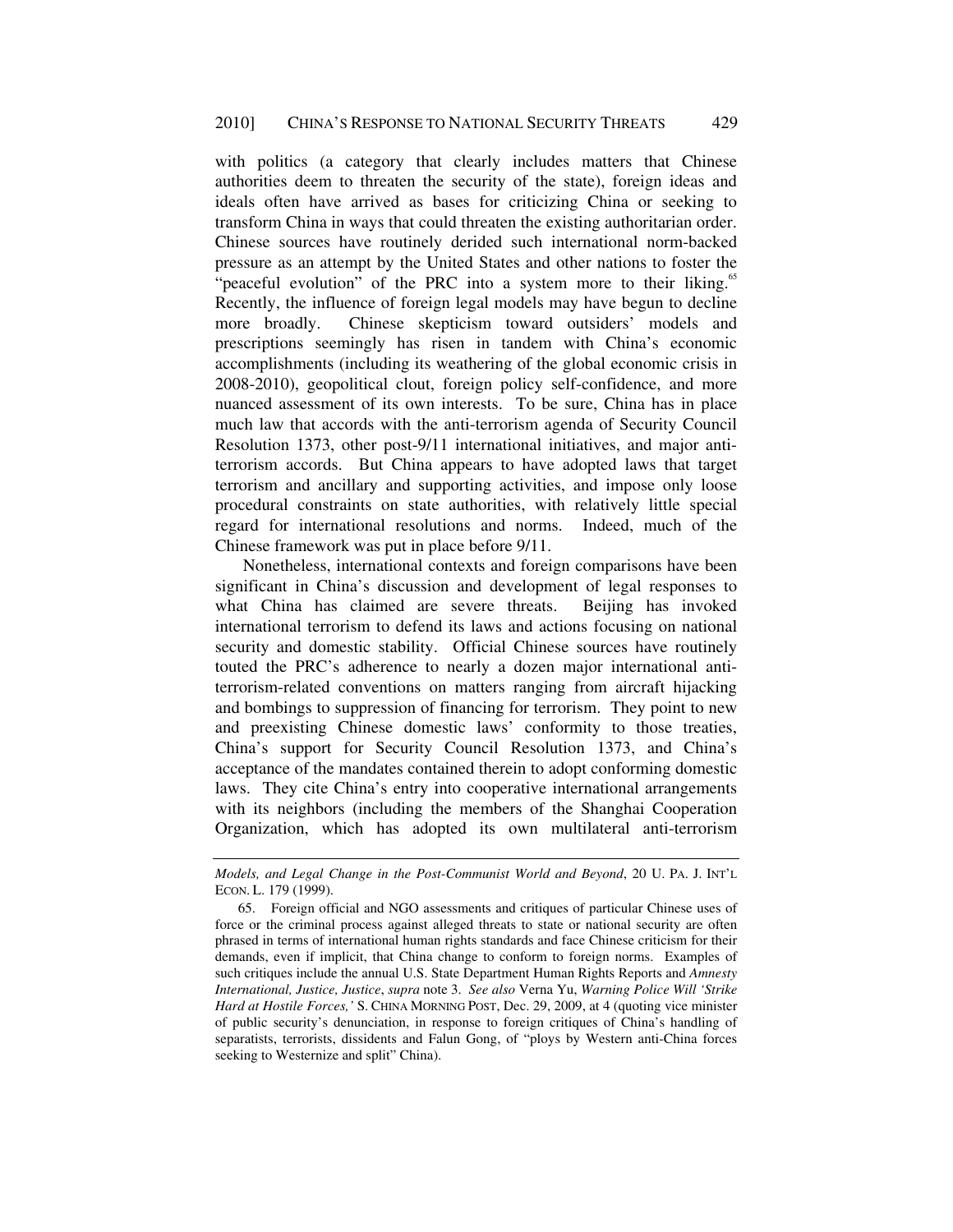accords), with the United States and others, including the Association of Southeast Asian Nations and the Asia-Pacific Economic Cooperation, to combat terrorism through means that include the adoption and implementation of special anti-terrorist laws and measures at the national  $level.<sub>66</sub>$ 

Asserting before foreign audiences that China's domestic enemies or targets of repression are terrorists – and, indeed, international terrorists – is a PRC tactic of long standing, but it became newly prominent, specific, and potent after 9/11. PRC sources have branded Uighur and Tibetan groups that participated in uprisings since the early 2000s as terrorists. By doing so, they have sought, with some success, to lump them with groups whose actions foreign governments and international bodies have deemed appropriate causes for legal changes that reduce or bypass ordinary limits on state power. In 2008, PRC sources strove to tie an alleged attack by Uighur militants on a paramilitary police station in remote Kashgar to the broader international security concern at that moment: the then-upcoming Beijing Olympics. Two years later, this strategy of asserting a common risk shared by China and its frequent critics gained a boost when three members of a pro-Uighur separatist group were arrested for bomb plots in Europe.<sup>67</sup> This line of argument went further still when PRC authorities and official spokesmen asserted that dissident Muslim groups in Xinjiang had crossborder ties to international terrorism, including al Qaeda.<sup>68</sup> In part based on the alleged al Qaeda links, the PRC pressed strongly and successfully after 9/11 to have the East Turkistan Islamic Movement labeled a terrorist organization by the United Nations and the United States. The PRC unilaterally formally so labeled several other Uighur groups. Such moves have been controversial. Especially abroad, they have fueled disputes about whether some of the targeted groups are terrorist, still active, distinct from one another, or ever existed.<sup>69</sup>

<sup>66.</sup> *See, e*.*g*., Xue & Jin, *supra* note 11; Liu Zhenmin, Statement at the Sixth Committee of the 62nd Session of the U.N. General Assembly on Item 108 "Measures to Eliminate International Terrorism," *available at* www.fmprc.gov.cn/ce/ceun/eng/smhwj/ 2007/t373009.htm; China's Position Paper on Counter-Terrorism, *supra* note 33; *Chinese Police Firmly Crack Down on All Terrorist Organizations, supra note 44; Zhu Shanshan &* Peng Pu, *Police Bust Terror Cell,* GLOBAL TIMES, June 25, 2010; Chen Qiang & Hu Qian, *Chinese Practice in International Law: 2001*, 1 CHINESE J. INT'L L. 328 (2002); U.S.-China Joint Statement (Hu-Obama Summit) Nov. 17, 2009, *available at* http://www.whitehouse. gov/the-press-office/us-china-joint-statement; Joint Statement of the People's Republic of China and the Islamic Republic of Afghanistan, *available at* http://jm.chineseembassy. org/eng/ xw/t259673.htm; Kan, *supra* note 10.

 <sup>67.</sup> Andrew Jacobs, *Ambush in China Raises Concerns as Olympics Near*, N.Y. TIMES, Aug. 5, 2008; Edward Wong, *Chinese Separatists Tied to Norway Bomb Plot*, N.Y. TIMES, July 9, 2010.

 <sup>68.</sup> State Council Information Office, *'East Turkistan' Forces Cannot Get Away with Impunity, supra* note 62; Matthew Forney, *One Nation – Divided*, TIME, Mar. 28, 2002.

 <sup>69.</sup> Kan, *supra* note 10, at 5-11; Chen & Hu, *supra* note 66; Philip P. Pan, *In China's West, Ethnic Strife Becomes "Terrorism,"* WASH. POST, July 15, 2002, at A12; Joe McDonald, *China Targets Xinjiang Rebels for bin Laden Links*, WASH. TIMES, Jan. 22, 2002,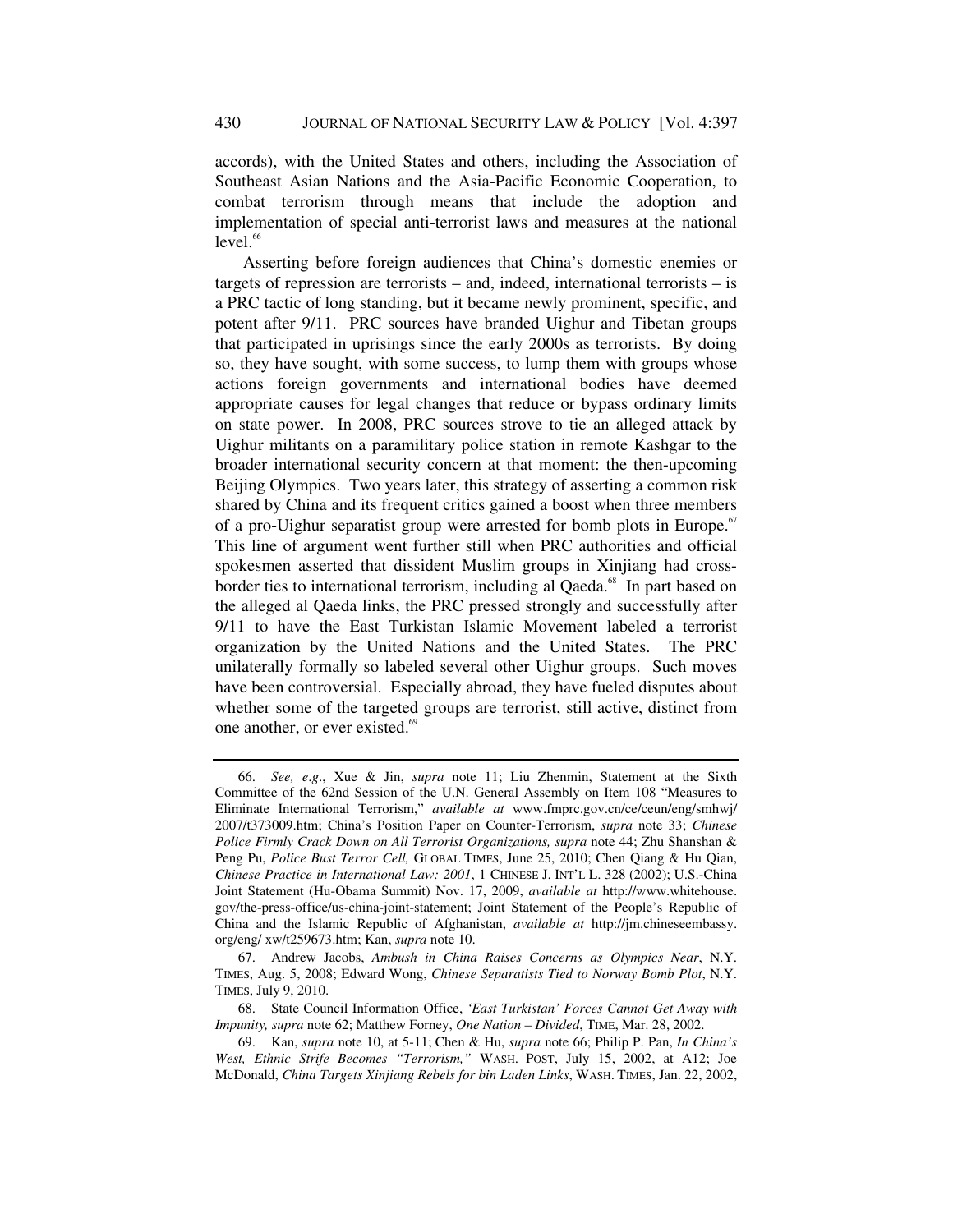Internationally, this tactic promised benefits for Chinese authorities. Legal changes that the United States and others have defended as necessary means for fighting terrorism and preserving national security, as well as anti-terrorism excesses committed by the United State, or transgressions of international and domestic legal limits that the United States has condoned have created significant "glass house" problems for some hitherto hearty foreign government criticisms of China. Such developments have undermined the force of foreign condemnations of China's illiberal or repressive laws and actions. This has given China more room to claim that its laws and actions are justified by exigencies comparable to those faced in the post-9/11 West and elsewhere.<sup>70</sup> As quasi-official and sympathetic PRC commentators put it in the context of debates over China's emergency powers legislation, all countries have such laws, and China need be no exception. Chinese sources have even portrayed China's adoption of antiterrorism and emergency powers laws as examples of legal learning from abroad. $71$ 

More broadly, China's official positions on international terrorism have helped it to portray itself as a cooperative, normal state at a moment when neighboring states, the United States, and others are wary of an increasingly powerful China that they fear may be disruptive to the international order. And long-standing Chinese rhetoric about the importance of international cooperation and the more recent (but pre-9/11) "new security concept" (a foreign policy doctrine that stresses interstate coordination and recognizes the importance of "non-traditional" or non-"hard power" factors in national security) have been deployed to bolster the case that China behaves benignly and collaboratively in international anti-terrorism efforts.

Of more immediate practical consequence, the U.S. quest for Chinese support (or at least acquiescence, which is indispensable in the Security Council, and important in many other contexts) has increased China's leverage in the bilateral relationship and the international system. Although causation is difficult to prove and many factors have been in play, increased

at A13; "East Turkistan" a Concept Forged by the Deceit of Separatists, Not History, CHINA DAILY, July 13, 2009; Chien-peng Chung, *China's "War on Terror:" September 11 and Uighur Separatism,* FOREIGN AFF. July/Aug. 2002, at 8; AMNESTY INTERNATIONAL, *supra*  note 3.

<sup>70.</sup> *See, e*.*g*.*, Double Standards of West Exposed*, CHINA DAILY, July 15, 2009; Information Office of the State Council of the PRC, *Human Rights Record of the United States 2009, available at* http://www.chinadaily.com.cn/china/2010-03/12/content\_95828 21.htm; Edward Cody, *Beijing Hits Back at U*.*S*. *for Raising Rights Concerns; In Rebuttal of State Dept*. *Report, China Points to Iraq, Guantanamo Abuse Cases,* WASH. POST, Mar. 9, 2007; Preeti Bhattacharji, *Uighurs and China's Xinjiang Region*, Council on Foreign Relations, July 6, 2009, *available at* http://www.cfr.org/publication/16870/uighurs\_and\_ china\_xinjiang\_region.html.

 <sup>71.</sup> deLisle, *supra* note 2, at 373; Ray Cheung, *A Further Step Along the Road to Transparency: Analysts Welcome the Move To Accept Foreign Help on Internal Security Matters*, S. CHINA MORNING POST, Dec. 16, 2003.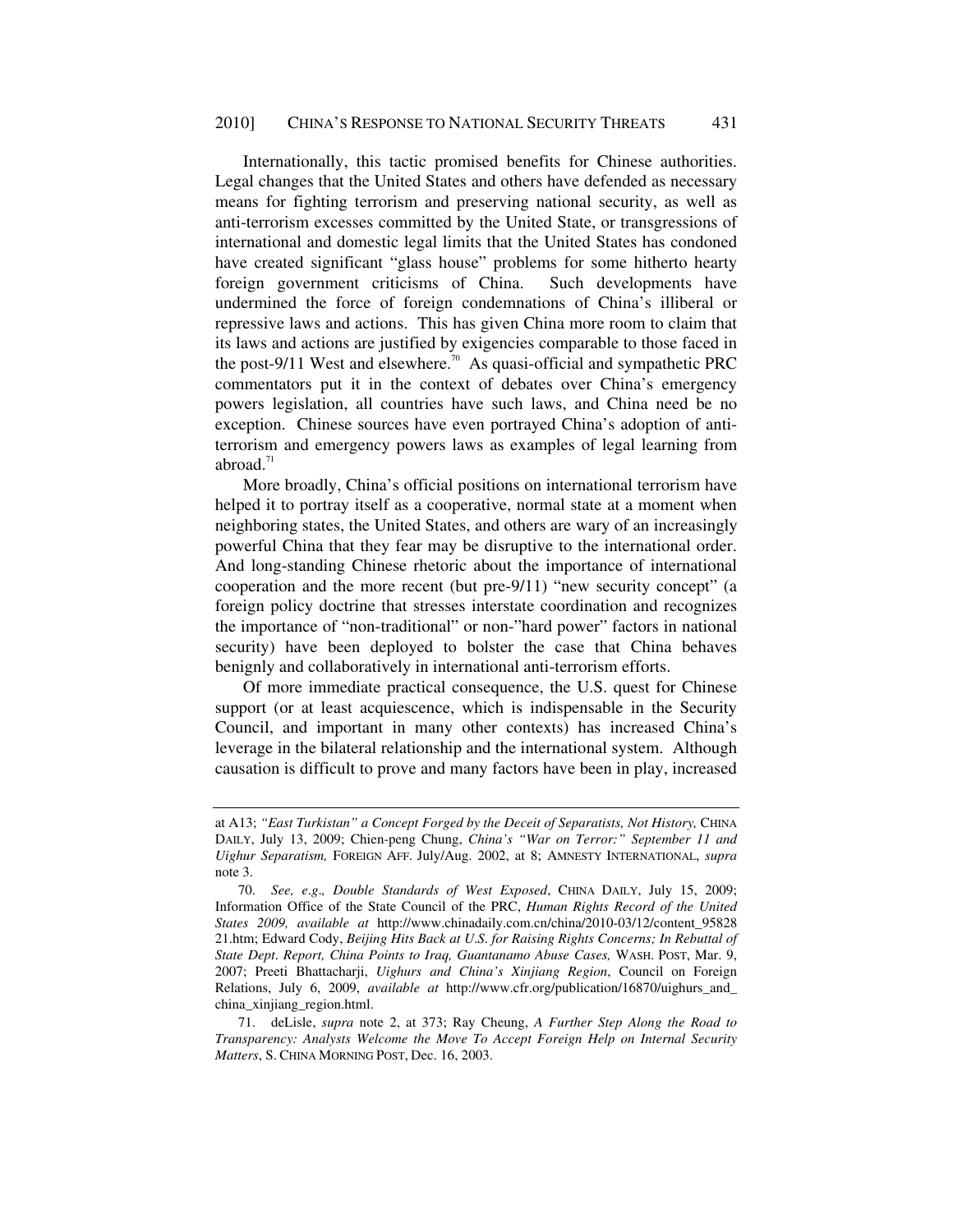U.S. need or desire for China's help on terrorism (along with other security issues and economic issues) is widely and plausibly credited with producing a softening of U.S. criticisms of China's human rights and criminal justice records.<sup>72</sup>

The narrative of anti-terrorism as global justification for extraordinary state powers and exceptional legal responses also seems to play reasonably well for the Chinese regime at home. Many among China's majority Han population – including many among the otherwise relatively liberal and cosmopolitan groups – do not share their Western counterparts' sympathy for Tibetan and Uighur demands for independence, autonomy, or human rights. The Chinese regime's ability to portray the more activist or radical elements among these groups as terrorists and foreign-backed secessionists likely helps tap into and reinforce popular support or tolerance for draconian legal – and extralegal – methods.<sup>73</sup> More broadly, the CCP-led PRC has rooted its legitimacy partly in longstanding popular and cultural fear of chaos and the regime's singular ability to keep such chaos at bay (whether the threat comes from ethnic separatists, political dissidents, foreign enemies or more mundane domestic sources), sometimes by illiberal, repressive, and violent means that the regime has claimed to be necessary.

On the other hand, playing the terrorism card and insisting that China's legal responses to purportedly serious menaces are consistent with post-9/11 global standards and foreign practices entail an oblique acknowledgement of – and perhaps an attempt to parry – a more liberal or pro-rights dimension of the impact that foreign and international standards might have on China. While laws targeting terrorism or other threats, emergency powers laws, and the weakness of international law in constraining nations, have been primarily a source of distress for proponents of vibrant civil liberties in much of the world, Chinese reformers and advocates of greater legal protection for citizens' rights have pointed to features of foreign and international laws to push back against some of the measures contemplated by Chinese lawmakers or embedded in PRC laws. Such voices in Chinese debates over emergency powers have embraced foreign examples and international norms to press their view of what China's special laws should contain. They have argued that, even in times of crisis and declared emergencies, PRC laws should impose the restrictions on state power set forth in the principal instruments of the

<sup>72.</sup> *See, e*.*g*., U.S. Department of State, Country Reports on Terrorism 2008 – China (Apr. 30, 2009); Kan, *supra* note 10 (presenting partly critical but mixed account of China's anti-terrorism actions); Chung, *supra* note 27, at 80-84 (arguing that foreign responses to Chinese treatment of ethnic minorities, including in context of alleged terrorism, often reflect the state of relations between China and foreign countries).

 <sup>73.</sup> For one typical example, *see Evidence Shows Rebiya Kadeer Behind Xinjiang Riot*, XINHUA NEWS AGENCY, July 8, 2009 (blaming exiled Uighur leader for violence, assimilating separatist Uighur agenda to that of Dalai Lama, and their attempts to gain international influence to advance their aims).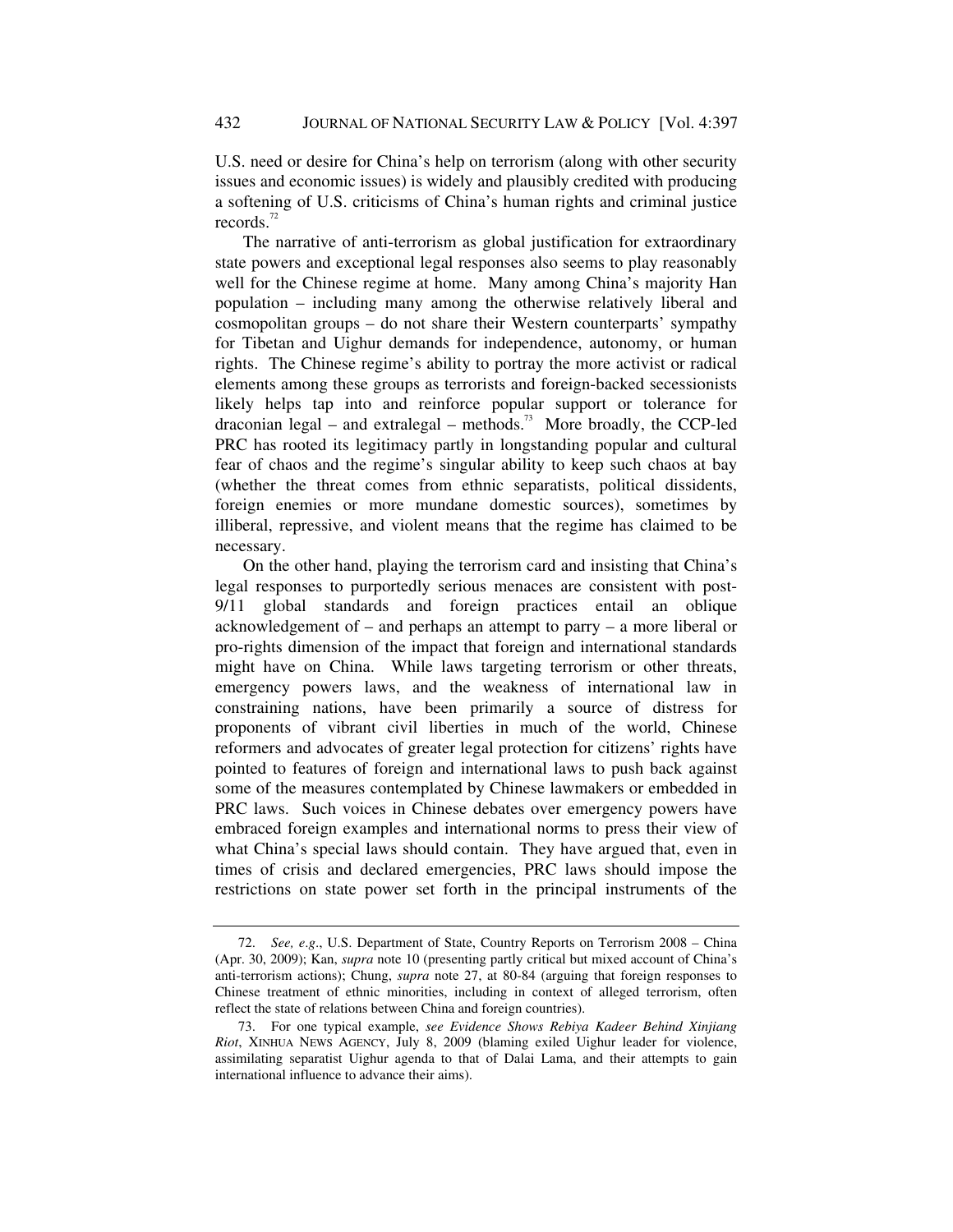international human rights legal regime, including the International Covenant of Civil and Political Rights (ICCPR). They have argued that the emergency powers provision in the Constitution is the domestic implementation of the article in the ICCPR that permits strictly limited derogations of human rights during states of emergency. They have invoked as an appropriate template for emergency laws (and other laws) some of the fundamental limits to state power, even in times of crisis or emergency, found in "modern rule of law states."<sup>74</sup>

China's post-9/11 invocation of the global anti-terrorism agenda has echoed these arguments. One commentator noted, for example, the problem of distinguishing between national liberation movements in colonized or oppressed areas, which Chinese law should not regard as terrorism (despite such movements' occasional use of terrorist means), and the terrorism that Chinese law properly should target with special measures. Therein lay both a normative claim that embraced standards rooted in international human rights law (including the rights of peoples to selfdetermination) and a clever Chinese political argument. The latter evoked an ideological trope from the Mao era (support for those throwing off the colonial yoke and other forms of repression) to oppose expansive definitions of the range of threats that warrant especially harsh sanctions and weak limits on the state, particularly in contexts that arguably bore a similarity (albeit one not fully articulated) to contemporary Tibet and Xinjiang. Another commentator argued that, while China and other states may adopt laws to punish and prevent terrorism, even those who have committed criminal acts of terrorism must still enjoy the protections accorded by international human rights and humanitarian law. Others have asserted more broadly that international human rights law and Security Council resolutions must guide and constrain the adoption of anti-terrorism provisions in China's criminal law.<sup>75</sup>

Here, Chinese foreign policy considerations may offer relatively liberal and pro-legality positions some accidental help. The PRC's concern about avowedly anti-terrorist uses of force by the United States near China's borders and Beijing's diplomatic agenda to criticize U.S. human rights shortcomings exposed in Washington's "war on terror," have led the Chinese regime to open the door a bit wider for those who might invoke international legal norms to criticize China's laws and behavior. Although primarily targeting U.S. military actions and rights abuses, official PRC

 <sup>74.</sup> deLisle, *supra* note 2, at 373, 385-387; Mo Jihong, *The Constitutional Law of the People's Republic of China and Its Development,* 23 COLUM. J. ASIAN L. 137, 169 (2009).

 <sup>75.</sup> Huang Yao, *On the Issues of National Liberation Movements in International Anti-Terrorism Law*, ZHONGSHAN DAXUE XUEBAO (SHEHUI KEXUE BAN) [SUN YAT-SEN UNIVERSITY JOURNAL (SOCIAL SCIENCES VOLUME)] no. 8, 172 (2008); Zhu Wenqi, *Anti-Terrorism and International Humanitarian Law,* HUADONG ZHENGFA DAXUE XUEBAO [EAST CHINA UNIVERSITY OF POLITICS AND LAW JOURNAL] no. 1, 126 (2007); Zhao & Wang, *supra* note 29.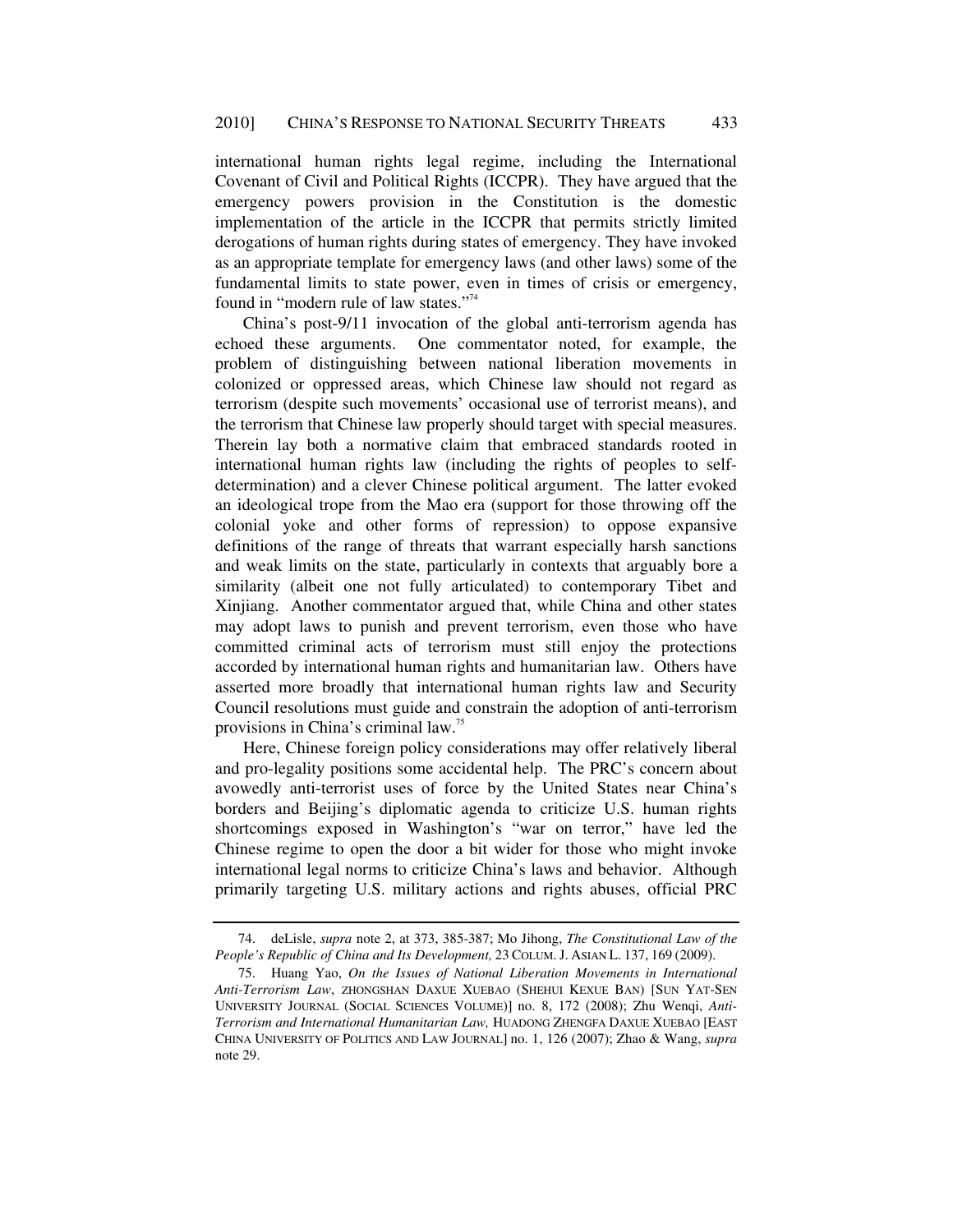assertions that "counter-terrorism should be pursued on the basis of international law and norms" and should be pursued through cooperative means led by the Security Council (and thus follow its legalistic templates) cannot be reliably limited to the non-Chinese behavior at which they were directed. They can give the regime's critics at home and abroad more latitude to invoke such international laws and norms as legitimate standards for assessing China's record and agenda.<sup>76</sup>

# V. LESSONS FROM THE CHINESE CASE

The recent Chinese experience with making and using law to address threats to national security and public order, other crises, and emergencies, suggests two ambiguous pairs of lessons. The first pair concerns relatively academic issues of comparative law. For exceptionalists, pluralists, or parochialists, the Chinese case may demonstrate the limited range of what might seem to be ubiquitous legal phenomena. The post-9/11 terrorismfueled fears and the legal responses that have so controversially changed law in the United States, in much of the rest of the world, and in the international system seem to have had relatively modest impact in a powerful state that is home to nearly one-fifth of the world's people. The moves – and the debates about moves – to limit citizens' legal rights or reduce limits on the state's power in the face of purported threats to security and order or looming crises, look very different in China than they do elsewhere, especially in the United States and other liberal constitutional democracies. The sense of a wrenching choice between citizen rights and robust legality, on one hand, and state security and system survival, on the other, is a good deal more muted in China. Compared to the United States and kindred systems, China suggests a weaker case for seeing formal legal change as the appropriate focus of debate, given the much weaker assumption (whatever its accuracy in either setting) in China that the laws adopted will reliably and predictably shape exceptional uses of state power.

For those of a more universalistic bent in comparative law, the Chinese case may say something very different. Chinese lawmakers, political authorities, and advisers have been grappling with problems and dilemmas that at least broadly resemble those that have faced their counterparts in the United States, Europe, and other countries. Chinese emergency powers law, Chinese laws addressing terrorism and national security, and ordinary Chinese laws that can be useful and have been used against ostensible threats to security, stability, and order – and debates about such laws – include much that at least loosely parallels anti-terrorism legal changes adopted, and disputed, elsewhere in the aftermath of 9/11. In spite (or perhaps because) of all China's differences from liberal constitutional

<sup>76.</sup> *China Says War on Terror Must Respect UN, International Laws*, XINHUA NEWS AGENCY, Sept. 14, 2002; *Anti-Terrorist Fight Must Be Based on International Law-SCO Leaders,* INTERFAX NEWS AGENCY, May 29, 2003.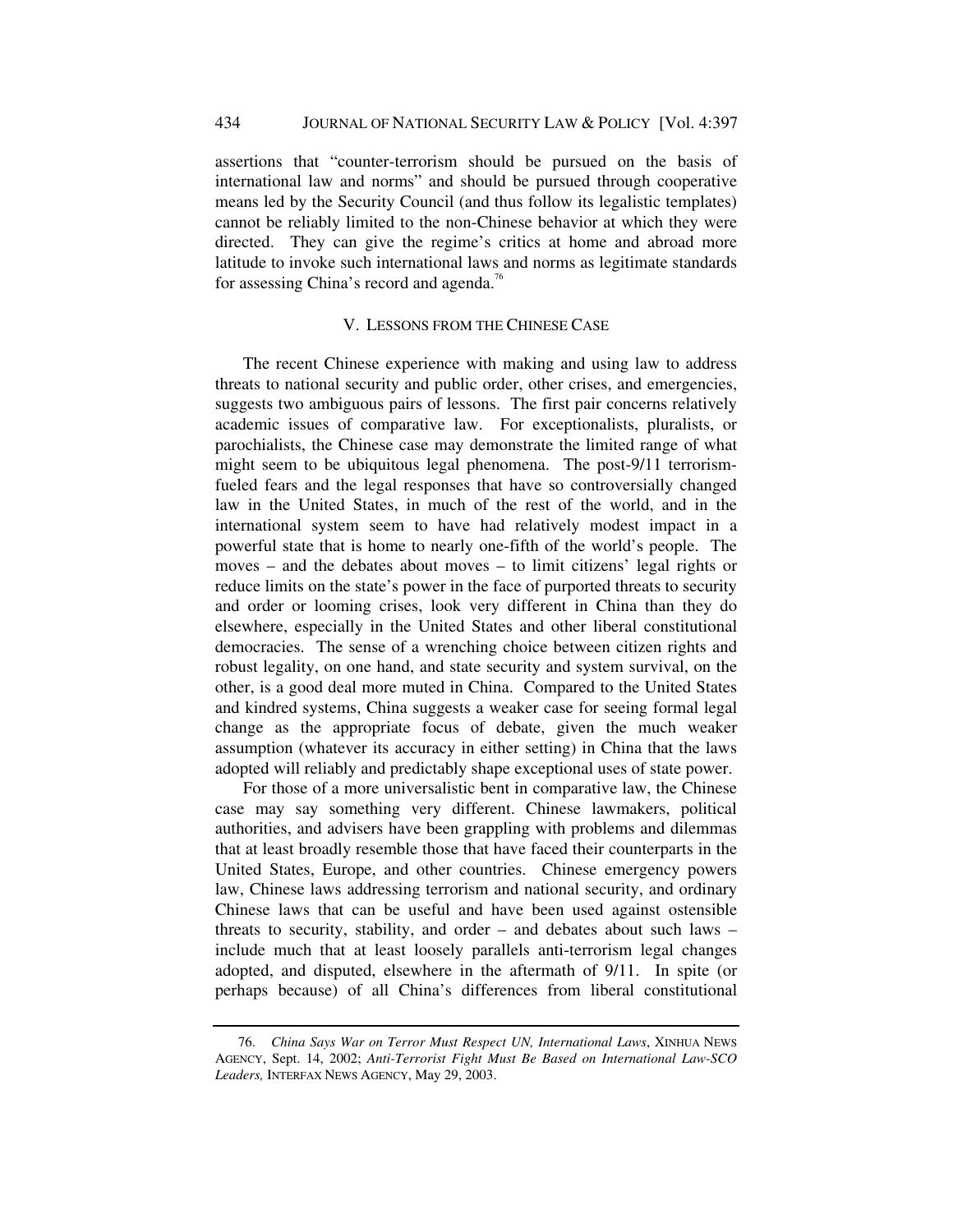democracies, the Chinese experience suggests an internationally shared *problematik,* and a common, limited – and often problematic – array of legal responses. Although far from an instance of legal transplantation, post-9/11 developments in Chinese emergency powers law, anti-terrorism law, and related fields show that China has not been entirely insulated from developments in international law responding to 9/11, or foreign examples of similar laws and legal responses to similar problems. Such external laws, norms, and practices have served as rhetorical fodder and, for some, genuine benchmarks in Chinese arguments aimed at domestic elite and popular audiences and international ones as well.

A second pair of lessons is of more immediately practical importance, but at least equally ambiguous. On one hand, the Chinese case appears to be a cautionary tale that confirms one strand in a liberal-legalist critique of the embrace of special laws and suspensions of ordinary legal orders to tackle purportedly mortal dangers. However one assesses the gravity of the various regime-identified threats to the state and order in China, the regime's self-portrayal is far from triumphant, despite its having put in place laws that impose few constraints on the state and provide few protections of individual liberties. Although China has enacted constitutional amendments and laws granting emergency powers (and discussed several additional laws in the same vein), Chinese authorities have never invoked the full powers of states of emergency or declared a full-fledged state of emergency, with the exception of their resort to the constitution's martial law provision in 1989. They have relied to some extent on lesser extraordinary measures (including emergency response plans mandated by laws that also authorize more radical emergency powers) and relatively narrow threat-responsive amendments (including some targeting terrorism and supporting activities). And they have resorted more commonly to ordinary criminal laws and de facto powers that overreach formal legal ones.

Yet, official claims that state security and public order face dire threats recur. Whether the special laws are in the end relatively valueless despite their apparent and purported utility or whether they are potentially effective but lie less than fully deployed because of the costs and criticisms a more widespread use would entail, it seems clear that such special legal weapons – like the regime's wider arsenal of more mundane legal measures – have not bought peace in the battle against the identified mortal enemies.

At least for liberal-legalist critics of post-9/11 developments elsewhere, the PRC's foray into legal regimes to respond to national security and other serious threats thus suggests a paraphrase of an aphorism from (or at least attributed to) one of the framers of the U.S. Constitution. Benjamin Franklin famously (and at least reputedly) cautioned, "Those who would give up Essential Liberty to purchase a little Temporary Safety deserve